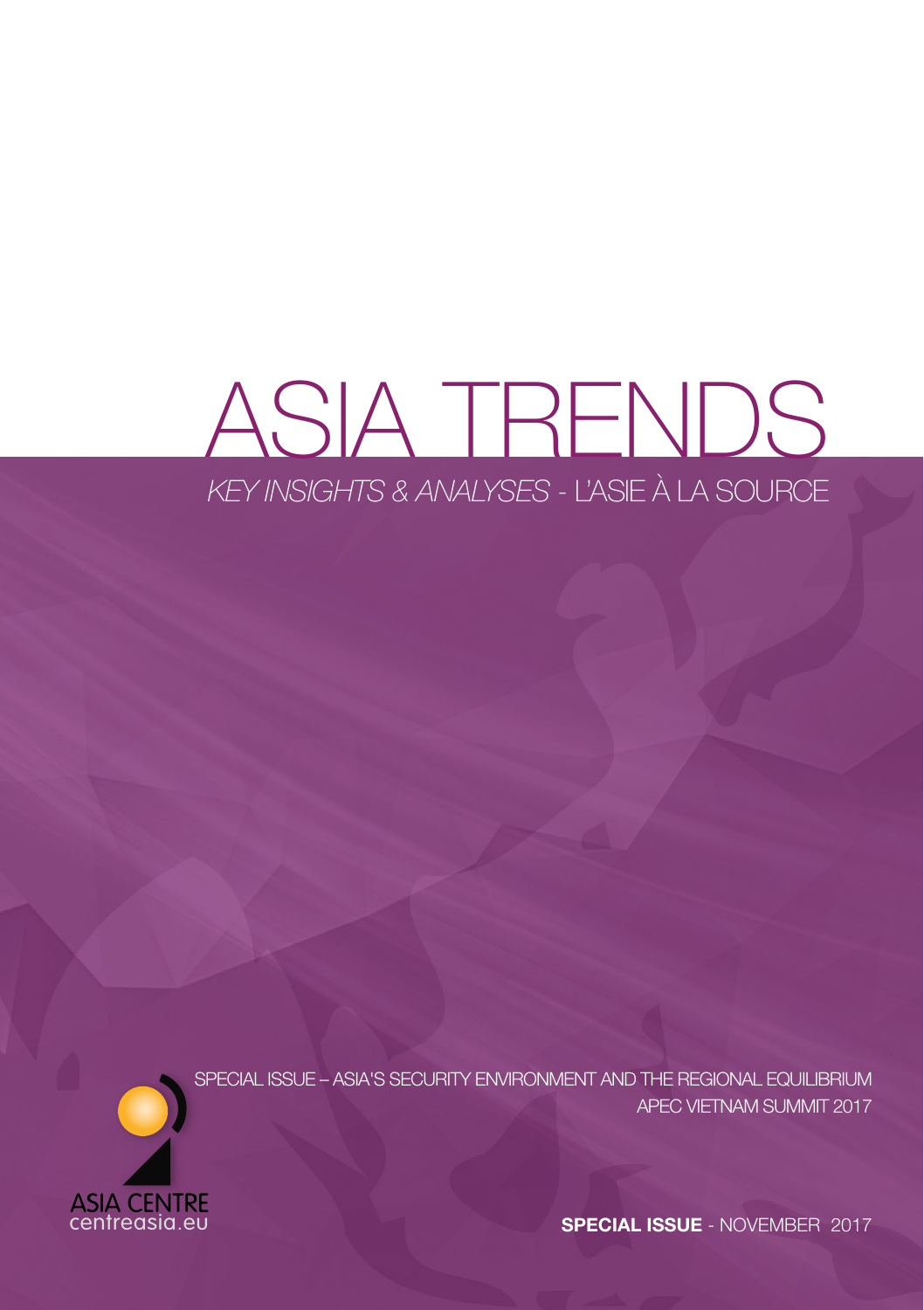#### ASIA CENTRE - LES POINTS DE RENCONTRE DE L'ASIE AVEC LES GRANDS ENJEUX GLOBAUX

Asia Centre est un think-tank créé en 2005 qui conduit recherches et débats sur les tendances clés dans et avec l'Asie contemporaine. Les chercheurs et experts d'Asia Centre identifient les enjeux régionaux significatifs et les analysent dans leur contexte local comme dans leur dimension globale.

Au carrefour de la recherche universitaire et du conseil pour les décisions publiques et privées, Asia Centre assemble un réseau d'expertise tissé en Europe, en Asie et aux Etats-Unis et travaille conjointement avec ses partenaires pour une meilleure confrontation des idées et des enjeux. Les conclusions de ces rencontres. comme les résultats des travaux menés à partir des sources originales par ses équipes, sont largement diffusés via les publications du Centre comme par des revues, ouvrages et médias internationaux.

#### *ASIA CENTRE – WHERE ASIA AND GLOBAL ISSUES MEET*

*Established in August 2005, Asia Centre is an independent research institute which conducts discussions and produces publications on the key trends in the contemporary Asia-Pacific region. Asia Centre's researchers and experts identify the significant regional issues and analyze them from a local and global perspective.* 

*From a crossroads between academic research and decision-making (both* 

*corporate and government), Asia Centre binds together an expert network from Europe, Asia and the United States, and works with its partners for a better confrontation of ideas and issues. Those meetings' conclusions, as well as the results of studies based on original sources, are broadly published through Asia Centre's publications as well as international journals, books and media.*

**GLOBALIZATION** AND ASIA **INTEGRATION** 

**DEFENSE AND SECURITY AFFAIRS** 

**SUSTAINABLE** DEVELOPMENT AND **TRANSFORMATION** 

#### [WWW.CENTREASIA.EU](http://www.centreasia.eu) [CENTREASIA.HYPOTHESES.ORG](http://centreasia.hypotheses.org)

Asia Centre s'assure de la validité scientifique et de la qualité éditoriale des travaux qu'il publie, mais les opinions et les jugements qui y sont formulés sont exclusivement ceux de leurs auteurs. Tous droits de traduction, d'adaptation ou de reproduction par tous procédés réservés pour tous pays. En application de la loi du 1er juillet 1992, il est interdit de reproduire, même partiellement, la présente publication sans l'autorisation d'Asia Centre.

Asia Centre guarantees the scientific accuracy and editorial quality of the works published under its name, yet the views in this publication exclusively reflect their authors' opinions.All rights reserved. No part of this publication may be translated, reproduced, even partly, or stored in a retrieval system or transmitted in any form or any other means, withour prior permission from Asia Centre.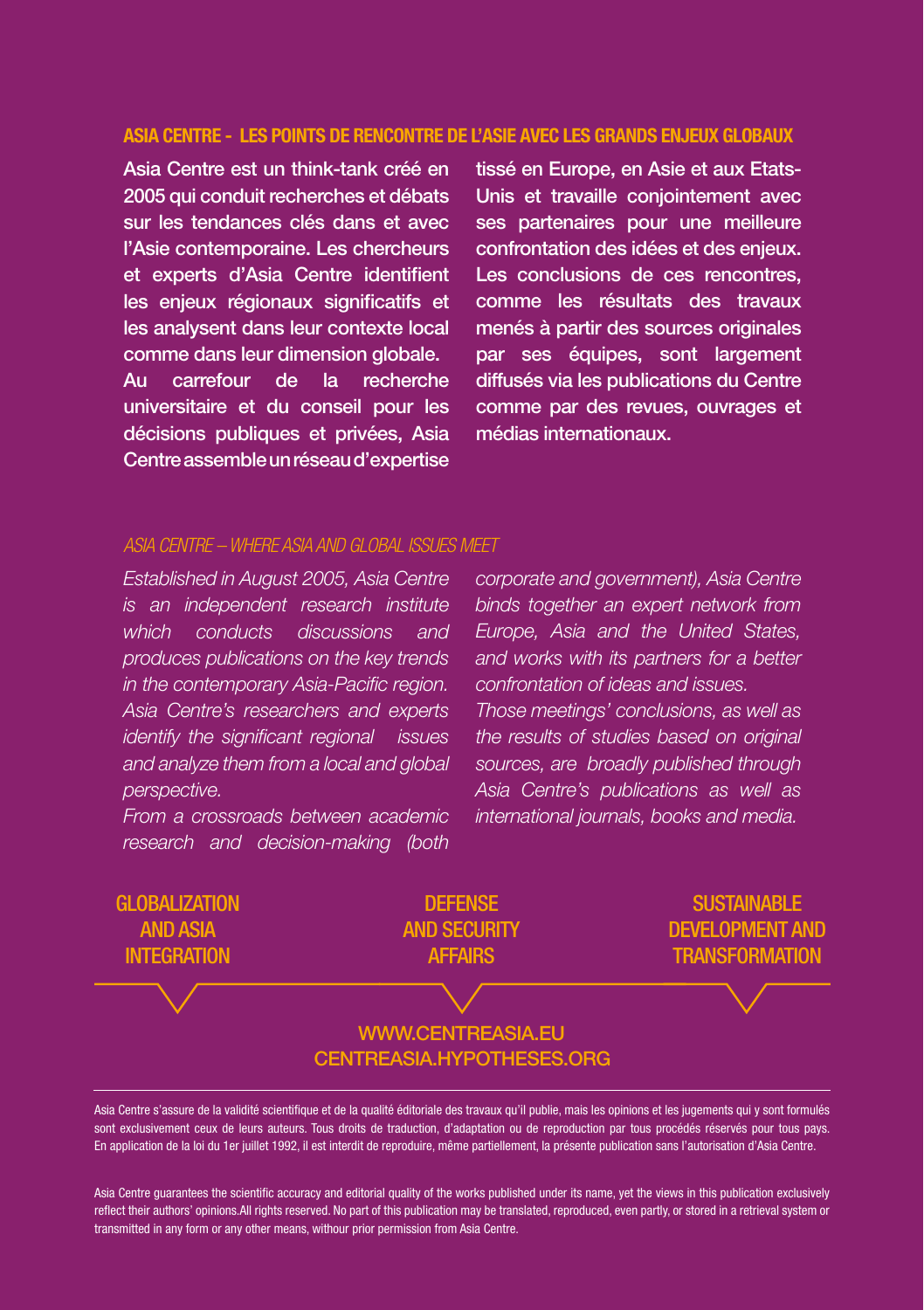## ASIA TRENDS

*KEY INSIGHTS AND ANALYSES – L'ASIE À LA SOURCE*

### SPECIAL ISSUE – ASIA'S SECURITY ENVIRONMENT AND THE REGIONAL EQUILIBRIUM APEC VIETNAM SUMMIT 2017

| <b>FDITORIAL</b><br>Camille Liffran, Prof. Jean-Pierre Cabestan                                                                                                                                                                                      |
|------------------------------------------------------------------------------------------------------------------------------------------------------------------------------------------------------------------------------------------------------|
| SPECIAL CONTRIBUTION - VIET NAM'S INTERNATIONAL<br>INTEGRATION AND CONTRIBUTIONS TO PEACE, COOPERATION<br>AND DEVELOPMENT IN THE ASIA-PACIFIC<br>-13<br>Bui Thanh Son, Standing Deputy Minister of Foreign Affairs, Socialist<br>Republic of Vietnam |
| 1. THE CHINA FACTOR IN THE VIETNAMESE POLITICS 17<br>Dr. Benoît De Tréglodé                                                                                                                                                                          |
| 2. CHINA'S NAVAL POWER AND THE CHANGING ASIA PACIFIC<br>23<br>Dr. Yves-Heng Lim                                                                                                                                                                      |
| 3. TOWARDS GROWING MILITARY CYBER DEVELOPMENTS<br>29<br>Candice Tran Dai                                                                                                                                                                             |
| 4. ASEAN AND SECURITY ISSUES: DESTABILIZING FOR THE<br>ANALYSIS, STABILIZING FOR THE SOUTHEAST ASIANS<br>. 34<br>Dr. Éric Frécon                                                                                                                     |
| 5. THE INDIA-JAPAN STRATEGIC PARTNERSHIP: IMPLICATIONS<br>Dr. Isabelle Saint-Mézard                                                                                                                                                                  |
| 6. AMERICA WHERE? THE TRUMP ADMINISTRATION'S<br>Ashley Townshend                                                                                                                                                                                     |
| 7. THE EUROPEAN UNION'S ROLE IN REGIONAL SECURITY<br>IN THE ASIA-PACIFIC<br>.57<br>Dr. Yeo Lay Hwee                                                                                                                                                  |

ASIA TRENDS SPECIAL ISSUE | NOVEMBER 2017 **3**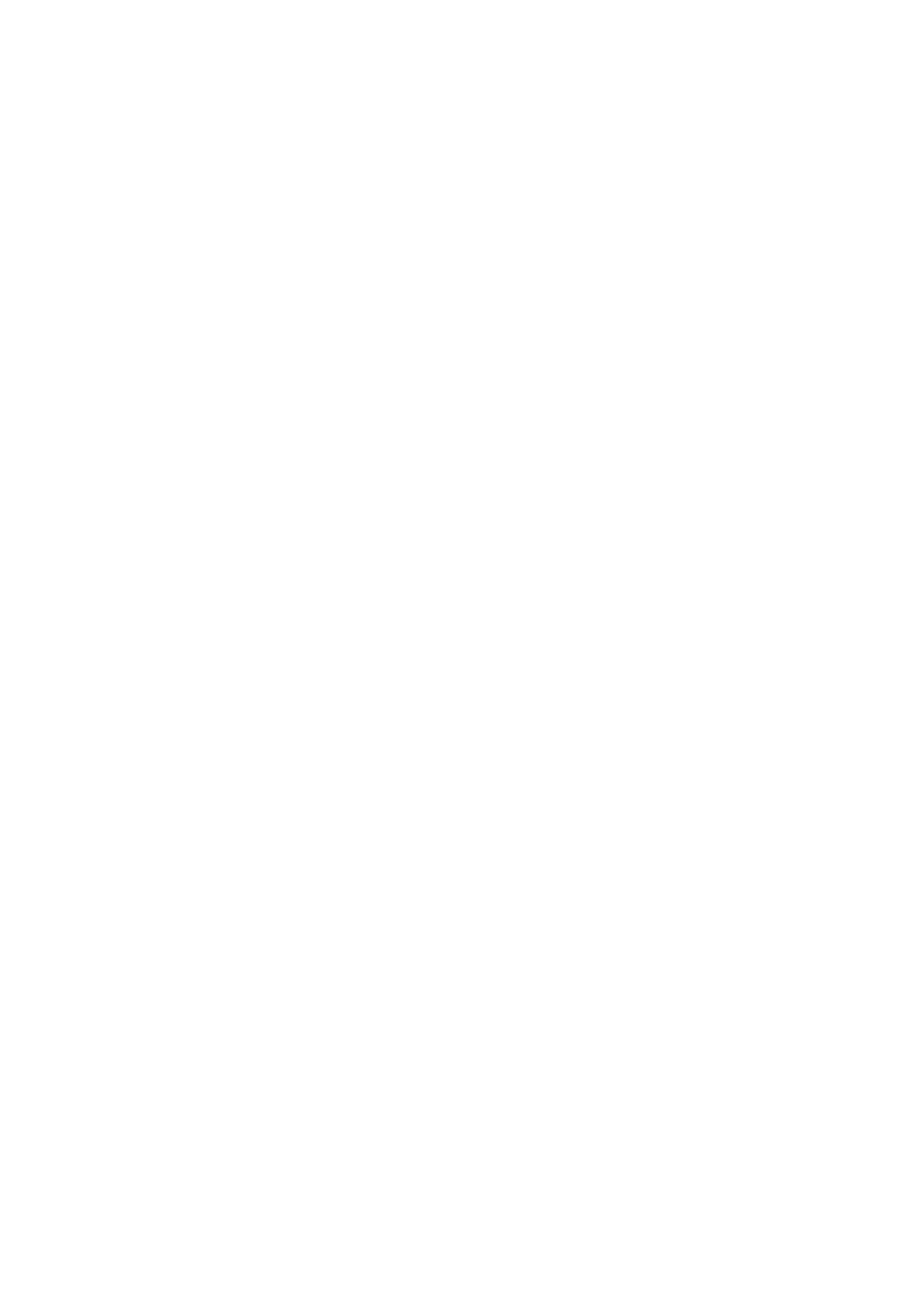*Abstracts*

#### THE CHINA FACTOR IN THE VIETNAMESE POLITICS Benoît de Tréglodé

*The Chinese issue is at the heart of Vietnamese domestic and foreign policy. Vietnam has always had an emotional relationship with China, even before the economic and strategic dimensions of the bilateral relationship dominated. With China, Vietnam is dealing with a complicated and constrained historical relationship. Even regarding the current tensions in the South China Sea, the SRV has to maintain a policy of balance; the Vietnamese do not have the opportunity of choosing between Beijing and Washington.*

#### CHINA'S NAVAL POWER AND THE CHANGING ASIA PACIFIC EQUILIBRIUM

#### Yves-Heng Lim

*Over the last two decades, Chinese naval forces have undergone a rapid modernization, which has turned the PLA Navy into a modern, powerful force in the Western Pacific. This rise of China's naval power fundamentally alters the balance of power in the region, as Peking acquires the means to impose its dominance over the near seas, creating a sense of vulnerability among regional players and fueling the risk of a possible naval arms race.*

## TOWARDS GROWING MILITARY CYBER DEVELOPMENTS IN THE ASIA-PACIFIC REGION

#### Candice Tran Dai

*There is currently an ongoing global trend to leverage cyber capabilities as a force multiplier for physical military forces and as a build-up against cyber threats and cyber insecurity. The Asia-Pacific region is no exception to this growing trend, and this article looks specifically at military cyber developments in the Asia-Pacific Region. The first section gives an overview of the evolution of the policy and*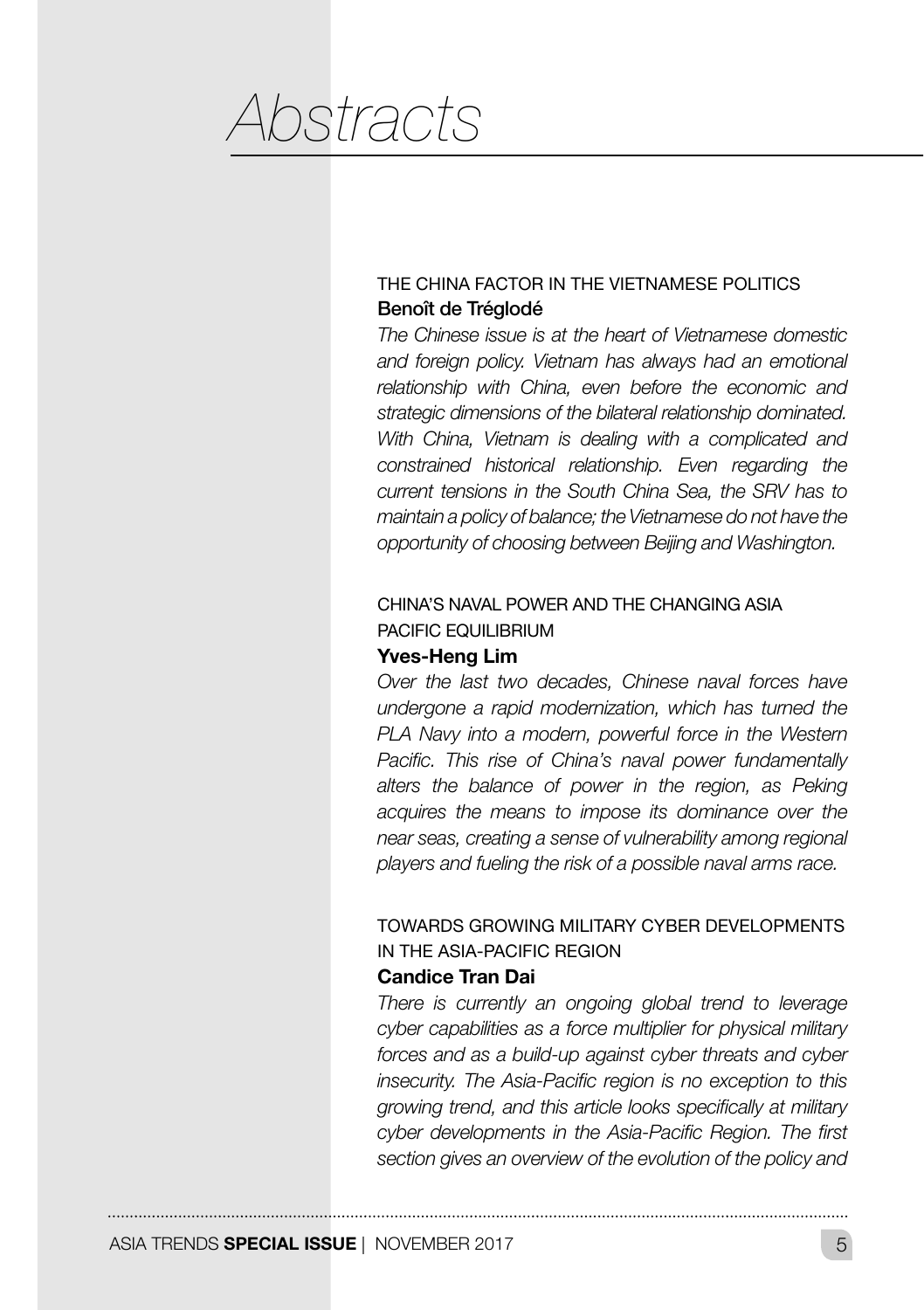*strategy of several countries in the region, laying out the foundations for a deeper involvement of the military in cyberspace. The second section replaces this current trend within the regional security context of the region and argues that the lack of acknowledged cyber norms may be challenging as the countries in the region do not have a common framework for how, why, and when to use proactive – if not offensive – military cyber capability.*

#### ASEAN AND SECURITY ISSUES: DESTABILIZING FOR THE ANALYSIS, STABILIZING FOR THE SOUTHEAST ASIANS

#### Eric Frécon

*Although ASEAN is turning 50, the Association has not experienced any middle-life crisis. The feeling is that it is only now getting to a mature age. Indeed, commentators enjoy criticising the weak achievements – and the key impediments – regarding the way ASEAN deals with both traditional (mainly in South China Sea) and non-traditional security (mainly the Rohingyas crisis and the Islamist terrorism). However, in the long term, there will be a path to optimism, due to the specificities of regional cooperation. To appreciate this very slow tendency, it takes a larger perspective, a diversity of sources, and to understand the historical and pragmatic point(s) of view of the member States, especially regarding China.*

#### THE INDIA-JAPAN STRATEGIC PARTNERSHIP: IMPLICATIONS FOR REGIONAL SECURITY Isabelle Saint-Mézard

*On the occasion of their fourth summit meeting, held on 13-14 September 2017, Prime Ministers Shinzo Abe and Narendra* 

*Modi confirmed their resolve to work together towards ensuring peace and security in the Indo-Pacific region. To this end, Tokyo and New Delhi have recently engaged in an ambitious, multi-layered partnership, aimed at promoting bilateral and multilateral defence cooperation, as well as critical infrastructure in India and the larger Indian Ocean Region.*

### AMERICA WHERE? THE TRUMP ADMINISTRATION'S FLEDGING ASIA **STRATEGY**

#### Ashley Townshend

*Donald Trump's "America first" approach to foreign policy has fueled anxieties across the Indo-Pacific about a US retreat from regional leadership. While the administration remains committed to the region, its attitude towards allies, the rebalance, China, and Asia's liberal international order risk making America's strategic presence more brittle. In the absence of an integrated Asia strategy, this dynamic will continue.* 

#### THE EUROPEAN UNION'S ROLE IN REGIONAL SECURITY IN THE ASIA-PACIFIC Yeo Lay Hwee

*The European Union (EU), despite its strong economic presence in the Asia-Pacific, has been relatively absent with regards to its security role. Trade and investment have been key factors in shaping EU-Asia relations. However, as the security environment in the Asia Pacific becomes far more complex with growing strategic competition, the EU needs to become more aware of the security dynamics, and take on a more proactive role in the Asia-Pacific and strengthen its security engagement in order to secure its interest.*

6 ASIA TRENDS **SPECIAL ISSUE** | NOVEMBER 2017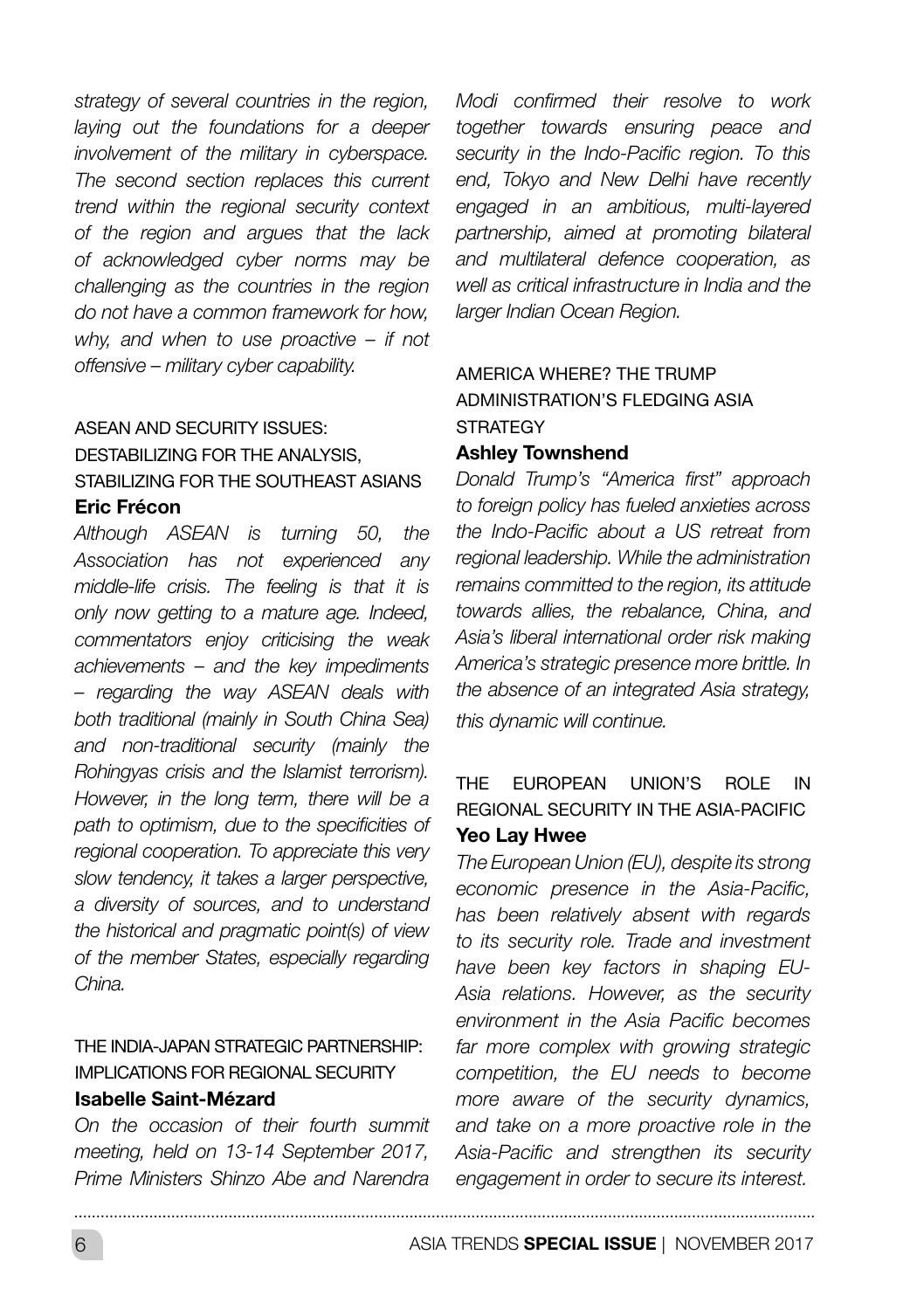# –DITORI

Current security trends across Asia are at the center of this autumn's international debates. The accelerating pace of North Korea's nuclear and missile programs is undoubtedly the most serious and pressing issue the region is facing. Between 3 July and 14 September 2017, the North Korean regime launched five missiles, including an intercontinental ballistic missile (ICBM) that flew over Japan, leading many observers to conclude that the various strategies adopted up to now have been a failure : United Nations Security Council's sanctions imposed on North Korean trade and companies, United States' military intimidations and South Korea diplomatic overtures have all been unable to convince Pyongyang to change course. As a result, tensions have remained very high. On the eve of his visit to South Korea and China, sticking to this harsh rhetoric, President Trump declared to Japanese Prime Minister Shinzo Abe: "[the] era of strategic patience is over".

A range of other intra-regional critical tensions have fuelled deep concerns, including a Sino-Indian military border standoff in the Doklam area between June and the end of August, ongoing disputes in the South China Sea, and Taiwan-PRC cross-strait relations. Although an open military conflict appears for the moment inconceivable and tensions generally ease up ahead of major international meetings like the ASEAN Summit in July or the BRICS Summit in September, the security situation has remained fragile, since the main issues remain unsolved. Moreover, other traditional and non-traditional security issues, such as cyberattacks, terrorism, piracy, environmental disasters or ethnic tensions, are far from having receded, and constitute additional sources of instability in the region.

Given that large spectrum of regional uncertainties, some analysts have lamented a general erosion of common political and strategical trust among Asian states and the weaknesses of regional cooperation and security mechanisms. The difficulty to forge a strong consensus around common security norms is often seen as the result of asymmetrical relations between the regional actors, and a regional tendency to favour bilateral ties and informal channels of dialogue. Regional actors are also facing increasing pressure from a changing regional environment characterized by a China's rise and a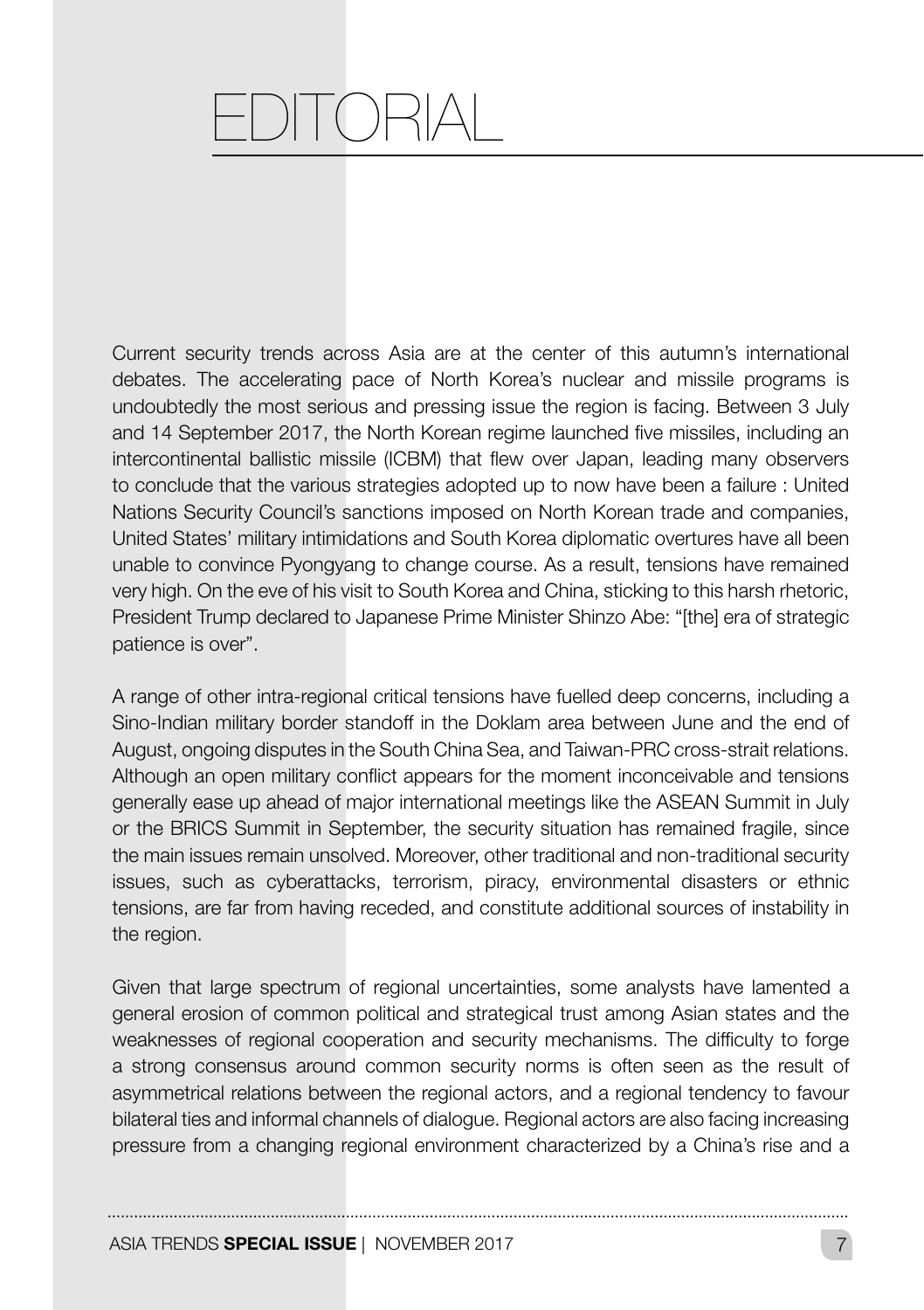general American retrenchment. China's economic and military rise is more and more perceived as threatening the "rulesbased order", promoted by the US and its allies. Many actors are increasingly dependent on China economically, continue to rely on the US for their security. Yet, they are engaged in various kinds of hedging strategies aimed at mitigating the risks and better protecting their interests. The evolution by the Trump Administration of a more narrowly self-interested policy also provides opportunities for middle regional powers to assume a bigger role and perhaps greater responsibilities in the region.

At first glance, the current Asian regional security environment appears as relatively bleak. Nonetheless, there are a few encouraging signs of growing cooperation. Firstly, some of the recent multilateral meetings have borne some fruits. For example, China and ASEAN ministers have adopted in August 2017 a framework for a Code of Conduct in the South China Sea. Although the framework's effectiveness is questionable for the future (as the document is not legally binding), it represents a step forward in promoting dialogue and managing tensions in the South China Sea issue.

Secondly, the regional balance of power may not have changed as dramatically as some think. The ambiguity of the American strategy has been the subject of intense debates, some observers going as far as saying that the US policy might turn more interventionist than expected in the future. In that respect, President Trump's visit to Asia from November 3 to 14, a visit that includes Japan, South Korea, China, Vietnam and the Philippines, has triggered high expectations, as many commentators regard it as an opportunity for the US to strengthen its security partnerships in Asia and further develop the Indo-Pacific strategy.1 Moreover, the recent nomination of Randall G. Schriver as Assistant Secretary of Defense in charge of Asian and Pacific Affairs, has been particularly welcomed by observers. In picking up an expert in international business development and strategies in Asia, as well as someone known for his pro Taiwan inclination, the Trump administration may have allowed itself to move towards a more consistent Asia's strategy.

Thirdly, how powerful and threatening China is now? Obviously, China's ambitious military modernization plan and increased combat capabilities, as well as its recent build-up of artificial islands in South China Sea have stoked fears about the adoption by this country of a more aggressive strategic posture which could dramatically alter the regional stability. Xi Jinping's bombastic speech on the need for the People's Liberation Army (PLA) to win wars at the opening of the 19th CCP Congress on October 18 has deepened these concerns. Some observers have even jumped to the conclusion that China is now ready to launch an armed conflict to gain dominance over the Asian Seas.

<sup>1</sup> See for instance : Richard Fontaine, « Trump's Asia Security Dilemma », *The National Interest*, 25 October 2017, http://nationalinterest.org/ feature/trumps-asian-security-dilemma-22905.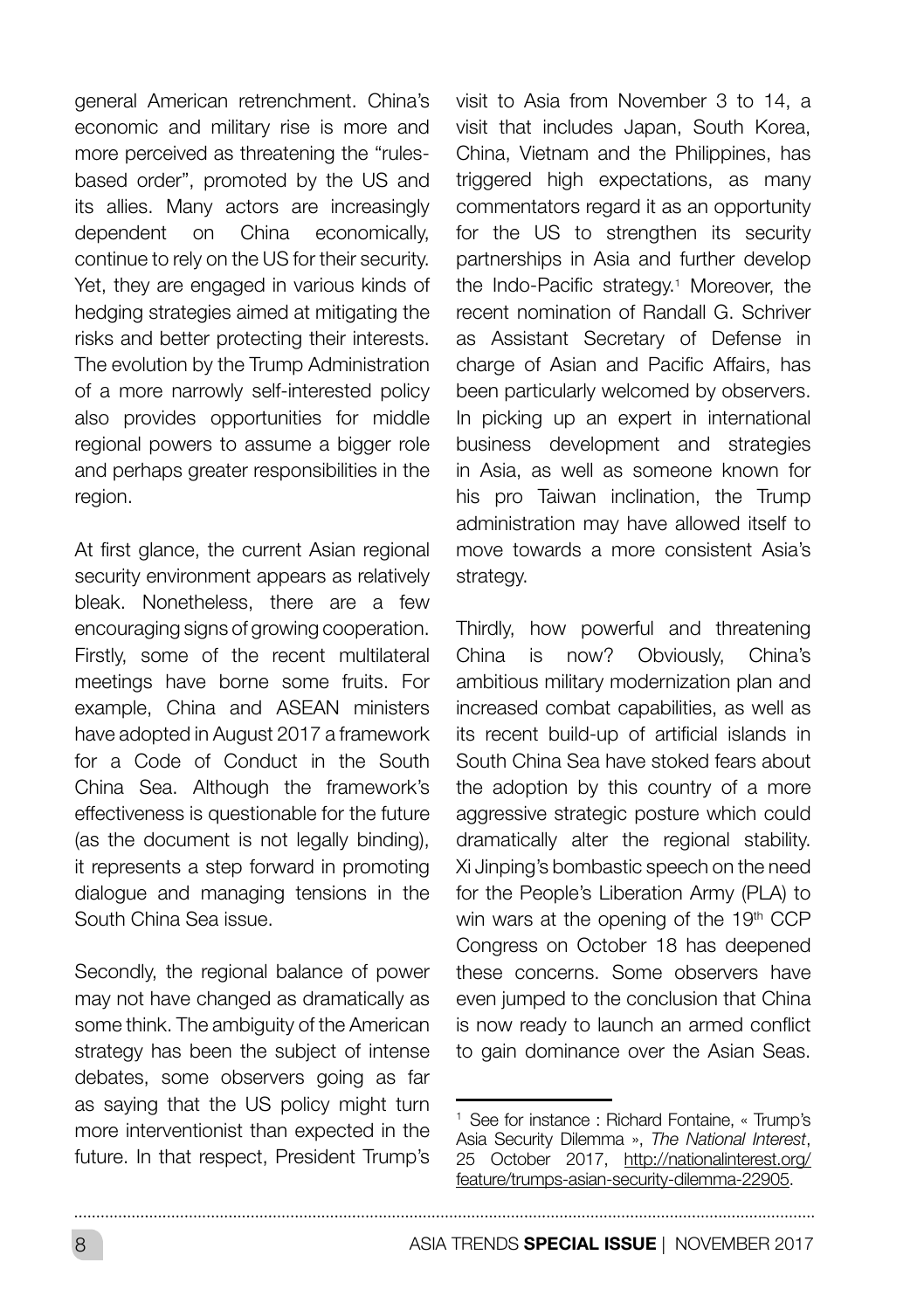Nonetheless, this pessimistic scenario tends to overlook that such moves would represent huge risks for China. The Chinese government appears to be willing, instead, to continue to give priority to an active regional diplomacy that proposes so-called "win-win" solutions and to boost its own "stabilising" role in Asia. Moreover, any open conflict would dramatically erode China's influence and great power's image, as well as jeopardize the success of its Belt and Road Initiative.

The international community's expectations both from Trump's visit to Asia and the coming APEC summit are particularly high. Taking place in Da Nang City, Vietnam from 5 November to 11 November 2017, the APEC Economic Leaders' Week could provide new cooperation and dialogue opportunities. The theme of this year's APEC meeting is "Creating new dynamism, fostering a shared future", indicating perhaps that while regional economic integration remains its core objective, the APEC can also contribute to regional stability.

This special issue of *Asia Trends* includes a contribution by Mr. Bui Thanh Son, Standing Deputy Minister of Foreign Affairs of the Socialist Republic of Vietnam, and seven articles, written by a range of international experts in geopolitical and strategic issues in Asia. These articles provide insights on some of the key dynamics of the Asia-Pacific region. This special issue does not pretend to be exhaustive, as its thematic scope is vast. For instance, the North Korean nuclear crisis, which is already the

subject of many relevant papers, as well as the role of some important actors in the region and other security issues such as environmental security or terrorism, are not covered in the issue.2 However, this special issue addresses many important regional themes.

In his contribution, Mr. Bui Thanh Son, promotes the diplomatic ambitions of his country, highlighting the active role of Vietnam in contributing to ASEAN community building and deeper international integration in national defence and security.

Vietnamese strategy cannot be understood without taking into account what the French researcher Benoît de Tréglodé calls "the China factor" in the first article of this issue. The author explains that Vietnam has no choice but to maintain a balanced policy between China and the United States. While developing a diplomacy of multilateral openness and renewing its relationship with the US, Hanoi has recently reinforced his ties with Beijing, widening its cooperation areas with this capital – especially in the nontraditional security field – and outside of multilateral frameworks. Although the South China Sea dispute and Vietnam's partnership with US remain a source of tensions, Sino-Vietnamese relations have on the whole improved. This evolution also confirms China's dominant position in the South Asian Seas, as Vietnam has

<sup>2</sup> See the two last issues of *Asia Trends* : « The terrorism challenge », *Asia Trends*, n°1, Spring 2017 ; « Disaster risks management in Asia », *Asia Trends*, n°2, Autumn 2017.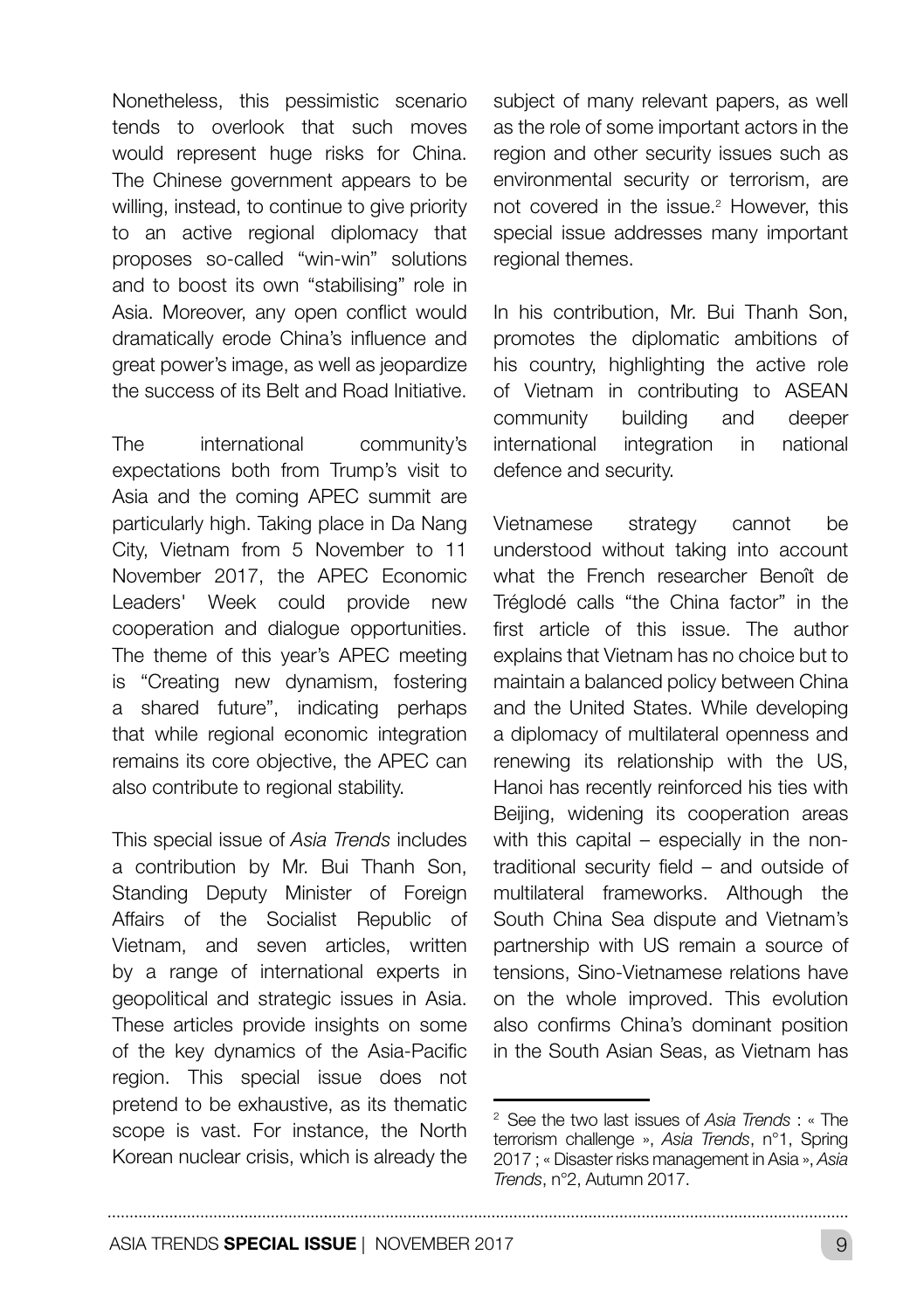*de facto* very little room for manoeuvre on the issue.

China's dominant position has fuelled deep concerns in terms of risks of military escalation. As Yves-Heng Lim demonstrates, the reinforcement of People's Liberation Army (PLA) Navy combat capabilities, reflected in the recent development of power-projection platforms, unveils Beijing's ambitions to gain dominance over the East Asia Seas and also prevent other countries' naval power projection in the Western Pacific and in the Eastern Indian Seas. Although this development does not bring a dramatic change in the local balance of power, which already tips in China's favour, it equips China with an expanded range of deterrence options, increasing, for some observers, the risk of an arms race. However, it should be kept in mind that China's naval modernization is still facing important challenges. While the technical gap with its American counterpart may be gradually narrowed, the Chinese Navy still suffers from low force training and a lack of systems' integration. More fundamentally, an escalation of military tensions would represent a very risky option that Beijing does not seem to be willing to contemplate.

Military developments in the cyber security sector have also raised concerns. Cyberspace is becoming an essential tool of state power competition, and the Asia-Pacific region is no exception in the growing global trend of an increased militarization of cyberspace, as Candice Tran Dai shows. Deep heterogeneities between states in terms of cyber maturity and high level of strategic distrust among regional actors result in a lack of acknowledged cyber norms and common framework to use military cyber capabilities in the region. However, many actors have expressed a willingness to work on regional norms, and efforts have continued to be made towards confidence-building measures and the establishment of a common framework in the cyber security field.

Eric Frécon also highlights the difficulties to create a regional order at the multilateral level, questioning ASEAN's ability to deal with security challenges and conciliate heterogeneous views and the national defence strategies of different actors. Indeed, the Rohingyas crisis or the South China Sea issue have revealed a high level of disunity between ASEAN members. Southeast Asian countries have preferred to rely on tools other than ASEAN, like Joint development agreements and what the author calls "the temptation to rely on a third actor" to deal with both traditional and nontraditional security issues. Nonetheless, the ASEAN dialogue could prove very fruitful in the future, as the organization appears more and more essential to frame the current trends of the region.

Bilateral relations still seem dominant in the regional architecture of cooperation in security issues. The India-Japan strategic relationship, analysed by Isabelle Saint-Mézard, provides an interesting example. Both countries have aligned their Indo-Pacific strategy to maintain a peaceful regional order in response to strategic uncertainties and security challenges,

10 ASIA TRENDS **SPECIAL ISSUE** | NOVEMBER 2017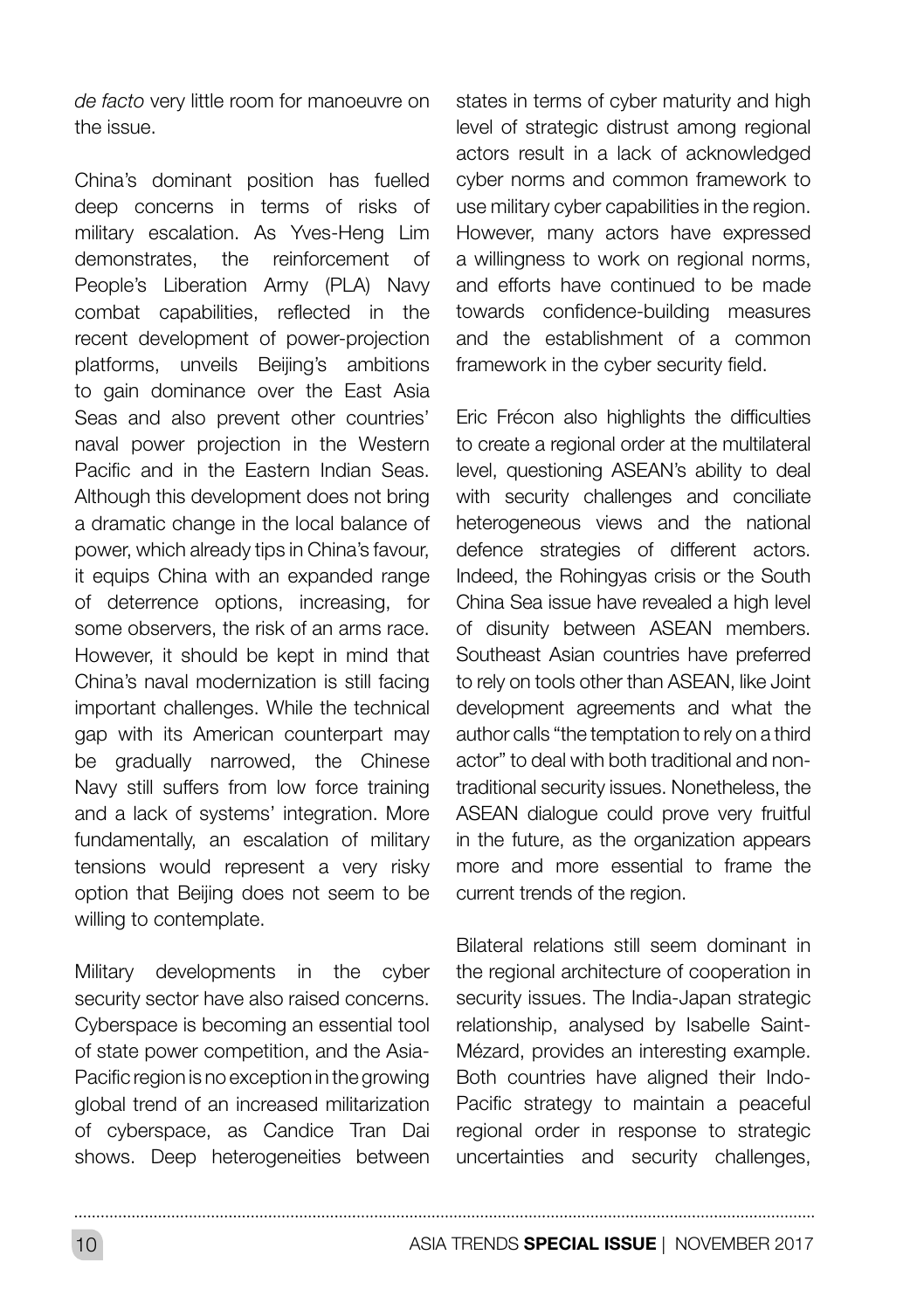especially China's growing assertiveness. They have increased their interactions in many strategic fields, such as naval forces and defence technology and equipment, but also in promoting their own connectivity plans in the region outside China's Belt and Road Initiative framework. Facing the growing uncertainty of the US Indo-Pacific Strategy, they are also exploring the possibilities of filling the strategic void that Trump's administration could possibly leave.

In his article, Ashley Townshend blames the Trump Administration's inconsistent approach to Asian core security issues, an approach that so far has failed to reassure the regional actors about US strategic objectives in the region. In his opinion, one of the main problems is the Trump Administration's failure to articulate an integrated regional strategy. This failure stems from both a lack of general strategic vision and policy fluctuations due to the coexistence of conflicting ideological trends in the US Administration. Although Trump has rhetorically abandoned Obama's "rebalance to Asia", he has actually enhanced the military facet of this strategy. But continuous fluctuations between transactional and resolute policies, especially with China, and the lack of coordination in the Trump Administration's Indo-Pacific policy is dramatically affecting American presence in the region.

The European Union (EU) is also having difficulties articulating a coherent security and defence Asian policy, as Yeo Lay Hwee suggests in the last article of this special issue. The EU has developed very strong economic ties with Asia. It has also established dialogue mechanisms with the region, such as the Asia Europe Forum meeting or ASEAN regional forum (ARF). Nevertheless, the EU seems to remain unable to adopt a common Asian security policy. As a result, it is not considered nor treated as an important security actor in Asia. For the time being. the EU tends to focus more on issues of environmental security, humanitarian assistance or disaster relief. In addition, most EU-Asia security dialogues and cooperation schemes are very broad and have remained at the stage of information exchange. The author therefore urges the EU to pay more attention to hard securities issues in Asia through a more active participation in various ASEANled security architecture forums, as its prosperity is directly linked with Asian security and stability.

**Camille Liffran | Chief Editor** Prof. Jean-Pierre Cabestan | Associate Fellow at Asia Centre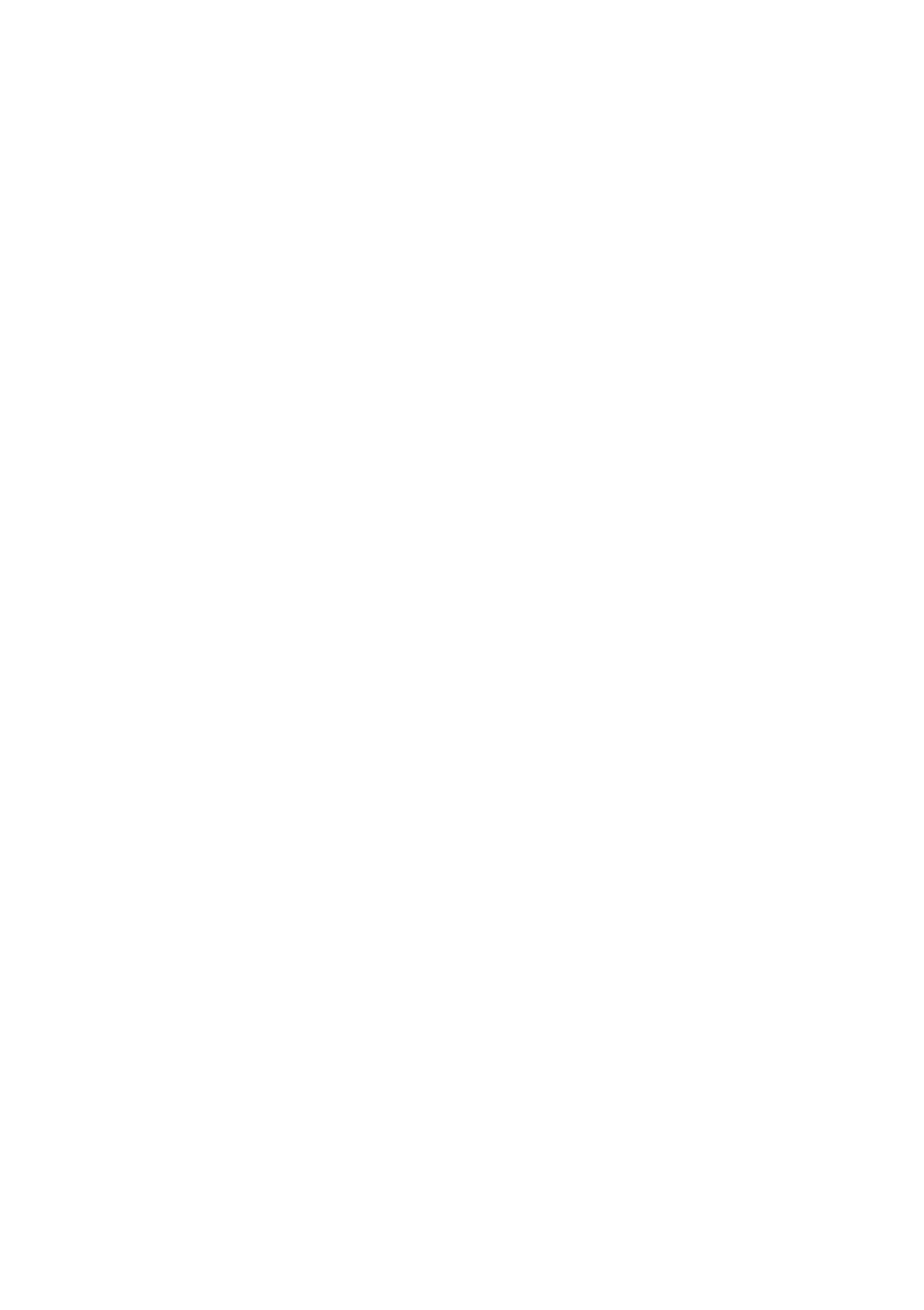## VIET NAM'S INTERNATIONAL INTEGRATION AND CONTRIBUTIONS TO PEACE, COOPERATION AND DEVELOPMENT IN THE ASIA-PACIFIC | BUI THANH SON

During these days, Viet Nam and other 20 members of the Asia-Pacific Economic Cooperation forum (APEC) are together looking towards one of the most awaited events of the year 2017: The APEC Economic Leaders' Week in November 2017 in Da Nang City, under the theme of "Creating new dynamism, fostering a shared future". 2017 is also a year of many milestones in Viet Nam's international integration over the past decades. In addition to the honor of hosting APEC for the second time. Viet Nam also celebrates the  $40<sup>th</sup>$  anniversary of its accession to the United Nations (1977-2017) and along with other members of ASEAN commemorates the 50<sup>th</sup> anniversary of the Association (1967-2017). Having made great efforts with enormous achievements throughout the thirty years of reform and international integration, Viet Nam has become an inseparable part of peace, cooperation and development in the Asia-Pacific.

From the very first days of independence, the earliest documents related to the guiding principle and foreign policy of the Democratic Republic of Viet Nam have espoused the spirit of "being a friend to all countries" and international integration. President Ho Chi Minh announced on a number of occasions that "There is only one thing about the Government's foreign policy, and that is to be friendly to all democratic countries in the world for the sake of preserving peace". In the telegram addressed to the United Nations in December 1946, he asserted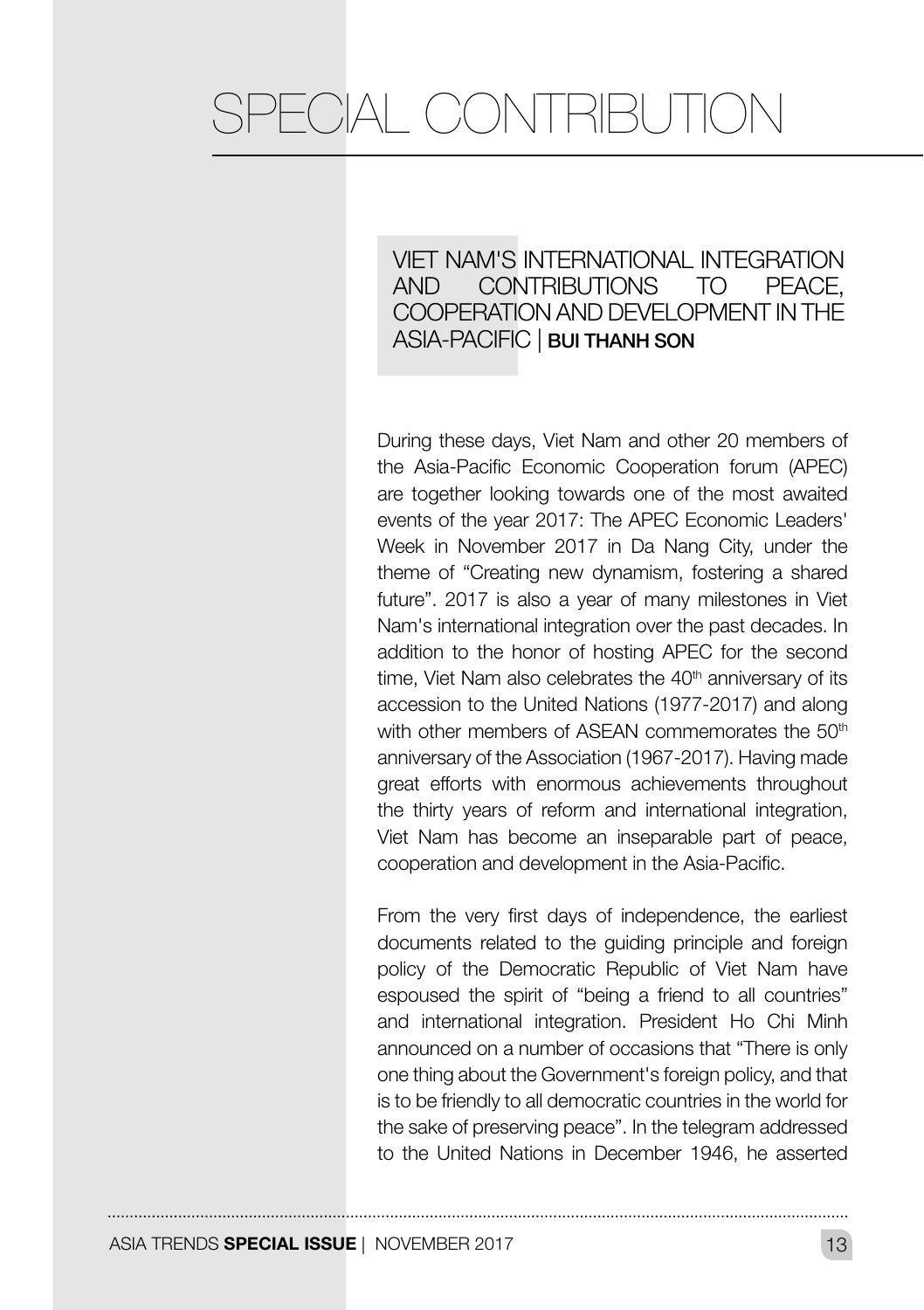that "Viet Nam stands ready to carry out a policy of openness and cooperation in all areas ... The Vietnamese State stands ready to participate in every international economic cooperation organization led by the United Nations."

However, Viet Nam's foreign affairs and international integration encountered numerous difficulties and obstacles for quite a long time due to historical circumstances, mainly wars and bi-polar confrontation. It was not until the late 1980s that Viet Nam was finally able to advance the policy of international integration that President Ho Chi Minh had long expressed in his ahead – of- the -time vision.

Under the guiding principle of multilateralizing and diversifying foreign relations set out following the introduction of *Doi Moi* (reform) Viet Nam has established diplomatic relations with 187 out of 193 United Nations member states, including strategic and comprehensive partnerships with nearly 30 countries.

From a multilateral diplomacy standpoint, few would expect that in a very short time, Viet Nam has risen to the occasion and established itself as an active member of more than 70 regional and international organizations. Immediately following its accession to ASEAN in 1995, Viet Nam played an active role in encouraging the Association to admit Cambodia, Laos and Myanmar, thus realizing the dream of a big family consisting of the ten Southeast Asian countries. Having identified ASEAN the top priority in its foreign policy, Viet Nam undertook to "work together with ASEAN countries to build the Southeast Asia into a region of peace, stability, cooperation and prosperous development". Within ASEAN, despite being a late-comer, Viet Nam has managed to be an early finisher in many important criteria. Viet Nam is one of the ASEAN countries attaining the highest ratio of ASEAN Community building measures, at 93.5% versus the 90.3% average of all ASEAN member states.

The expansion of ASEAN to include all ten members, initiated by the "push" bearing the name Viet Nam in 1995, helped put an end to the division and confrontation that prolonged throughout the Cold War time in Southeast Asia. After the end of the Cold War, while many regions are still troubled by instability or even conflict, Southeast Asia and the Asia-Pacific as a whole has become a beacon of light in the world for its peace and prosperity. ASEAN has become one of the most successful regional organizations in the world, and been able to truly play a central role in the evolving regional architecture. These successes has been significantly attributable to Viet Nam's active contributions, particularly its chairmanship of ASEAN during the years 1998 and 2010.

From an economic perspective, compared to 1986 when Vietnamese commodities were only present in 33 markets, today Vietnamese exports can be found in more than 230 countries and territories. Following thirty years of *Doi Moi* reform, Viet Nam's GDP soared thirty-one folds. Viet Nam has to date attracted some 24,000 foreign direct investment (FDI) projects with a total registered capital exceeding

14 ASIA TRENDS **SPECIAL ISSUE** | NOVEMBER 2017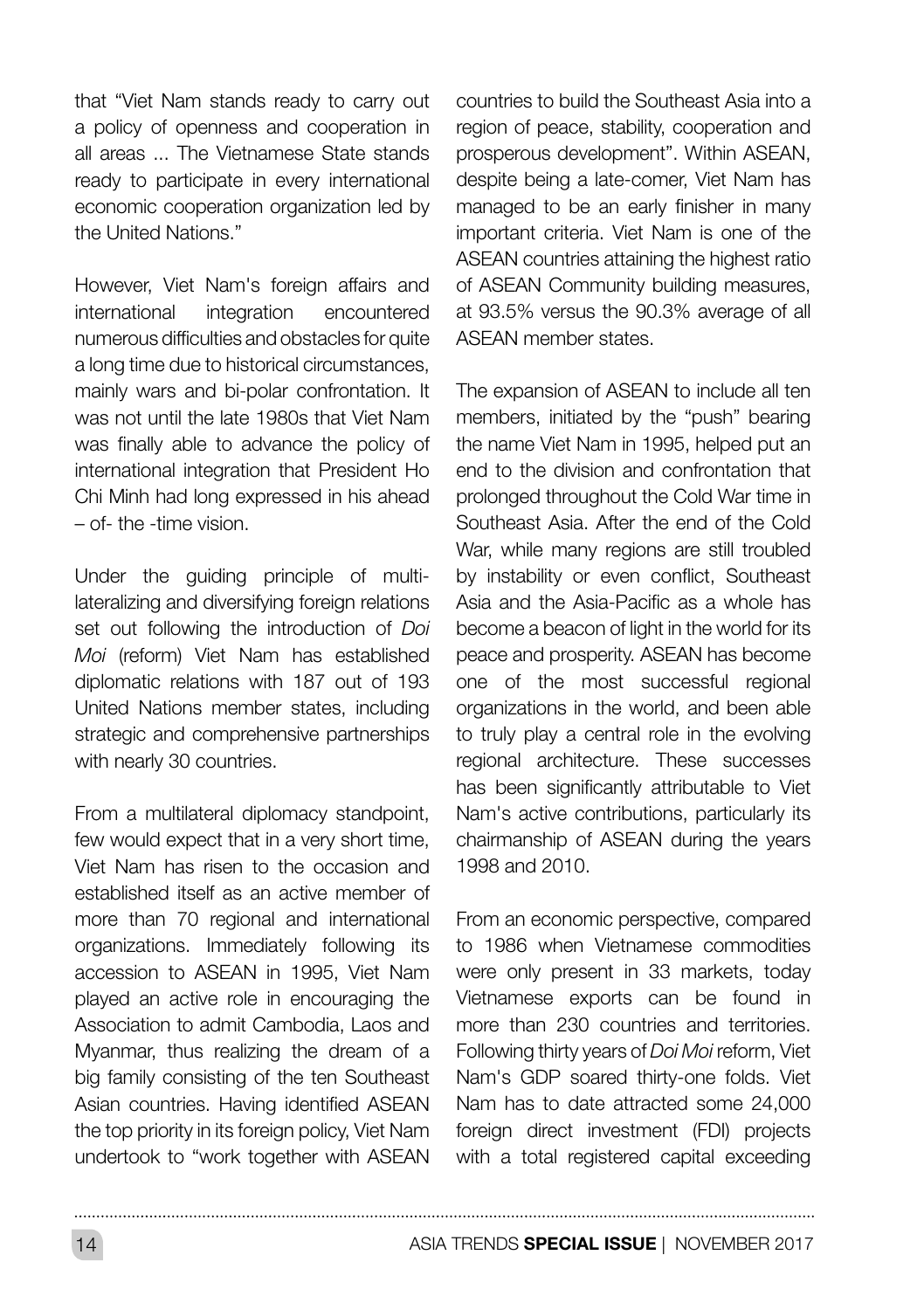US\$ 307 billion. Viet Nam has also invested in 1,200 projects in 70 countries and territories worth US\$ 21.4 billion. Following the global crisis of 2008-2009, while the global economy and major economies have been recovering slowly, Viet Nam has managed to maintain a strong growth rate. double that of the world's average. Trade turnover between Viet Nam and major partners – China, the United States, Japan, Republic of Korea and the EU has been increasing steadily year on year. Viet Nam rose to the top place in ASEAN in terms of exporting into the United States market in 2014 and established itself as the largest trading partner of China in ASEAN in 2016.

These achievements have not only transformed the country's physiognomy, but also enabled Viet Nam to make significant contributions to the regional and global peace, cooperation and development. In agriculture alone, from being a food importer, Viet Nam has grown to become the world's second largest rice exporter, not only serving the domestic demand but also actively contributing to ensuring the global food security. The "Made in Viet Nam" rice has been available in many countries such as China, Indonesia and the Philippines as well as other countries in Africa and the Middle East. In APEC 2017, one of the four priorities put forth by Viet Nam, which is to enhancing food security and sustainable agriculture in response to climate change, has garnered the attention and support of not only APEC members but also other countries in the region.

By having officially joined 12 FTAs and negotiating four others, Viet Nam has now placed itself at the focal point of the regional economic integration network comprising 56 partners, including 15 G-20 members, and accounting for nearly 90% of the global GDP and over 80% of the world's trade turnover. Amidst the emergence of protectionism around the globe, Viet Nam's efforts to join hands with other APEC member economies to maintain and boost the momentum for economic connectivity and regional integration have been recognized and highly valued by international friends. It is no coincidence that Viet Nam became the first APEC host to be invited to attend all major G20 meetings in 2017 and has been entrusted to host the 2018 World Economic Forum on ASEAN (WEF ASEAN).

At the same time, the process of international integration in national defense and security has also earned the country a higher status, enabling it to contribute further to maintaining international peace and security. In 2014, for the first time, Viet Nam participated in the United Nations' peacekeeping operations. Vietnamese peacekeepers in the United Nations Peacekeeping Missions have set foot on trouble spots in African countries like South Sudan and the Central African Republic. At important fora such as the East Asia Summit (EAS), the Shangri-La Dialogue, the Asia Future Conference, the World Economic Forum (WEF) on East Asia, the strategic views and visions of Viet Nam on maintaining peace, stability and development in the region are well received and actively supported by international friends. Viet Nam has also become a pioneer in Southeast Asia by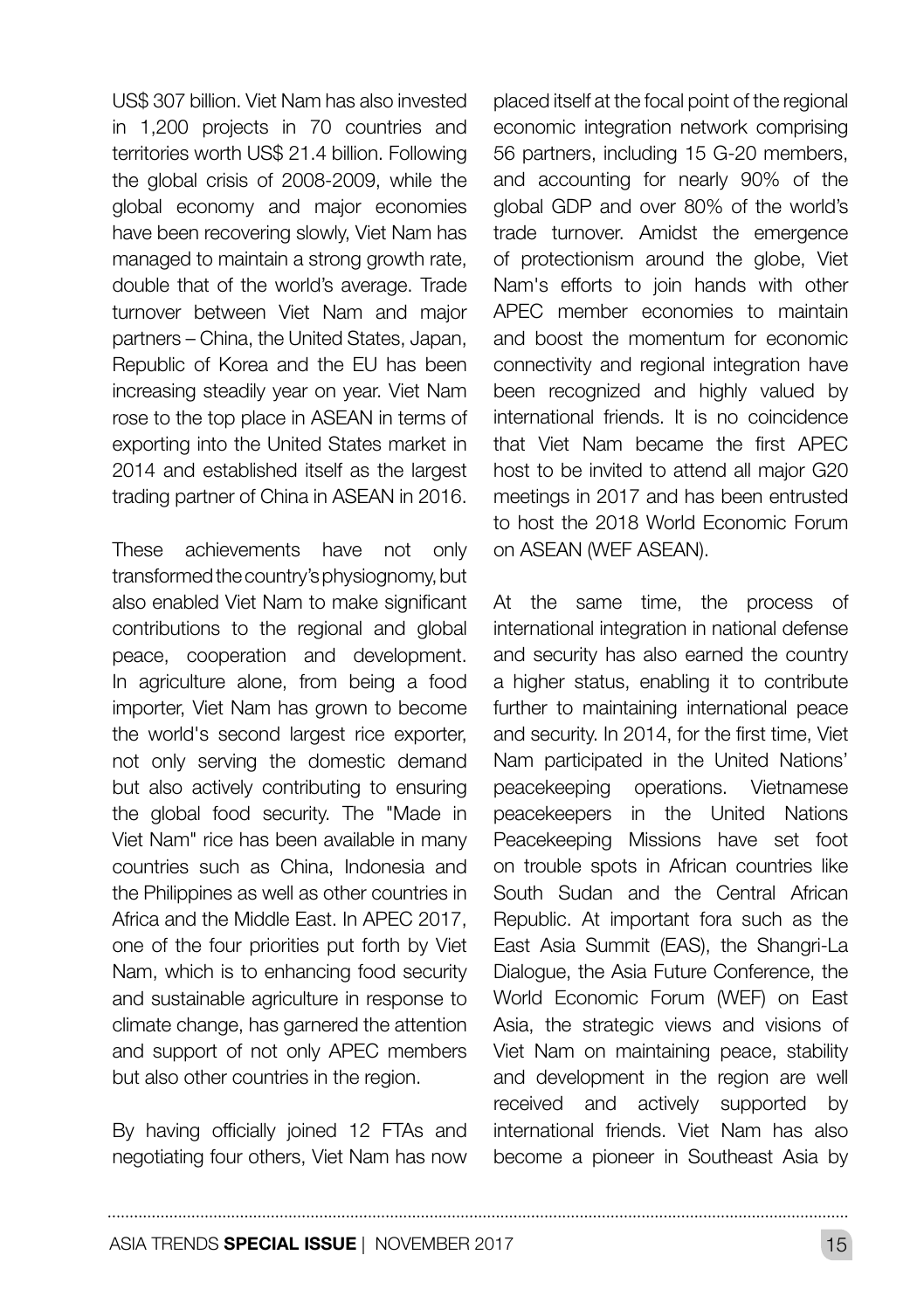participating and ratifying seven out of the nine key UN conventions on human rights, joining the Convention on the Law of the Non – Navigational Uses of International Watercourses, and officially signing the Treaty on the Prohibition of Nuclear Weapons.

Viet Nam has made significant contributions during its membership of key United Nations agencies such as the UN Security Council for the 2008 – 2009 term, the Board of Governors for the International Atomic Energy Agency (IAEA) for the 2013 – 2015 term, the UN Human Rights Council for the 2014 – 2016 term, the Economic and Social Council (ECOSOC) for the 2016 – 2018 term and the 2015 – 2019 UNESCO Executive Board. It can be said that these proactive and determined steps have demonstrated Viet Nam's sense of responsibility to strive for a brighter future of the region and the world.

Viet Nam's new standing and power after 30 years of reforms, as well as the success in international integration, have paved the way for the country to reach new heights. In the coming time, Viet Nam will not only strive to become a strong, fair, democratic and advanced country with prosperous people, but also actively contribute to resolving regional and global challenges. In the short term, the success of APEC Viet Nam 2017 will be another practical and meaningful contribution to maintaining the regional momentum for integration and cooperation for mutual benefits. In the long term, Viet Nam will continue to work together with other ASEAN member states to build a strong and united ASEAN

Community that plays a central role in the region, and promote the United Nations' centrality in addressing global challenges. With deepened friendship and cooperation with partners and friends, Viet Nam has every reason to believe in a brighter future for the country as well as peace, cooperation and development in the region and the world.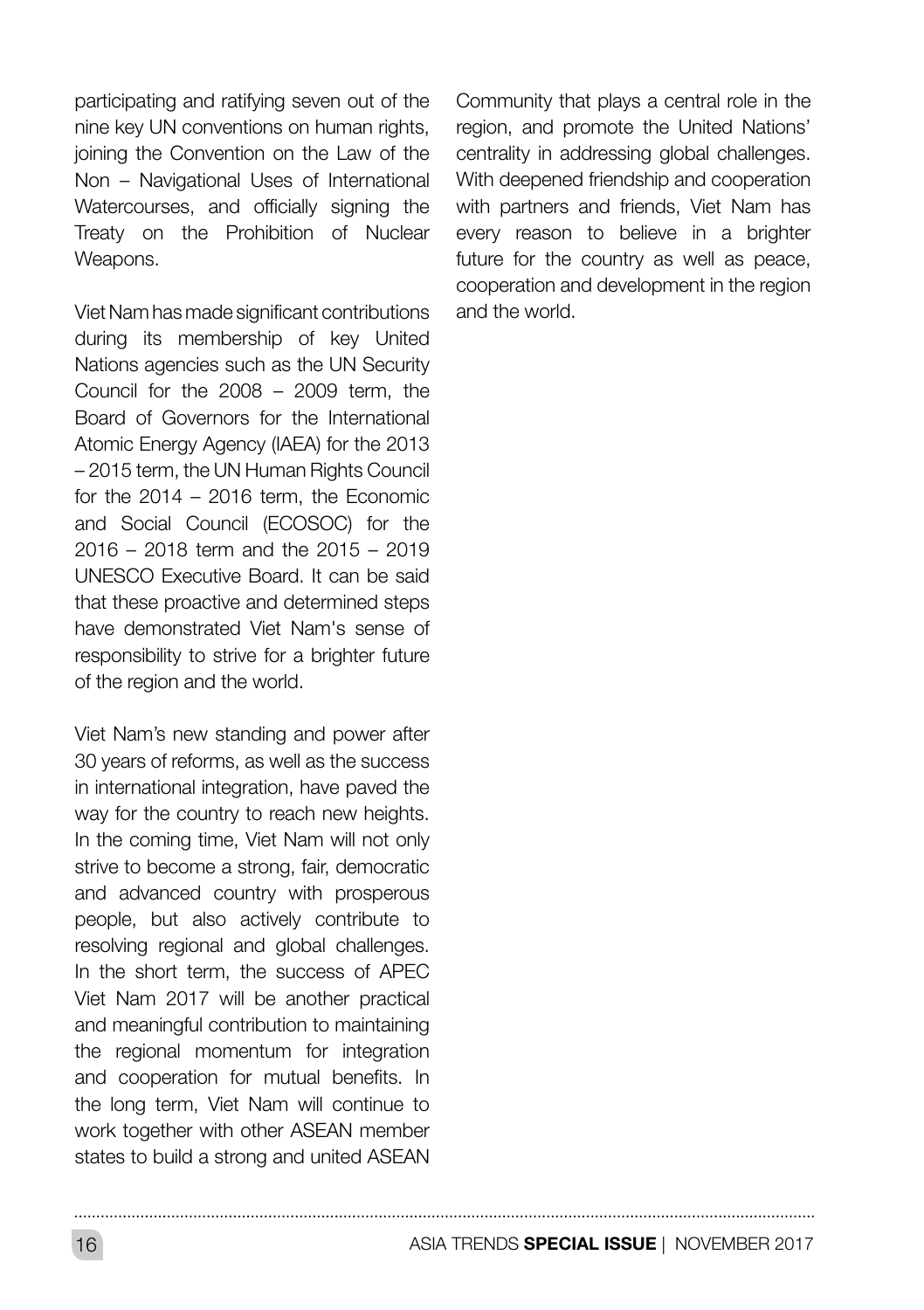## 1 THE CHINA FACTOR IN THE VIETNAMESE POLITICS | BENOÎT DE TRÉGLODÉ

The Chinese issue is at the heart of Vietnamese domestic and foreign policy. With China, Vietnam is dealing with a complicated and constrained historical relationship. Even regarding the current tensions in the South China Sea, the Socialist Republic of Vietnam (SRV) has to maintain a policy of balance, between Beijing of Washington. Vietnam has always had an emotional relationship with China. Beijing's growing role on the international scene in the last two decades has led Hanoi to develop a diplomacy of multilateral openness and, within this framework, to renew its relationship with the United States (all under China's watchful eve). In keeping with its policy of balance between the major powers, Vietnam continues to manage its foreign policy in the light of the future of its relationship with Beijing. Hanoi's concern is the attitude of Washington towards the South China Sea (Eastern Sea or *Biển Đông* in Vietnamese). At the same time, Hanoi is willing to implement new Defense and Security cooperations with Beijing. Following the leadership of Nguyên Tan Dung (Prime Minister from 2006 to 2016) who welcomed the Asian shift in Obama's foreign policy, the new triumvirate (Président Trân Dai Quang, General Secretary Nguyen Phu Trong and the Prime Minister Nguyên Xuân Phuc) is more cautious than ever that its desire for good relations with the US and with China will continue to prevent it from leaving the ambiguity of muddied waters. Hanoi systematically keeps China informed of its policy in order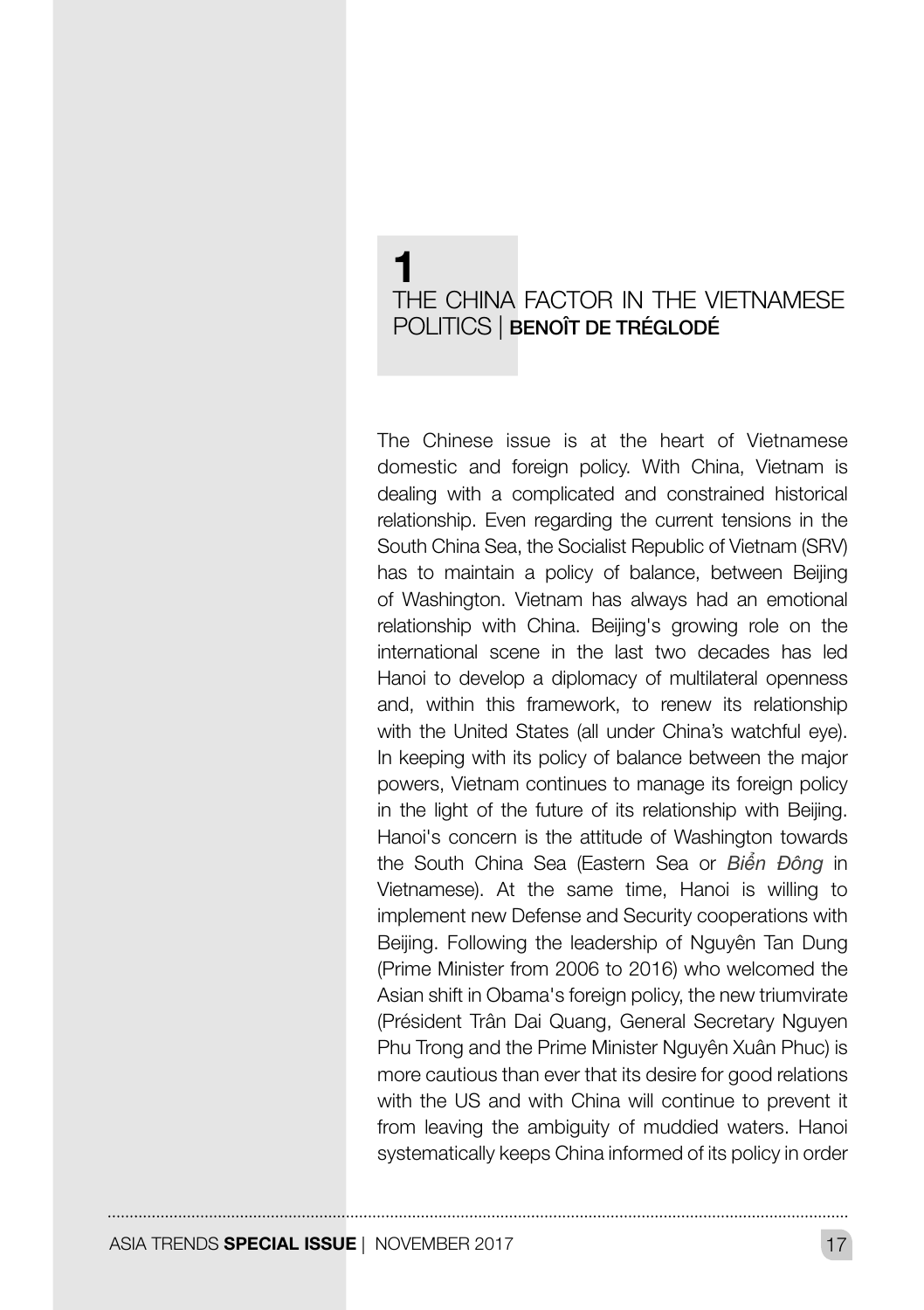to prevent its northern neighbour from speculating about a global reorientation of its alliances, which could be perceived as hostile by China.<sup>1</sup>

#### SRV's pragmatism and prudence

China did not hide its satisfaction at the closing of the 12th VCP Congress (January 2016) which brought to an end the era of Prime Minister Nguyen Tan Dung. As usual in Vietnam, no leader is solidly "pro China" or "pro US". There are, however, significant differences in the strategies to be adopted to balance China and the United States. These appear as the main dividing line in the factional divisions structuring the political and administrative apparatus. The most conservative leaders tend to believe that the primacy of a relationship with China can help defuse crises, and that from this point of view, the approach chosen by the former Prime Minister was counterproductive for Vietnam. Architect of his country's entry into the WTO (2007) and the Transpacific Partnership (TPP), former Prime Minister Nguyen Tan Dung had initially sought a balance between China and the United States during his first mandate. However, during his second term, he forged closer ties with the West, and in particular the US, (especially following the crisis surrounding the Chinese oil rig Haiyang Shiyou 981 in May/June 2014).<sup>2</sup>

In Vietnam, the question still persists about the weight of the Chinese influence on the political circles; if, indeed, it is so weighty as assumed.3 Nguyen Tan Dung had been outspoken in his criticism of China and has long seen the TPP not just as a trade agreement but as as a strategic tool to keep the United States engaged in Southeast Asia. Ideologically closer to Beijing, and perhaps less ready for confrontation than his predecessor, current PM Nguyen Phú Trong (without disapproving of the TPP and the rapprochement with Washington) has nevertheless chosen not to reinforce the links with China, insisting on a common history and socialist solidarity. Whereas under Nguyen Tan Dung, there were a growing number of economic technocrats in the Politburo ready to cope with the West, the VCP Secretary General Nguyên Phu Trong stated that in Vietnam the political control of the system by the party is the regime's first priority.

Drawing its strength from its institutional proximity to Vietnam, China has an excellent knowledge of Vietnamese political affairs. If the political leadership in Hanoi is closer to China, it is also because the history of the Sino-Vietnamese

<sup>1</sup> « Tướng Hưởng nói về ông Trump và trật tự thế giới » (Colonel Huong speaks about Donald Trump and the world order), BBC, 3 February 2017.

<sup>2</sup> In January 2014, China's state-owned China National Offshore Oil Company (CNOOC) moved an exploratory oil rig, Haiyang Shiyou 981 (HD-

<sup>981),</sup> worth an estimated \$1 billion, into waters within Vietnam's exclusive economic zone. The incident sparked a major bilateral crisis between the two countries. The event marked the start of China's attempts to change the status quo in the South China Sea by committing its civilian and non-military assets to disputed areas.

<sup>&</sup>lt;sup>3</sup> Trong Nghĩa, « Nhân tố Trung Quốc vẫn tác động đến Đại hội Đảng Cộng sản Việt Nam » (The Chinese factor still has an impact on the VCP congress), RFI (*tiếng việt*), 18 September 2015.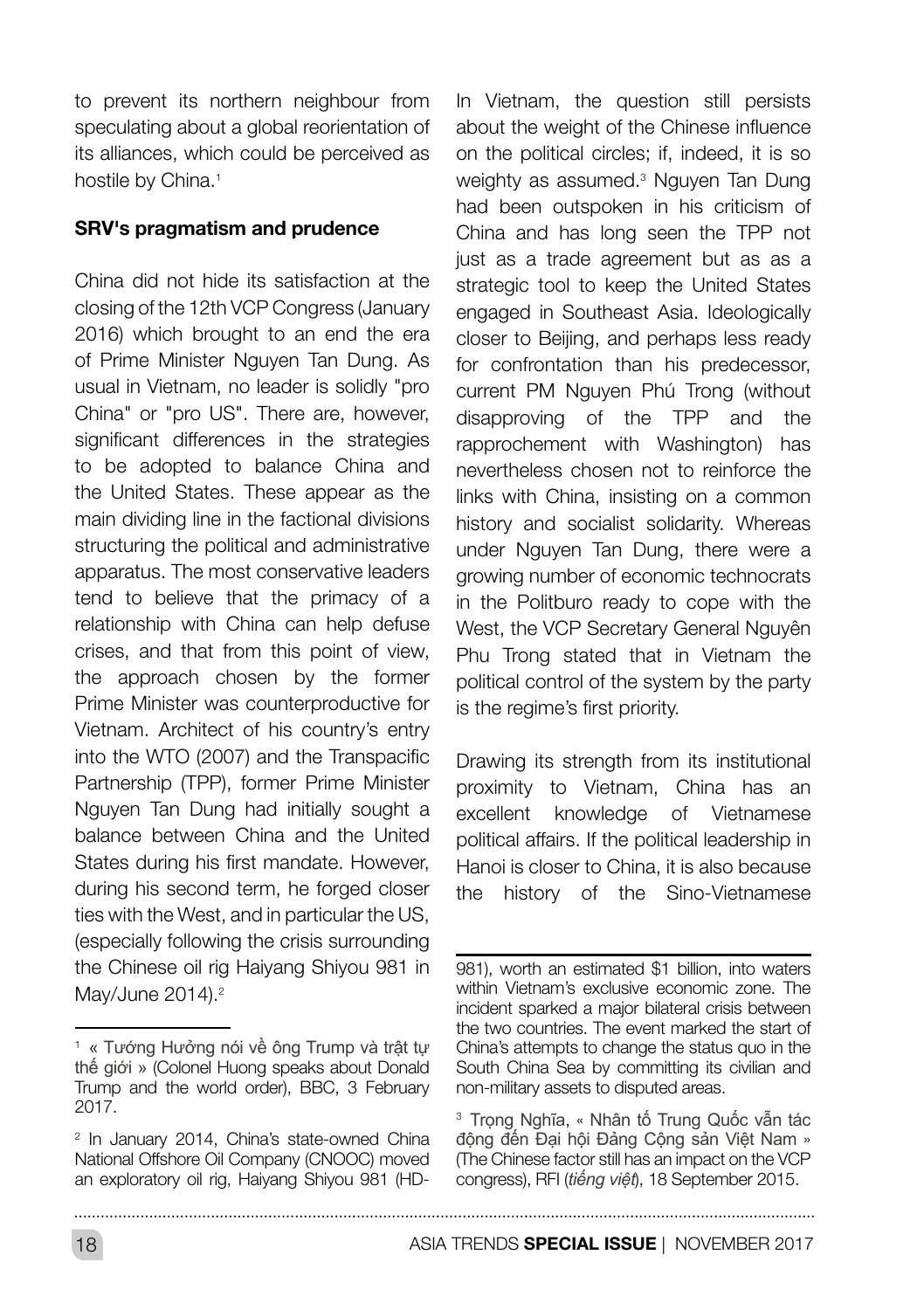relationship is nurtured by a common past, questions of memory, popular culture and the political reflexes stemming from a "tributary system" that has proved its worth over the centuries, even to the point of tackling the taboos of a common history. Hanoi and Beijing, for instance, had always banned any commemoration of the February 1979 war, a joint attempt to erase a painful chapter in the history of the two communist countries. However, in 2017, a number of state-controlled media (*Thanh Nien, VietnamNet and VnExpress*) were allowed to discuss the conflict, although the country's major newspapers, including the *Nhân dân* (PCV organ), did not mention the anniversary. This particular calendar, however, corresponds to the one chosen by Xi Jinping to remind Vietnamese that China is ready to intervene in the markets to moderate the economic asymmetry between the two countries. In this, Beijing wishes to show its goodwill in order to turn the page on the painful episodes of a common history, a point on which Vietnamese people have difficulty living the use of this emotional lever by Chinese diplomacy.

Between China and Hanoi, it is clear that the preponderance of party-toparty relations (CCP-VCP) determines a different type of relations than state-tostate relations. In short, since the 12<sup>th</sup> VCP Congress held in Hanoi in January 2016, the relationship with Hanoi is seen as improving for the Chinese : official visits followed one another, on the ground, border cooperation was strengthened, especially in the field of non-traditional security and, above all, cooperation

areas were widened. Ultimately, although concerns remain about the strength of the bilateral relationship in terms of maritime disputes in the South China Sea,<sup>4</sup> few people are genuinely concerned about open conflict. In this context, China is not worried that Vietnam will rebalance its relations with the United States. Thus, when Washington announced in May 2016 the lifting of its arms embargo with Vietnam, Beijing did not even bother to comment the event. It is of course not certain that the Chinese government will have the same appreciation if the People's Army of Vietnam (PAVN) buys large pieces of war material from the Americans (combat aircraft, tanks, missile defence systems, etc.). However, some will say that the lack of a formal response from Beijing is primarily linked to its new objectives in the field of defence cooperation with Vietnam, within the framework of its overall strategic partnership. Despite their maritime disputes, China understands Vietnam's need to modernize its military apparatus. In Chinese military circles, the issue of arms and military equipment sales in Vietnam is no longer a taboo issue, but also appears to be a new objective of the PRC in its relations with South-East Asian countries. This approach is intended to demonstrate the degree of confidence that characterizes China's ambitious

<sup>4</sup> In June 2017, senior military officials from the two countries would have hold a "fence-mending gathering" along the sino-vietnamese border. At the last minute the meeting was cancelled. It comes after a violent protest from the vietnamese governement against Beijing as China continues to build artificial islands in the South China Sea, where the Chinese seek to expand their military influence at a time of uncertainty over President Trump's policies in the region.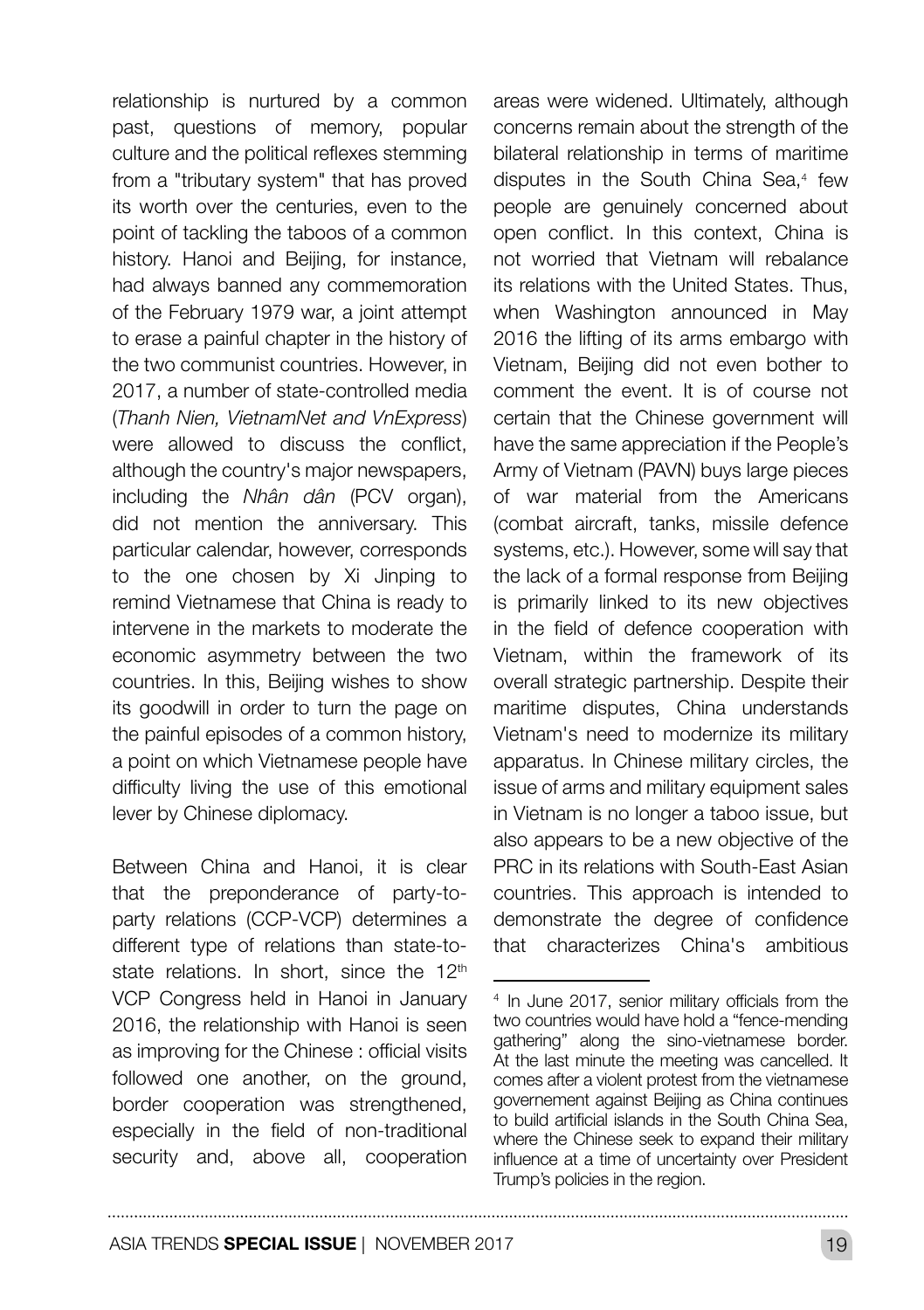new security architecture project in Asia currently discuss by its diplomats. Until now, China has sold few weapons to its neighbours, although this is changing, as evidenced by China's recent contracts in 2016 and 2017 with Malaysia, Thailand and the Philippines. In Vietnam, the arms market is controlled by Russian interests (95%), but Beijing — convinced of the growing quality of its equipment and its advantages in terms of price interoperability and above all its political non-interference (as long as China's interests are not directly at stake) — has opened defence ministry discussions with Hanoi.

#### New areas of Sino-Vietnamese cooperation despite the tensions in the South China Sea

The alternation between the phases of tension, negotiations and diplomatic progress is a constant feature of relations between the two neighbouring states. The decision of the Permanent Court of Arbitration on 12 July 2016 surprised the Vietnamese authorities. Such a strong position was unexpected in Hanoi. After an initial reaction that didn't hide a certain enthusiasm for the court's decision, from the Ministry of Foreign Affairs spokesman, Hanoi tempered its position at Beijing's request. The episode shows Vietnamese people's limited room for manoeuvre on the issue. The SRV questioned its real need to go further in its protests. Hanoi was already getting a lot, including condemnation of the Chinese Nine-Dash line. Furthermore, in substance, the "determination of the status of emerging features" determined by the court, which does not give any legal status to the island, has also direct and complicated consequences for Vietnam's own maritime interests in the area. The first question for the Vietnamese is therefore whether Beijing's ambitions could be crowned with success in the South China Sea if the United States withdraws gradually from the region. Recognizing the benefits to China of this period of uncertainty, China is working to negociate quickly on the implementation of a Code of Conduct (COC). In August 2017, the Foreign ministers from South-East Asia and China gathered in the Philippines adopted the COC framework. But although Southeast Asian nations and China agreed to it, the outline's failure to make the pact legally binding and to have a resolution mechanism will made its effectiveness really questionable for the future. At this stage, we find the usual twofold step of Chinese diplomacy. On the one hand, the threats, with the opening at the end of December 2016 of regular civil airlines to Phú Lâm airport in the Paracels archipelago, hiding its military activities and the installation of missiles on the two disputed archipelagos; and on the other hand, the promise made to the ASEAN countries to negotiate as soon as possible a joint security framework. Beijing wants to move quickly and take the initiative, while remaining firm.

In the uncertain context of the American presidency, China is leading its administration to set up new types of instruments of affirmation of power, built around a multitude of sectoral cooperation with the countries of Southeast Asia. The Belt and Road Initiative provides an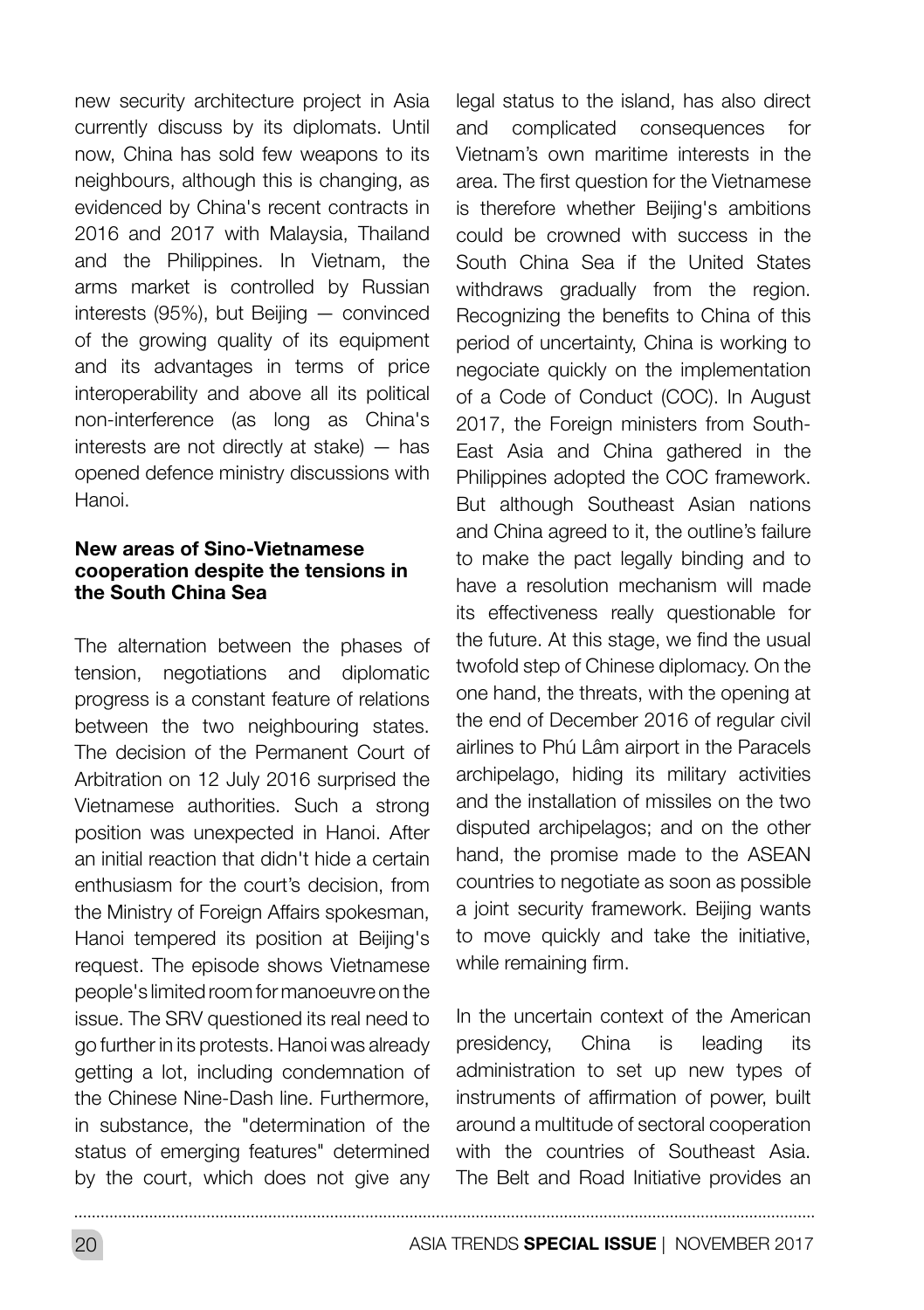essential leverage and framework for this cooperation. In 2017, China initiated a series of meetings to promote the initiative and its globalisation strategy. Cooperation mechanisms cover all sectors, fishing and hydrocarbons, but also in the field of safety (joint exercises between maritime police and coastguards) and especially in the environment (protection of corals, endangered animal species, etc.)<sup>5</sup>. First, this "cooperation diplomacy" is a way for China to re-launch its cooperative discourse with Vietnam on maritime security, as part of its" peripheral diplomacy" developed by its government since the 1990s. It is also an opportunity for the Chinese to test instruments of dialogue and gauge the resilience of its partners in the region, while mitigating the risks of disputes in the region generated by the Arbitration. Following Gulf of Tonkin agreement signed in 2000, China encourages the Vietnamese to discuss in a new maritime space outside the contested waters of the Paracels at the mouth of the Tonkin, and beyond. In September 2017, a Vietnam-China working group convened its eighth round of talks in Beijing, China, to discuss the sea area beyond the mouth of the Gulf of Tonkin, pledging to follow shared common perceptions agreed on by the two countries' leaders, including an agreement on basic principles guiding the settlement of sea-related issues towards demarcation and development cooperation in the area. The stakes are high and and Xi Jinping regularly puts

forward China's"goodwill" when he is visiting South east Asia countries.<sup>6</sup> If China accepts the idea of negotiating with Vietnam on new marine areas in the mouth of Tonkin, just a short distance from the contested waters of the Paracels, should it not be seen as proof of its goodwill towards its partners in South-East Asia? Beijing has invited Vietnam to use its research centres, NGOs and sports clubs, when its usual administrations (MOFA, MOD, etc.) are no longer able to hold the dialogue due to too deep political and historical divergences. China's control of the South-East Asian seas is known to be based not only on its military navy, but on a strategy that favours the use of civilian assets (coastguard, police agencies, militia and fishing vessels) rather than its traditional regalian instruments. Fishermen, sometimes without a flag or outfit, sometimes in uniform and bearing their flag, act for information, logistics or more aggressive manoeuvres. China and Vietnam (but also the Philippines, Malaysia or Indonesia in South-East Asia) are developing such strategies to support their political objectives in the region. These allow them to circumvent criticism and sanctions, but also international regulations. Another advantage is that China is delineating new areas of exchange and dialogue with Vietnam, outside multilateral organizations, as well as new channels of debate in which the United States is this time absent. In this part of the battle between Chinese

<sup>5</sup> Nathalie Fau, Benoît de Tréglodé, *Mers d'Asie du Sud-Est. Coopérations, intégration et sécurité* (South Chine Seas. Cooperations, integration and Security), Paris, CNRS éditions, 2018 (forthcoming)

<sup>6</sup> Benoît de Tréglodé, « Maritime Boundary Delimitation and Sino-Vietnamese Cooperation in the Gulf of Tonkin (1994-2016), *China Perspectives*, Hong Kong, n°107, 2016/3, p. 33-42.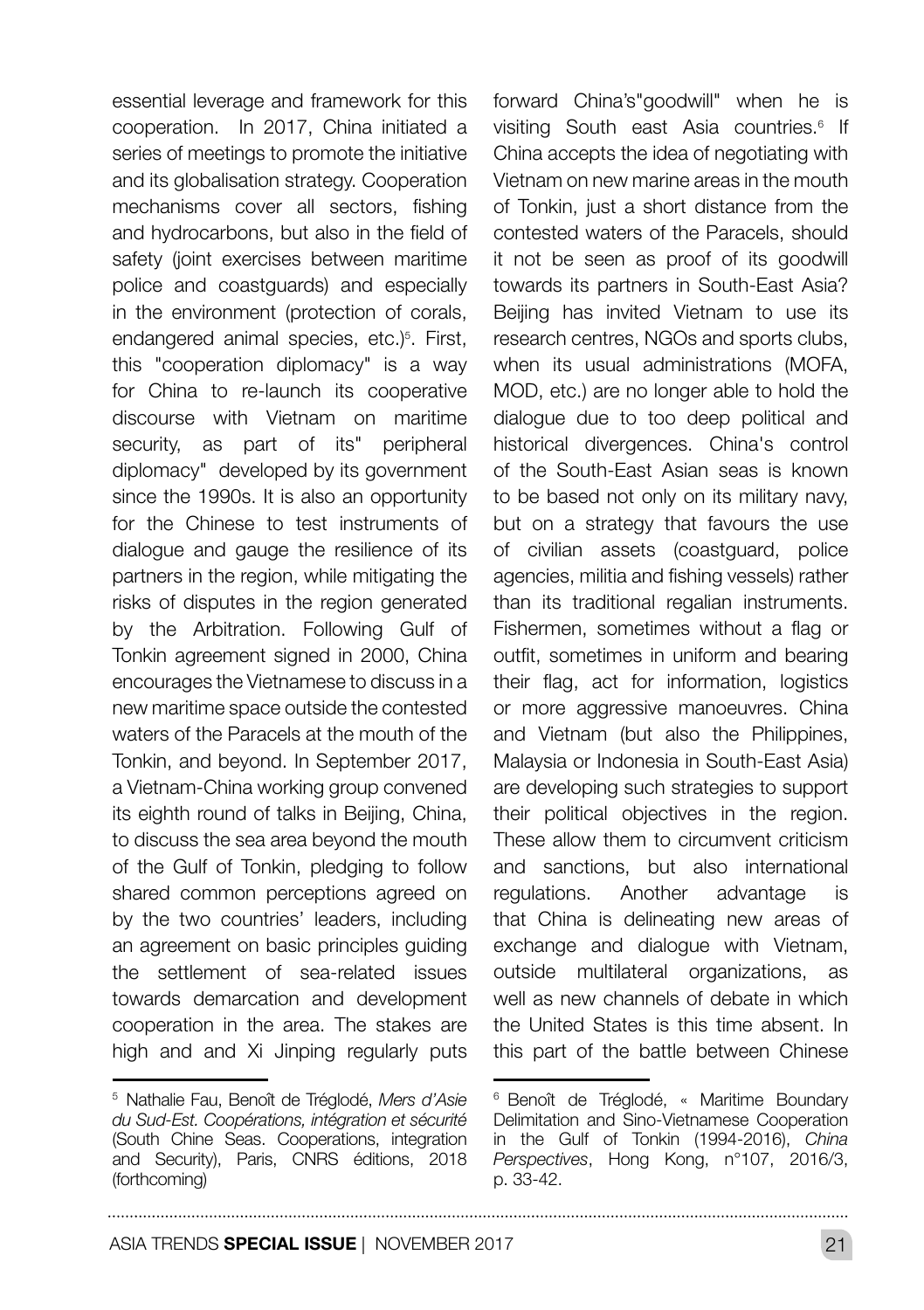and Americans in Asia, two visions of conflict resolution clash, but these new spaces for intra-Asian dialogue now place Beijing in a dominant position. In this general framework, Xi Jinping's Chinese diplomatic activism is more than ever a matter of seduction, cunning and force in order to keep the States of the region in its orbit, while continuing to unilaterally strengthen its positions in the South-East Asian seas.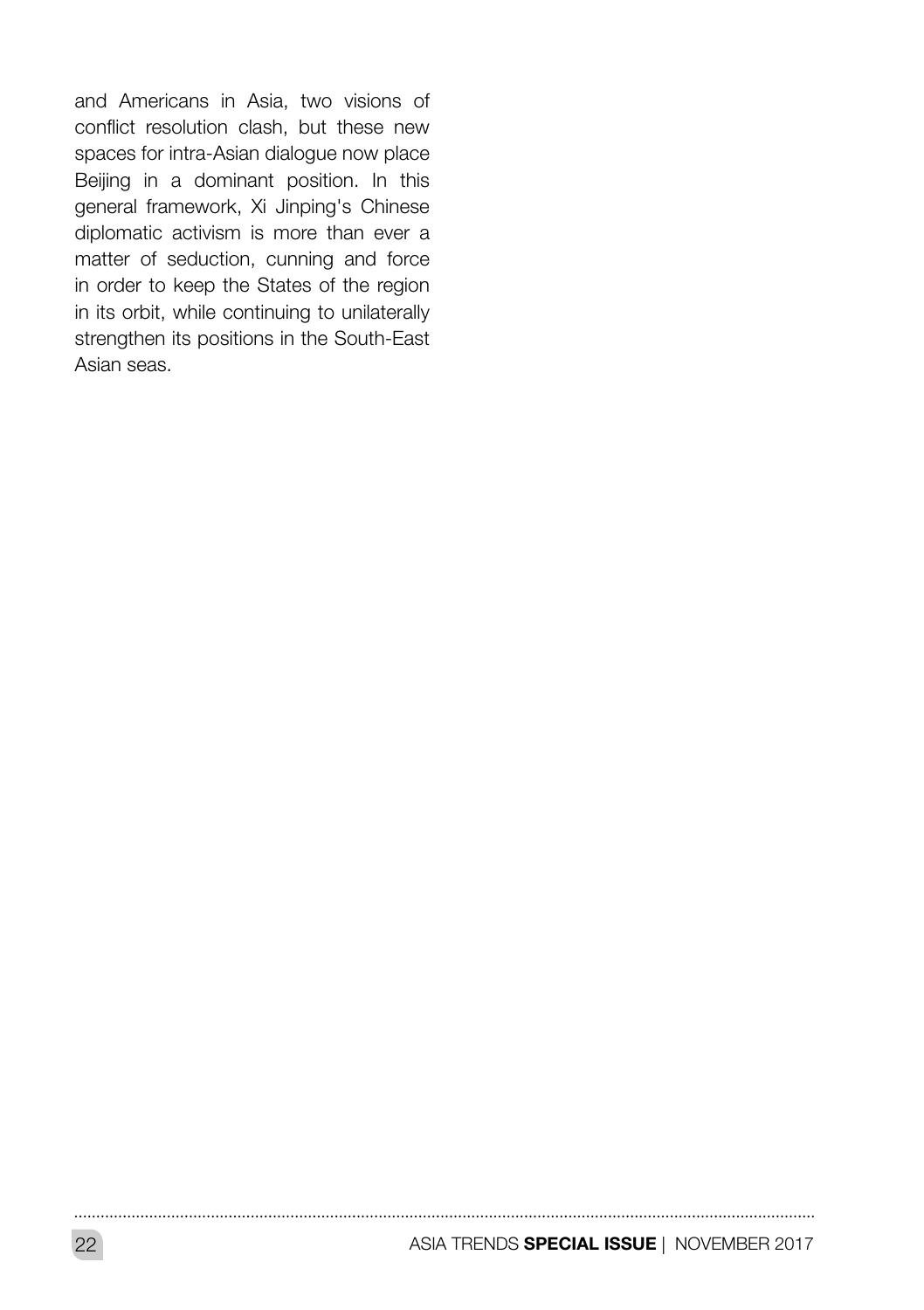## $\boldsymbol{c}$ CHINA'S NAVAL POWER AND THE CHANGING ASIA PACIFIC EQUILIBRIUM | YVES-HENG LIM

Over the last decade, China's naval build-up – together with the rise of China's assertiveness in the maritime domain– have become the object of much interrogations and concerns. Though the Chinese naval modernization continues to be visible across the board, evolutions in the type of platforms that are developed and deployed by the People's Liberation Army (PLA) Navy seem to mark a slight change in the balance of China's naval 'outlook', with regional power projection from the sea seeming to gain a higher level of priority.The rapid modernization of the PLA Navy has two major consequences. From a broad regional perspective, China's increasing capacity to prevent naval power projection in the Western Pacific and the Eastern Indian Oceans, as well as to gain dominance over East Asian seas radically alters the regional military balance, and seems to reinforce the collision course between Beijing and the US, Japan and India who remain committed – to various degrees – to the implementation of an open, rules-based order in the Asia Pacific. From a narrow issue-based perspective, China's newfound naval power carries the distinct risk of increased aggressiveness against Japan, Vietnam, the Philippines, Malaysia, Brunei and Indonesia, who all remain entangled in direct territorial and/or maritime disputes in the East Asian seas.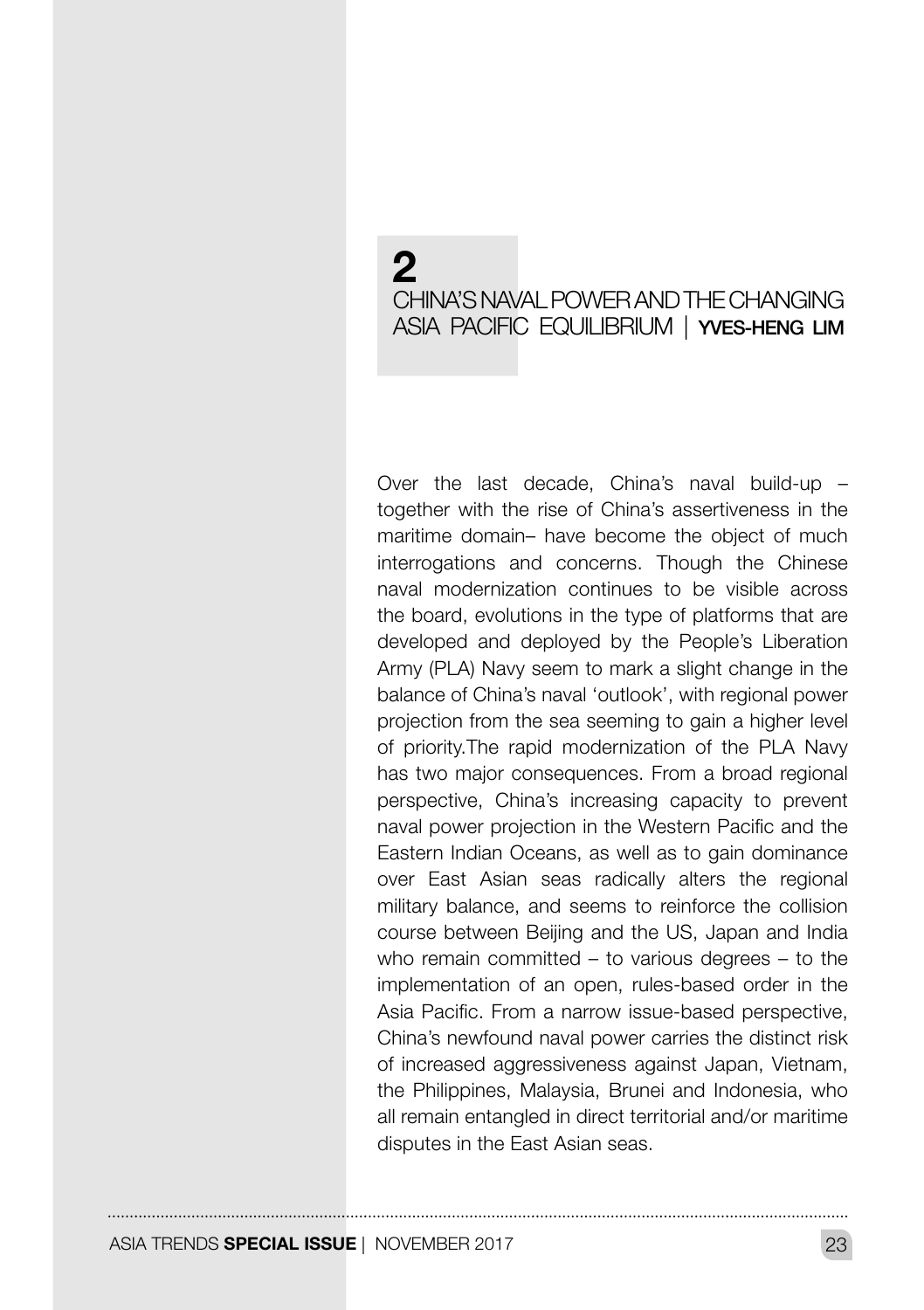#### China's naval development

The development of the Chinese naval forces is a mix of change and continuity. The most significant recent evolution in China's naval modernization is probably the rapid surge in the development and production of power-projection platforms –as opposed to sea denial and sea control platforms– such as amphibious ships and aircraft carriers.Chinese shipyards launched a fifth 20,000-ton *Yuzhao* LPD in June 2017, and are working on the new 30-40,000-ton Type 075 helicopter carrier/amphibious assault ship1 . Dwarfing its Japanese counterpart –the *Izumo-class* LHD–and roughly the same size as USS *Wasp*-*class* LHD, the Type 075 will accommodate at least thirty attack helicopters –most likely the Z-10.This massive shipbuilding program accompanies the decision in March 2017 to dramatically expand the PLA Marine forces to 100,000 men – from 20,000 today<sup>2</sup>- possibly marking a critical turn in China's naval 'outlook'. This trend toward naval power projection is also visible in China's reported choice to replace the "ski jump" desk with a catapult system on its next carrier, a choice very likely designed to build up the PLANavy's capacity to conduct power projection from the sea onto land.<sup>3</sup>

The rapid development of naval powerprojection capabilities has not come at the expense of existing programs. Chinese sea denial capabilities continue to grow at a high pace. The PLANavylaunched no less than three new *Yuan* SSK at the end of 2016, while the second batch of *Shang* SSN has been redesigned to carry cruise missiles.4 At the same time, China is completing the sensor/guidance architecture supporting its Anti-Ship Ballistic Missile systems<sup>5</sup> -DF-21D and possibly DF-26. The PLA Navy is also improving its technological capacity to control the seas. Chinese destroyers and frigates have long been equipped with area air defence systems (HHQ-9 and HHQ-16). China is addressing its historic weakness in anti-submarine warfare (ASW) by pouring resources in the addition of variable-depth sonars, ASW helicopters (Z-18F) and rocket-assisted torpedo systems (CY-5) to its major surface combatants, while the Y-8Q provides

<sup>5</sup> Andrew S. Erickson, "Chinese Anti-Ship Ballistic Missile Development and Counter-intervention Efforts", Testimony before U.S.-China Economic and Security Review Commission, 23 February 2017, [https://www.uscc.gov/sites/default/files/](https://www.uscc.gov/sites/default/files/Erickson_Testimony.pdf)<br>Erickson\_Testimony.pdf: Ronald O'Rourke. [Erickson\\_Testimony.pdf](https://www.uscc.gov/sites/default/files/Erickson_Testimony.pdf); *China Naval Modernization: Implications for U.S. Navy Capabilities –Background and Issues for Congress*, CRS Report RL33153, 18 September 2017, <https://fas.org/sgp/crs/row/RL33153.pdf>.

24 ASIA TRENDS **SPECIAL ISSUE** | NOVEMBER 2017

<sup>1</sup> Dave Majumdar, "China's New Amphibious Assault Ship: A Big Waste of Time?", *The National Interest*, 31 March 2017, [http://nationalinterest.](http://nationalinterest.org/blog/the-buzz/chinas-new-amphibious-assault-ship-big-waste-time-19961) [org/blog/the-buzz/chinas-new-amphibious](http://nationalinterest.org/blog/the-buzz/chinas-new-amphibious-assault-ship-big-waste-time-19961)[assault-ship-big-waste-time-19961.](http://nationalinterest.org/blog/the-buzz/chinas-new-amphibious-assault-ship-big-waste-time-19961)

<sup>2</sup> Gabril Dominguez, "China plans to vastly expand size of marine corps, says report", Jane's Defence Weekly, 15 March 2017, [https://janes.](https://janes.ihs.com/Janes/Display/jdw65009-jdw-2017) [ihs.com/Janes/Display/jdw65009-jdw-2017](https://janes.ihs.com/Janes/Display/jdw65009-jdw-2017).

<sup>3</sup> Andrew Tate, "China's third aircraft carrier

likely to be fitted with catapults", *Jane's Defence Weekly*, 4 August 2016, [https://janes.ihs.com/](https://janes.ihs.com/Janes/Display/jdw62732-jdw-2016) [Janes/Display/jdw62732-jdw-2016.](https://janes.ihs.com/Janes/Display/jdw62732-jdw-2016)

<sup>4</sup> Andrew Tate, "China resumes production of Yuan-class submarines", Jane's Defence Weekly, 4 January 2017, https://janes.ihs.com/Janes/ Display/jdw64259-jdw-2017; Richard D. Fisher, "Image shows new variant of China's Type 093 attack submarine", *Jane's Defence Weekly,* 23 June 2016, [https://janes.ihs.com/Janes/](https://janes.ihs.com/Janes/Display/jdw62278-jdw-2016) [Display/jdw62278-jdw-2016.](https://janes.ihs.com/Janes/Display/jdw62278-jdw-2016)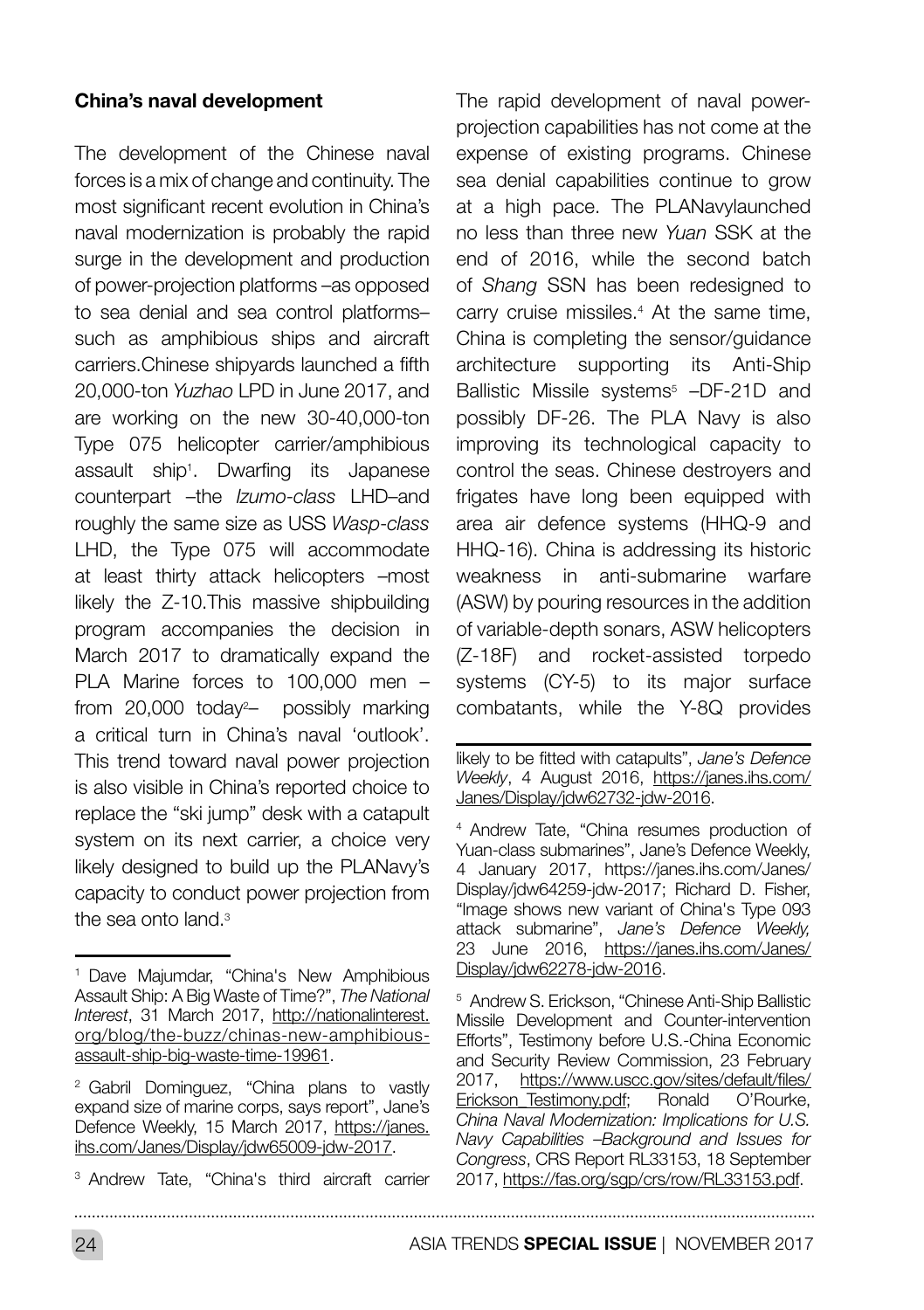the PLANavy with a land-based longrange ASW capability.<sup>6</sup> New pride of the Chinese navy, the multi-mission *Renhai*/ Type 055 destroyer/cruiser, launched in June 2017 exemplifies thePLANavy's success in developing multi-role platforms designed for sea control.<sup>7</sup>

#### Consequences for Asia-Pacific stability

Current trends in the development of Chinese naval forces have a potentially transformative impact on the balance of power in –and the stability of – the Asia-Pacific region. The impact of China's naval modernization can best be understood by looking at it through the prism of the two island chain systems that Chinese naval strategists have mentioned since Liu Huaqing defined China's maritime vision three decades ago.<sup>8</sup> The two "rings" created by the island chains correspond to different stages in the evolution of Chinese naval forces,<sup>9</sup> but they also presently correspond to two complementary sides of China's naval strategy.10 Chinese efforts to develop a capacity to deny the US Navy command of the sea hundreds of kilometers away from the Chinese coast is a *sine qua non* condition to increase China's ability to extend its control over the "near seas"11, and project power regionally, therefore holding the upper hand in the East Asian "seascape<sup>12"</sup> from the sea.<sup>13</sup>

Beyond the first island chain –running from the Kuril Islands to Borneo and then roughly matching the nine-dash line in South China Sea–China is increasing its capacity to hold US power projection assets at risk. Chinese publications have long discussed "multidimensional" and "saturation" attacks, which new platforms and weapons make increasingly possible14. China'santi-ship ballistic missile (ASBM) has already been described as a potential "game changer",15 a qualification that also applies to the long-

<sup>12</sup> Robert D. Kaplan, *Asia's Cauldron: The South China Sea and the End of a Stable Pacific*, New York, Penguin Random House, 2015, p. 5.

<sup>6</sup> Kelvin Wong, "Undersea dragon: Chinese ASW capabilities advance", *Jane's International Defence Review*, 3 August 2017, [https://janes.](https://janes.ihs.com/Janes/Display/FG_593782-IDR) [ihs.com/Janes/Display/FG\\_593782-IDR](https://janes.ihs.com/Janes/Display/FG_593782-IDR).

<sup>&</sup>lt;sup>7</sup> Andrew Tate, "Assessing the capabilities of China's Type 055 destroyer", *Jane's Defence Weekly*, 7 July 2017, [https://janes.ihs.com/](https://janes.ihs.com/Janes/Display/jdw66480-jdw-2017) [Janes/Display/jdw66480-jdw-2017.](https://janes.ihs.com/Janes/Display/jdw66480-jdw-2017)

<sup>8</sup> Liu Huaqing, *The Memoirs of Liu Huaqing* (刘华 清回忆录), Peking, Press of the People's Liberation Army, 2007, p. 435.

<sup>9</sup> *Ibid*.

<sup>10</sup> Xiao Tianliang (肖天亮) (ed.), On Strategy (战略 学), Peking, National Defense University, 2015, p.339.

<sup>11</sup> Nan Li, "The Evolution of China's Naval Strategy and Capabilities: From 'Near Coast' and 'Near Seas' to 'Far Seas'" in Phillip C. Saunders, Christopher D. Yung, Michael Swaine, and Andrew Nien-Dzu Yang (eds.), *The Chinese Navy: Expanding Capabilities, Evolving Roles*, Washington, National Defense University Press, 2011, pp. 109-140.

<sup>&</sup>lt;sup>13</sup> For a debate on the balance between sea denial and sea control in China's naval strategy, see Timothy A. Walton and Bryan McGrath, "China's Surface Fleet Trajectory: Implications for the U.S. Navy" in Peter Dutton, Andrew S. Erickson, and Ryan Martinson (eds.),*China's Near Seas Combat Capabilities*, Newport, Naval War College, 2014, pp. 119-131.

<sup>14</sup> James R. Holmes and Toshi Yoshihara, *Red Star over the Pacific: China's Rise and the Challenge to U.S. Maritime Strategy*, Annapolis, Naval Institute Press, 2013

<sup>15</sup> O'Rourke, *China Naval Modernization*, *op. cit*., p. 71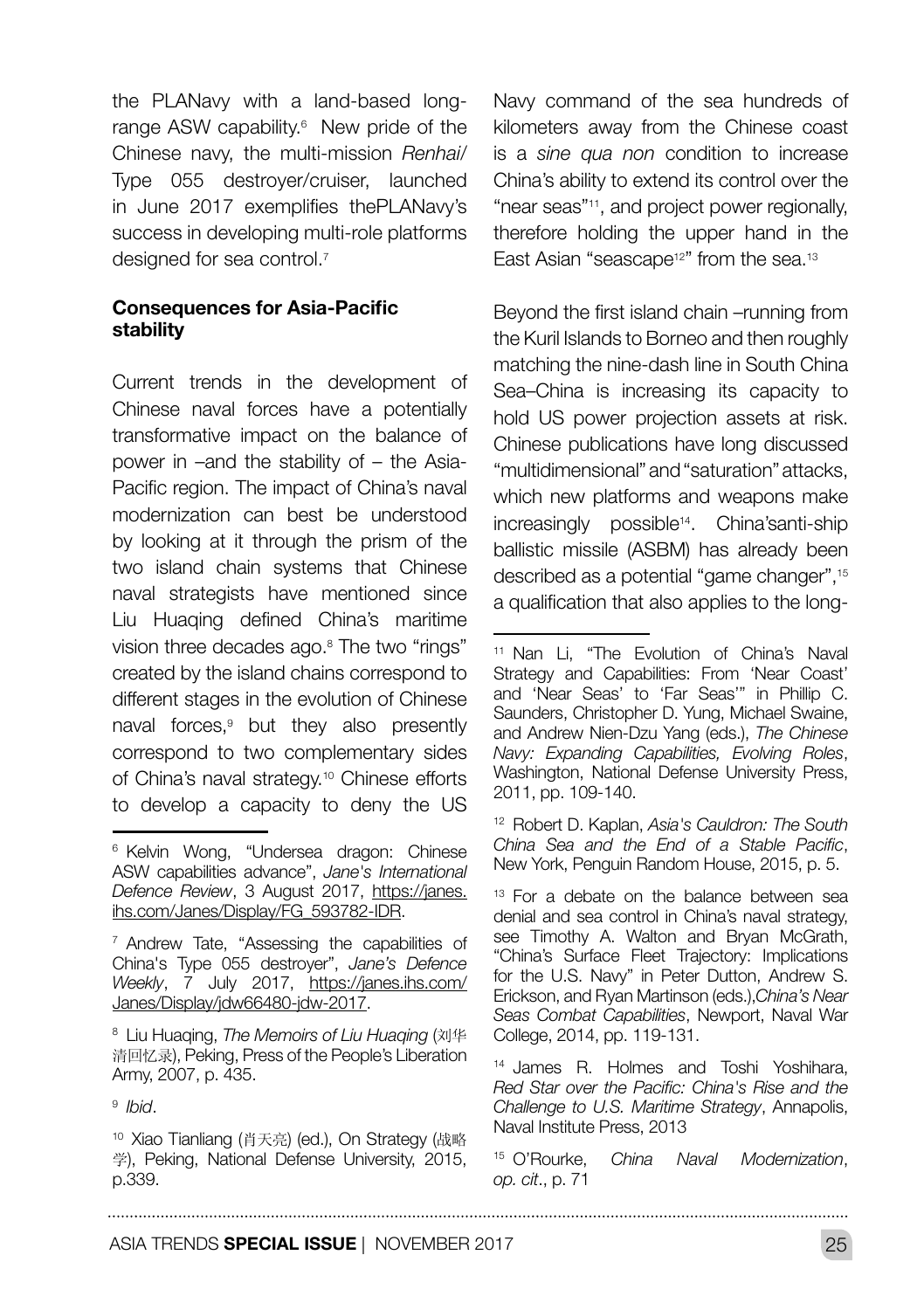range anti-ship cruise missile (ASCM) –YJ-62 and possibly CJ-1016– that China has already deployed. Launched in successive salvoes, these missiles would constitute a potent threat and rapidly deplete a carrier groups' air defences, as the US Navy does not currently have the ability to replenish vertical launch systems at sea.17

For projected forces in the Western Pacific, the potential threat also comes from below the surface. New *Shang* SSNs are reported to be on a rough par with the US *Los Angeles* class in terms of quietness<sup>18</sup> and – in waters closer to the first island chain – they could be joined by the very quiet Air Independent Propulsion-equipped *Yuan.*<sup>19</sup> Carrying the YJ-18 (an extended-range Chinese version of the Russian *Klub*),

each of the deployed platforms potentially poses a threat to surface forces within a radius exceeding 500 kilometers.20 These new capabilities do not, of course, allow the PLA Navy to envision any degree of sea control in the "far seas"21 as its surface forces will remain highly vulnerable to air and subsurface attacks in the foreseeable future. They do, however, increasingly allow the PLA Navy to efficiently deny US forces control over the Western Pacific.

What holds true for the United States and the Western Pacific holds equally true for any other power trying to project forces in China's close neighborhood. On the Western side of the regional chessboard, India's growing naval forces can hardly hope to play a role in the East Asian game should Beijing decide touse the PLA Navy to oppose India's ambitions. This applies in an even stronger way to intra-regional dynamics. China is already capable of opposing and preventing any power projection attempt by Japan into the South China Sea by denying access to the sea by striking Japanese forces en route and/ or blockading the straits around the semienclosed sea.

The ability to deny command of the sea beyond the first island chain is, however, not an end in itself. It is one of the key preconditions for the PLA Navy to be able to gain a certain degree of sea control

<sup>&</sup>lt;sup>16</sup> Office of Naval Intelligence, The PLA Navy: New Capabilities and Missions for the 21st Century, 2015, [http://www.oni.navy.](http://www.oni.navy.mil/Portals/12/Intel%20agencies/China_Media/2015_PLA_NAVY_PUB_Print_Low_Res.pdf?) [mil/Portals/12/Intel%20agencies/China\\_](http://www.oni.navy.mil/Portals/12/Intel%20agencies/China_Media/2015_PLA_NAVY_PUB_Print_Low_Res.pdf?) [Media/2015\\_PLA\\_NAVY\\_PUB\\_Print\\_Low\\_Res.](http://www.oni.navy.mil/Portals/12/Intel%20agencies/China_Media/2015_PLA_NAVY_PUB_Print_Low_Res.pdf?) [pdf?ver=2015-12-02-081233-733;](http://www.oni.navy.mil/Portals/12/Intel%20agencies/China_Media/2015_PLA_NAVY_PUB_Print_Low_Res.pdf?) Xu Luming, "这就是长剑-10巡航导弹真容" [So this is what the CJ-10 really looks like?], *Huanqiu*, 18 March 2013, [http://mil.huanqiu.com/photo\\_](http://mil.huanqiu.com/photo_china/2013-03/2686083.html) [china/2013-03/2686083.html](http://mil.huanqiu.com/photo_china/2013-03/2686083.html).

<sup>17</sup> Mark Gunzinger and Bryan Clark, *Winning the Salvo Competition: Rebalancing America's Air and Missile Defenses*, Washington, Center for Strategic and Budgetary Assessment, 2016, [http://csbaonline.org/uploads/documents/](http://csbaonline.org/uploads/documents/CSBA6173-PGM2_Report_WEB_2.pdf) [CSBA6173-PGM2\\_Report\\_WEB\\_2.pdf.](http://csbaonline.org/uploads/documents/CSBA6173-PGM2_Report_WEB_2.pdf)

<sup>18</sup> Jerry Hendrix cited in Dave Majumdar, "Why the US Navy Should Fear China's New 093B Nuclear Attack Submarine", *The National Interest*, 27 June 2016, [http://nationalinterest.org/blog/](http://nationalinterest.org/blog/the-buzz/why-the-us-navy-should-fear-chinas-new-093b-nuclear-attack) [the-buzz/why-the-us-navy-should-fear-chinas](http://nationalinterest.org/blog/the-buzz/why-the-us-navy-should-fear-chinas-new-093b-nuclear-attack)[new-093b-nuclear-attack-16741.](http://nationalinterest.org/blog/the-buzz/why-the-us-navy-should-fear-chinas-new-093b-nuclear-attack)

<sup>19</sup> Office of Naval Intelligence, *The People's Liberation Army Navy: A Modern Navy with Chinese Characteristics*, 2009, [https://fas.org/](https://fas.org/irp/agency/oni/pla-navy.pdf) [irp/agency/oni/pla-navy.pdf](https://fas.org/irp/agency/oni/pla-navy.pdf).

<sup>20</sup> Office of the Secretary of Defense, *Annual Report to Congress: Military and Security Developments Involving the People's Republic of China 2017*, [https://www.defense.gov/Portals/1/](https://www.defense.gov/Portals/1/Documents/pubs/2017_China_Military_Power_Report.PDF?ver=2017-06-06) [Documents/pubs/2017\\_China\\_Military\\_Power\\_](https://www.defense.gov/Portals/1/Documents/pubs/2017_China_Military_Power_Report.PDF?ver=2017-06-06) [Report.PDF?ver=2017-06-06-141328-770.](https://www.defense.gov/Portals/1/Documents/pubs/2017_China_Military_Power_Report.PDF?ver=2017-06-06)

<sup>21</sup> Nan Li, *op. cit.*, pp. 129-133.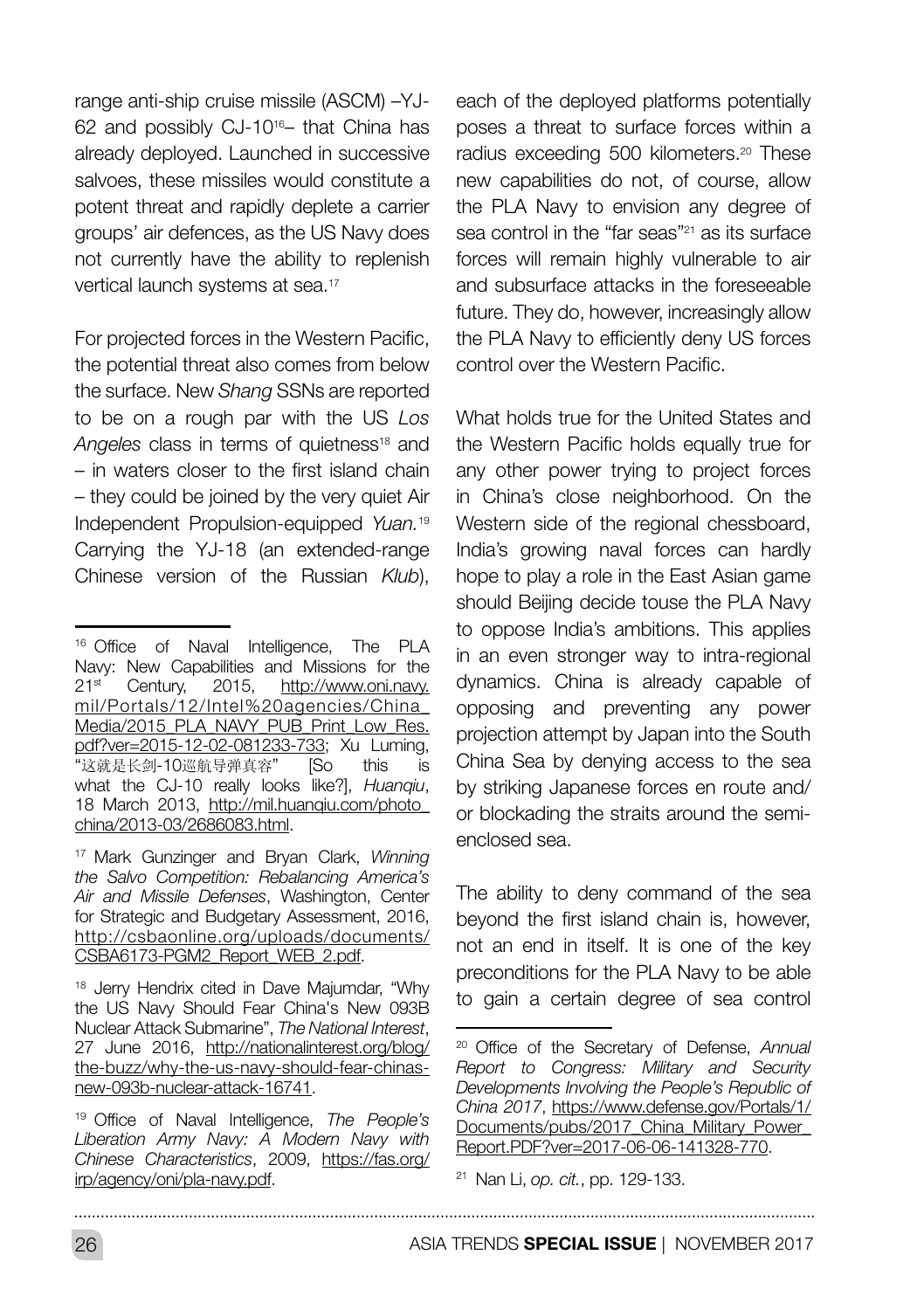over the near seas. The latest edition of *On Strategy* (战略学), published by the National Defense University, is in fact remarkably explicit about the PLA Navy's objective in the near seas. "In the near seas, [the PLA] would use multiple services to conduct joint warfare [...] in order to seize and preserve command of the air and command of the sea in the near seas maritime region.22 Within the first island chain, China benefits from a "home field" advantage. Provided that China could keep the US Navy –and other external powers– at bay, the PLA Navy constitutes an increasingly dominating force in the East Asian region, which could deploy "as many as 351 submarines and missile-equippedsurface ships in the Asia Pacific".23 This does not constitute a dramatic change, as the local equilibrium already clearly tips in China's favour. Naval power projection will nonetheless provide China with an expanded range of military deterrence options and escalation dominance in all possible scenarios. In the South China Sea, large amphibious capabilities provide China with the means to rapidly expel other claimants from the islets and reef they control, creating a *fait accompli* on the ground. China can also employ a "hybrid warfare" strategy –mixing civilian, coast guard and military assets– to coerce them out of the new

"gray zone" –where norms of sovereignty can be bent.<sup>24</sup> In the East China Sea. such a strategy would be more difficult by an order of magnitude, but the same capacity to quickly seize one of the islets before Japan could oppose the initialone, could make a *fait accompli* strategy attractive.

This is not to say that Chinese naval ambitions will necessarily go unopposed. Regional players have been ramping up their own efforts to acquire sea denial capabilities to the point that many observers have evoked the risk of an arms race.<sup>25</sup> The Indonesian navy is most prominent among Southeast Asian naval forces, and intends to acquire no less than twelve submarines and a "minimum essential force of 274 ships.<sup>26</sup> while its Vietnamese counterpart has taken delivery of six Kilo-class submarines.<sup>27</sup> But beyond the obvious problem that using these capabilities against PLA Navy assets means

<sup>22</sup> (在近海,将是多军兵种联合作战[…]夺取与保持近 海海域制空权与海空权)" *On Strategy* (战略学), *op. cit.*, p. 338.

<sup>23</sup> U.S.-China Economic and Security Review Commission, *2014 Report to Congress*, November 2014, [https://www.uscc.gov/sites/](https://www.uscc.gov/sites/default/files/annual_reports/Executive%20Summary.pdf) [default/files/annual\\_reports/Executive%20](https://www.uscc.gov/sites/default/files/annual_reports/Executive%20Summary.pdf) [Summary.pdf](https://www.uscc.gov/sites/default/files/annual_reports/Executive%20Summary.pdf).

<sup>24</sup> James Stavridis, "Maritime Hybrid Warfare Is Coming", *Proceedings Magazine*, 142/12/1,366, Decmber 2016, [https://www.usni.org/magazines/](https://www.usni.org/magazines/proceedings/2016-12-0/maritime-hybrid-warfare-coming) [proceedings/2016-12-0/maritime-hybrid-warfare](https://www.usni.org/magazines/proceedings/2016-12-0/maritime-hybrid-warfare-coming)[coming](https://www.usni.org/magazines/proceedings/2016-12-0/maritime-hybrid-warfare-coming).

<sup>25</sup> Felix Heiduk, "An Arms Race in Southeast Asia? ", *SWP Research Paper*, August 2017, [https://www.swp-berlin.org/fileadmin/contents/](https://www.swp-berlin.org/fileadmin/contents/products/research_papers/2017RP10_hdk.pdf) [products/research\\_papers/2017RP10\\_hdk.pdf](https://www.swp-berlin.org/fileadmin/contents/products/research_papers/2017RP10_hdk.pdf).

<sup>&</sup>lt;sup>26</sup> Geoffrey Till, "Indonesia as a growing maritime power: possible implications for Australia", *Soundings Papers*, May 2015, [http://navalinstitute.com.au/wp-content/](http://navalinstitute.com.au/wp-content/uploads/2015/06/soundings4.pdf) [uploads/2015/06/soundings4.pdf](http://navalinstitute.com.au/wp-content/uploads/2015/06/soundings4.pdf).

<sup>27</sup> Gabriel Dominguez and Ridzwan Rahmat, "Vietnam commissions last two of six Russianbuilt attack submarines", *Jane's Defence Weekly*, 1 March 2017, [https://janes-ihs-com.simsrad.](https://janes-ihs-com.simsrad.net.ocs.mq.edu.au/Janes/Display/jdw64867-jdw-2017) [net.ocs.mq.edu.au/Janes/Display/jdw64867](https://janes-ihs-com.simsrad.net.ocs.mq.edu.au/Janes/Display/jdw64867-jdw-2017) [jdw-2017.](https://janes-ihs-com.simsrad.net.ocs.mq.edu.au/Janes/Display/jdw64867-jdw-2017)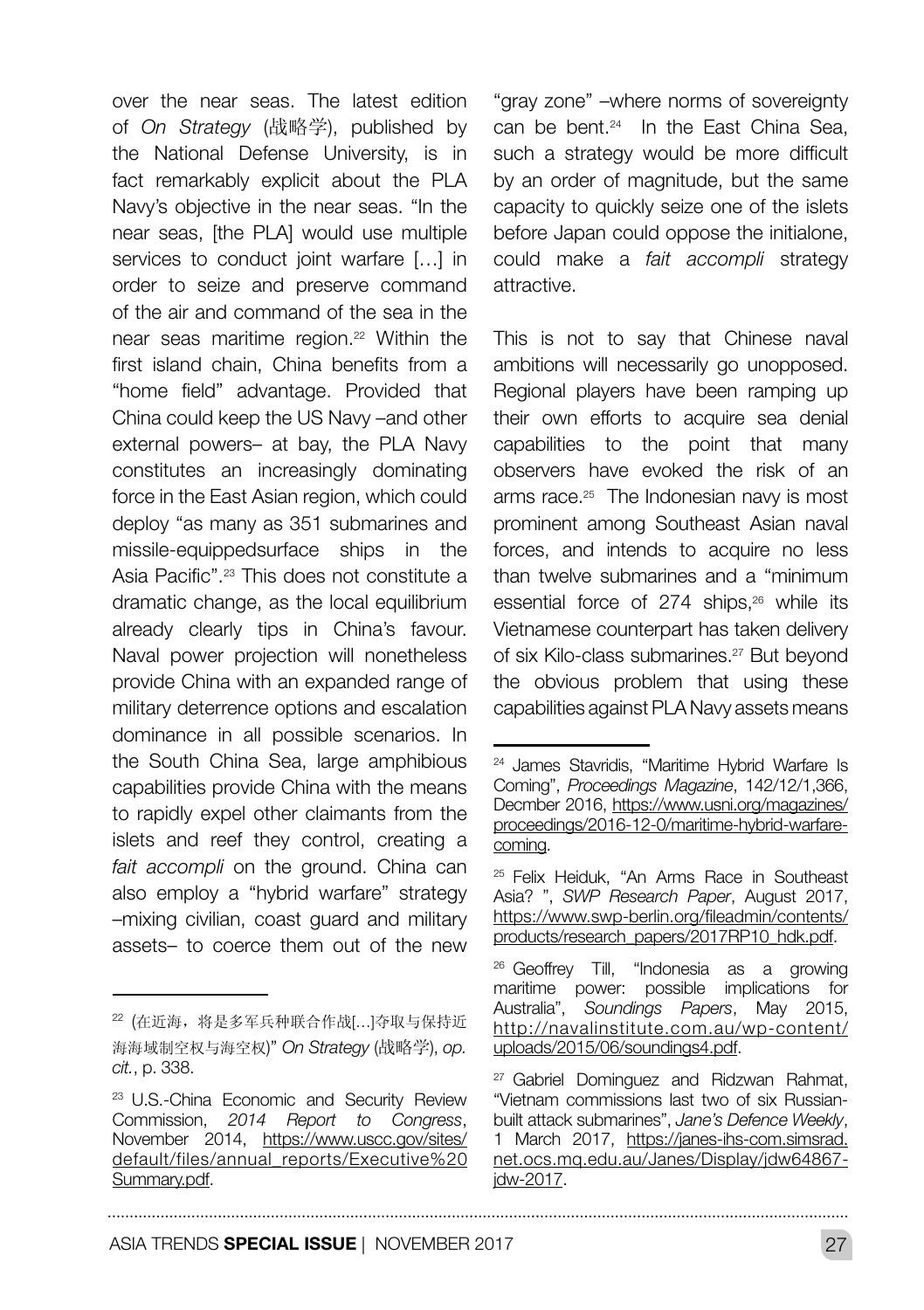starting a shooting war with China.<sup>28</sup> Beijing is also engineering ways to "deny denial" and consolidate its capacity to maintain sea control. China is engaged in the building of a large-scale "Underwater Great Wall", which "reportedly integrates mobile towed sonars from surface platforms with the fixed hydrophone arrays of the Cold War-vintage Sound Surveillance System (SOSUS)<sup>29"</sup> in the East and South China Seas. Such a system could ultimately make these waters if not transparent, at least much less hospitable for enemy submarines. In other words, China seems to have put on its head the logic of "bastion"30 that some analysts saw at work in the development of China's sea-based nuclear deterrent. China does not seem to be interested in simply transforming the near seas into a defensive buffer anymore, but to exert control over these waters, from which it will be able to dominate the East Asian "seascape".

#### **Conclusion**

Over the last two decades, China's naval modernization has radically transformed the Asia Pacific landscape.Chinese achievements in such a short time span are, in many ways, fascinating. It would however be a mistake to understand them as an end state for Chinese naval forces. As the founding father of the contemporary PLA Navy argued, "[a]s China's level of economic and technological [development] continuously improves, the power of our navy will progressively increase, and its area of naval operations will gradually expand in the Northern Pacific up to the second island chain".31 Some important areas of uncertainty continue to exist, nonetheless. How the PLA Navy would exactly perform in a conflict remains debatable, as it is not clear whether the Chinese navy has entirely solved important problems in terms of system integration, force training, and joint warfare doctrine.<sup>32</sup> In this sense, in spite of the spectacular growth of the Chinese naval forces, an attempt to upset the existing Asia-Pacific order through military means would still represent a very risky gamble for Peking.

<sup>28</sup> For nations with a nascent submarine force, Jan Joel Andersson has also demonstrated that there were technical, personnel and training challenges that will be difficult to overcome; see Jan Joel Andersson, "Submarine Capabilities and Conventional Deterrence in Southeast Asia", *Contemporary Security Policy*, vol. 36, n°3, 2015, pp. 473-497.

<sup>29</sup> Richard D. Fisher, "China proposes 'Underwater Great Wall' that could erode US, Russian submarine advantages", *Jane's Defence Weekly*, 17 May 2016, [https://janes.ihs.com/](https://janes.ihs.com/Janes/Display/jdw61882-jdw-2016) [Janes/Display/jdw61882-jdw-2016;](https://janes.ihs.com/Janes/Display/jdw61882-jdw-2016) Catherine Wong, "China plans undersea observation system 'for science and national security' ", *South China Morning Post*, 29 May 2017, [http://www.scmp.com/news/china/diplomacy](http://www.scmp.com/news/china/diplomacy-defence/article/2096066/china-plans-undersea-observation-sy)[defence/article/2096066/china-plans-undersea](http://www.scmp.com/news/china/diplomacy-defence/article/2096066/china-plans-undersea-observation-sy)[observation-system-science-and.](http://www.scmp.com/news/china/diplomacy-defence/article/2096066/china-plans-undersea-observation-sy)

<sup>30</sup> Toshi Yoshihara and James R. Holmes, "China's new undersea nuclear deterrent: Strategy, Doctrine and Capabilities", *Joint Force Quarterly*, vol. 50, no. 3, 2008, pp. 31-38.

<sup>31</sup> Liu Huaqing, *The Memoirs of Liu Huaqing*, *op. cit.*

<sup>&</sup>lt;sup>32</sup> For a general overview of these issues for the PLA, see You Ji, *China's Military Transformation*, Cambridge, Polity, 2016.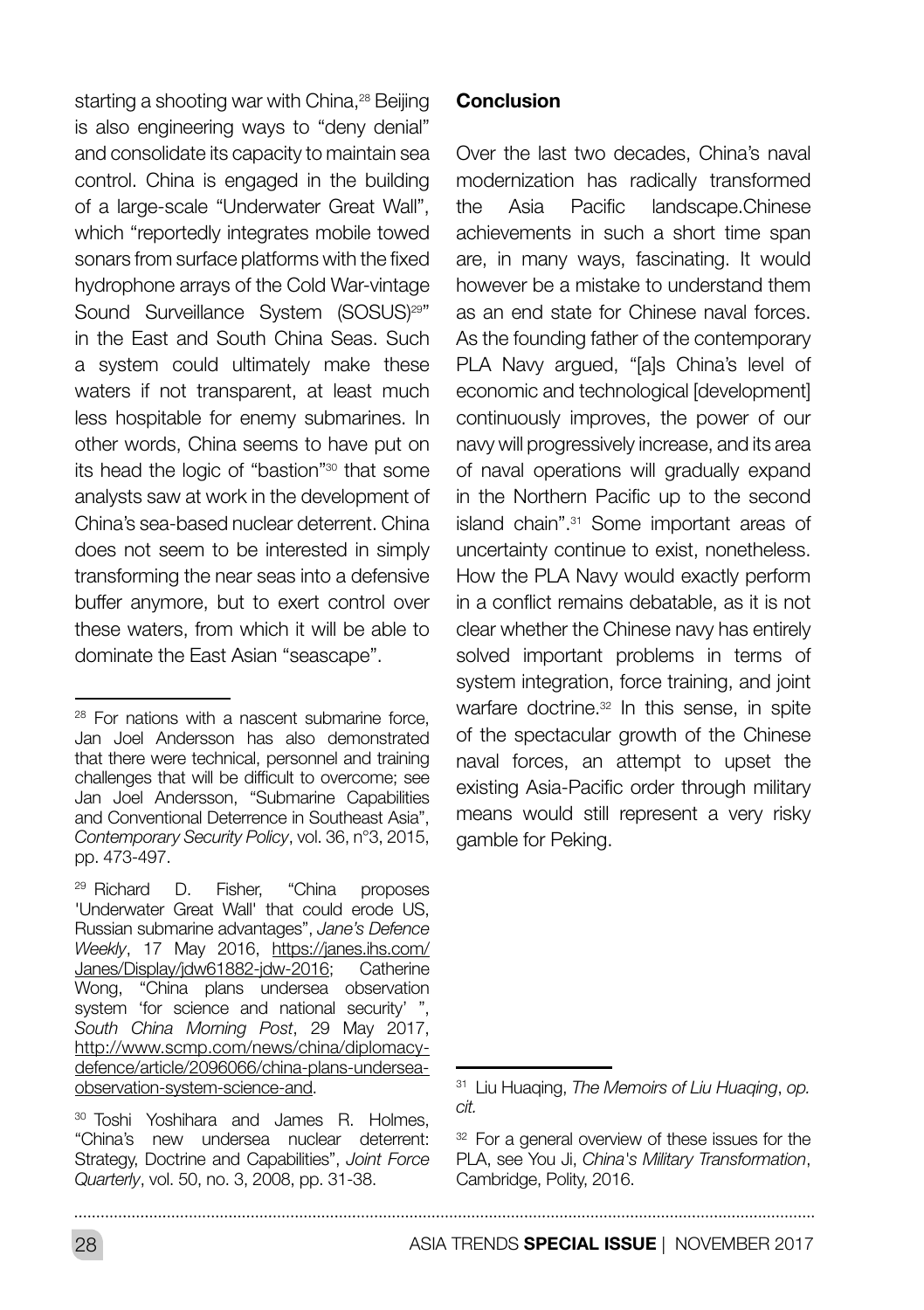## 3 TOWARDS GROWING MILITARY CYBER DEVELOPMENTS IN THE ASIA-PACIFIC REGION? | CANDICE TRAN DAI

One of the major characteristics of cyberspace is the multiplicity of actors that make it up. States are a part of it and have understood that they can use it to defend their national sovereignty and project their national power. Cyberspace is actually becoming an essential tool for states to achieve political, economic and national security objectives. Furthermore, there is an increasing recognition that cyberspace is a domain for military operations together with the four traditional domains of land, sea,air, and space. As a consequence, there is a growing global trend of an increasing militarization of cyberspace. The Asia-Pacific region is no exception to this ongoing trend.

In the information age, there is no doubt that cyber capabilities constitute one of the major components of the current benchmark for state power assessment and competition. Keeping in mind that cyber capabilities refer primarily to computer network defense, computer network attack and computer network exploitation, we may note that, during the last decade, the vast majority of countries in the Asia-Pacific region have been focusing on the need to address cyber threats from a policy, legal and organizational point of view. What is more recent is the expressed will, as well as the overt announcement of the development and/or the possession of offensive capabilities in the cyber domain. Additionally, several countries in the region have been gearing up towards the institutionalization of dedicated cyber units within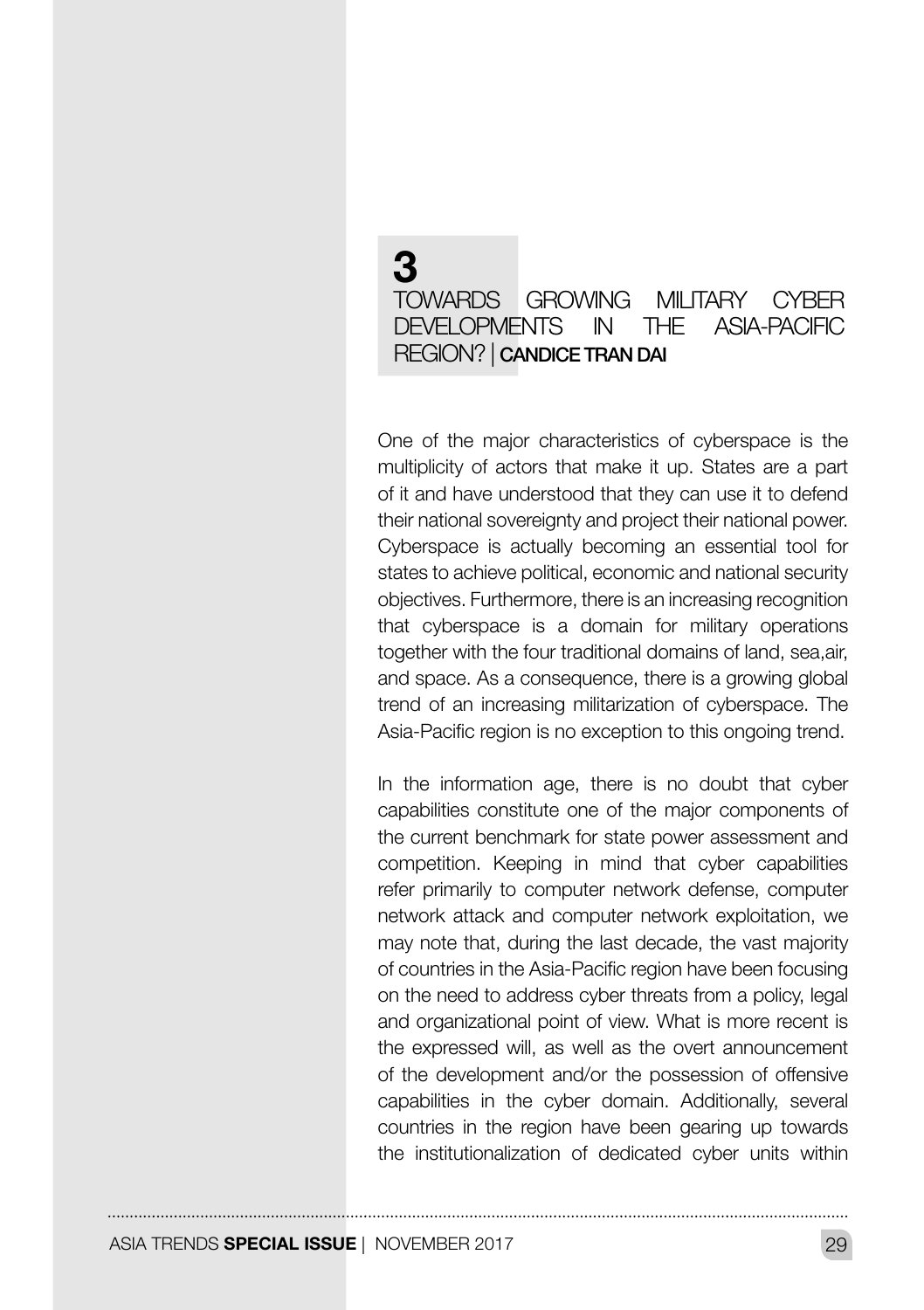their Army and/or Defense organizations. As part of overall modernization of military forces – a heavy trend in the region driving  $m$ ilitary expenditure upwards<sup>1</sup> – the countries which are focusing on military cyber capabilities in the region are the following: Australia, China, Singapore, South Korea, followed by other countries which are willing to expand their capability in this area such as India, The Philippines or Thailand. The use of cyber capability by North Korea has become prominent in recent years and is of particular concern in the region. It is generally acknowledged that the North Korean regime has gained the ability to conduct cyber operations and that the military is largely involved, hence showing that the regime is putting strategic value in cyberspace.

Australia and China are two interesting – though different– cases of countries putting efforts into militarizing the response to cyber(in)security. Following the launch of Australia's new Cyber Security Strategy in April 2016, as well as Australia's new Defense White Paper 2016, published in February 2016, Prime Minister Malcolm Turnbull made the announcement that the country had offensive cyber capabilities.<sup>2</sup> More recently, in June 2017, the Australian government announced the establishment of a new information warfare division to be established within the Australian Defence Force, which is tasked with "launching offensive cyber strikes on foreign forces, while also defending Australian military targets from online attacks".3 Moreover, the Australian Signals Directorate will be given expanded powers to counter foreign criminal networks, i.e. to deter organized offshore cyber criminals targeting Australia. While Australia is well on the path of assuming and reinforcing its offensive military cyber capabilities, it is worth mentioning that this move is not yet accompanied by a full-fledged doctrine reflecting the country's overall defensive thinking on cyber capability.

China on the contrary has developed and conceptualized a sophisticated military cyber doctrine that mainly rests upon the idea of "Integrated Network Electronic Warfare" that is guiding the employment of computer network attack and electronic warfare by coordinating the use of cyber operations, electronic warfare, space control, and kinetic strikes with the aim of creating "blind spots" in an adversary's C4ISR systems. This strategy has to be put in parallel with the People's Liberation Army's (PLA's) doctrine for "Winning Informationized Local Wars", articulated

<sup>1</sup> According to SIPRI report « Trends in World Military Expenditure, 2016 », April 2017, "Between 2007 and 2016, East Asia had the largest [military spending] increase of all subregions, raising spending by 74 per cent. […] Five of the top fifteen global spenders in 2016 are in Asia and Oceania: China, India, Japan, South Korea and Australia (in ranked order)".

<sup>2</sup> « Cyber deterrent: PM talks up Australia's offensive capabilities", *Computer World*, 21 April 2016, [https://www.computerworld.com.](https://www.computerworld.com.au/article/598443/cyber-deterrent-pm-talks-up-australia-offensive-capa) [au/article/598443/cyber-deterrent-pm-talks-up](https://www.computerworld.com.au/article/598443/cyber-deterrent-pm-talks-up-australia-offensive-capa)[australia-offensive-capabilities/.](https://www.computerworld.com.au/article/598443/cyber-deterrent-pm-talks-up-australia-offensive-capa)

<sup>3</sup> « Cyber warfare: Australia launches new military information unit to target criminal hackers", *News Corp Australia Network*, 30 June 2017, [http://www.news.com.au/national/politics/](http://www.news.com.au/national/politics/cyber-warfare-australia-launches-new-military-information-u) [cyber-warfare-australia-launches-new-military](http://www.news.com.au/national/politics/cyber-warfare-australia-launches-new-military-information-u)[information-unit-asd-to-target-criminal-hackers/](http://www.news.com.au/national/politics/cyber-warfare-australia-launches-new-military-information-u) [news-story/9e60e30a3ce9deef51b8e7cbf9e8b](http://www.news.com.au/national/politics/cyber-warfare-australia-launches-new-military-information-u) [0a1.](http://www.news.com.au/national/politics/cyber-warfare-australia-launches-new-military-information-u)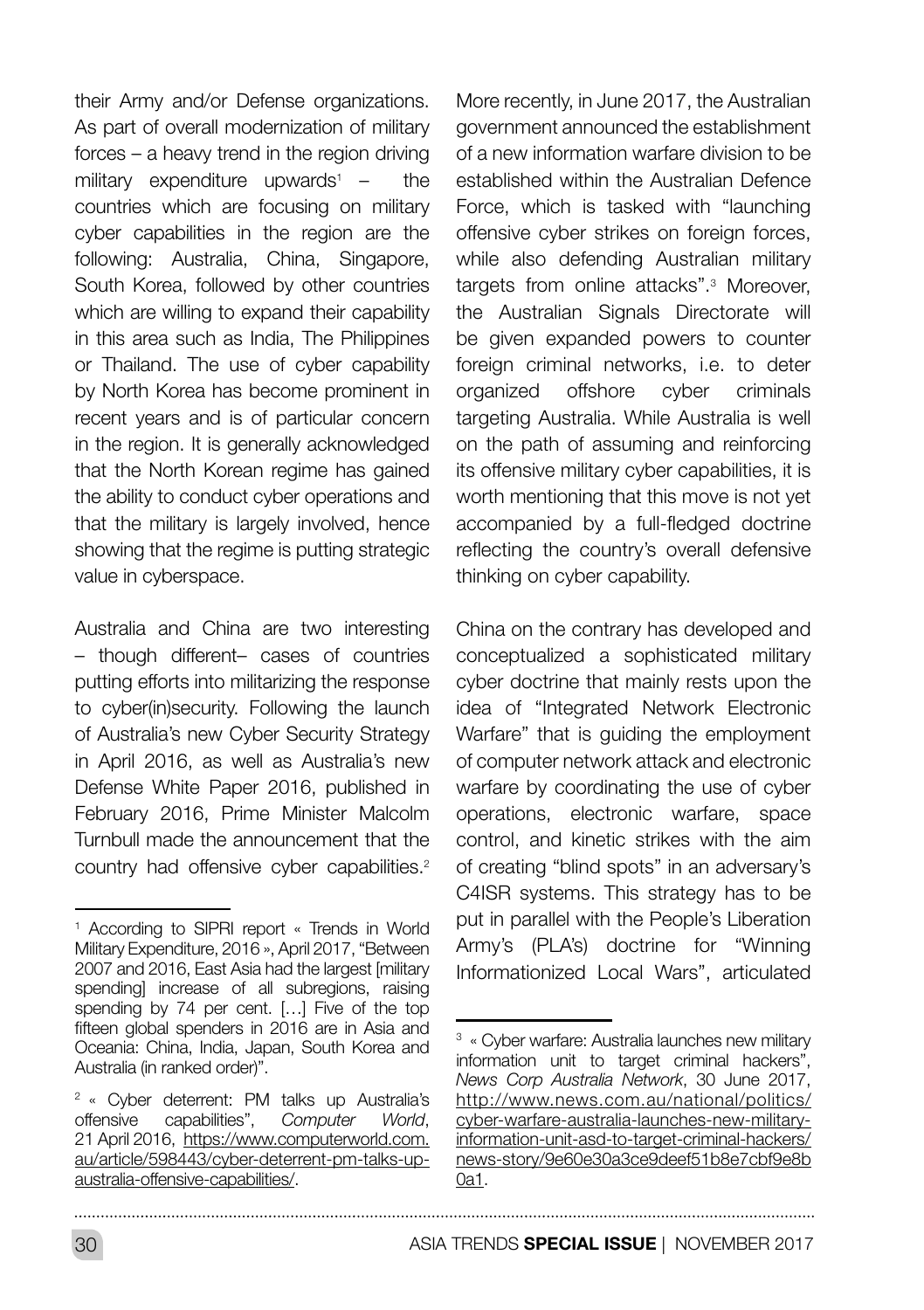in the 2015 Defense White Paper (*China's Military Strategy*), which stresses the application of information technology in all aspects of military operations<sup>4</sup>. Furthermore, China has been consistently reframing its cyber forces position within the PLA's Strategic Support Force (SSF), a new force introduced in December 2015, which is to play a leading role for strategic-level information support to PLA operations, including intelligence and technical reconnaissance, and going far beyond the restricted area of genuine information warfare5 . Other countries in the Asia-Pacific region, which are moving towards the military aspects of cyberspace tend to primarily focus on the reorganization of their cyber defense workforces within traditional Defense organizations. We may for instance refer to Singapore with the announcement in March 2017 of the creation of a Singapore Armed Forces (SAF) command to coordinate the running of the military's networks and response to cyber attacks.6 The Armed Forces of the Philippines (AFP) is following the same path, as it is to soon complete a Cyberspace Strategic Plan to upgrade the country's military

capability in cyberspace.<sup>7</sup> Malaysia has been working for some time on the creation of a Malaysian Armed Forces Cyber Defense Operations Center (ATM CDOC),<sup>8</sup> which shall to date already be operational. Japan is an interesting case as it is integrating its strategy with the United States, i.e. with the extension of the US cyber defense umbrella over Japan, but it has also been working on enhancing the role of the Japan Ministry of Defense (JMOD) and Japan Self-Defense Forces (JSDF) in countering cyber threats. Within the framework of the Mid-Term Defense Program (FY2011–FY2015) and the decision to elaborate a cyber defense doctrine, Japan has explicitly recognized cyberspace as an operational domain, which would hence encompass its right for self-defense.

Although it definitely remains difficult to gain a clear picture regarding ther eal intention and scope of cyber capability acquisition by states, these few examples are nevertheless indicative of an ongoing trend in the Asia-Pacific region, where regional militaries are to play a stronger and more active role in cyberspace. As a matter of fact, and as it is the case for most militaries in the world, modern military doctrine is increasingly relying on the ability

<sup>&</sup>lt;sup>4</sup> M. Taylor Frayel, "China's New Military Strategy: 'Winning Informationized Local Wars'", *China Brief Volume,* vol. 5, n°13, 2 July 2015.

<sup>&</sup>lt;sup>5</sup> For a detailed presentation of the SSF, refer to: John Costello, "The Strategic Support Force: Update and Overview", *China Brief Volume*, vol. 16, n°19, 21 December 2016.

<sup>6</sup> « New SAF command to coordinate running of military networks and cyber defence", *Straits Times*, 30 June 2017, [http://www.straitstimes.](http://www.straitstimes.com/singapore/new-saf-command-to-coordinate-running-of-military-networks-and) [com/singapore/new-saf-command-to](http://www.straitstimes.com/singapore/new-saf-command-to-coordinate-running-of-military-networks-and)[coordinate-running-of-military-networks-and](http://www.straitstimes.com/singapore/new-saf-command-to-coordinate-running-of-military-networks-and)[cyber-defence](http://www.straitstimes.com/singapore/new-saf-command-to-coordinate-running-of-military-networks-and).

 $7$  "Armed Forces of the Philippines to build a 'cyber military' unit", *GCIO Asia*, 10 July 2017, [https://www.gcio.asia/gcio/security/armed](https://www.gcio.asia/gcio/security/armed-forces-of-the-philippines-to-build-a-cyber-military-unit/)[forces-of-the-philippines-to-build-a-cyber](https://www.gcio.asia/gcio/security/armed-forces-of-the-philippines-to-build-a-cyber-military-unit/)[military-unit/.](https://www.gcio.asia/gcio/security/armed-forces-of-the-philippines-to-build-a-cyber-military-unit/)

<sup>8</sup> Prashanth Parameswaran, « What's Next for Malaysia's Cyber War?", *The Diplomat*, 25 January 2017, [https://thediplomat.](https://thediplomat.com/2017/01/whats-next-for-malaysias-cyber-war/)) [com/2017/01/whats-next-for-malaysias-cyber](https://thediplomat.com/2017/01/whats-next-for-malaysias-cyber-war/))[war/\).](https://thediplomat.com/2017/01/whats-next-for-malaysias-cyber-war/))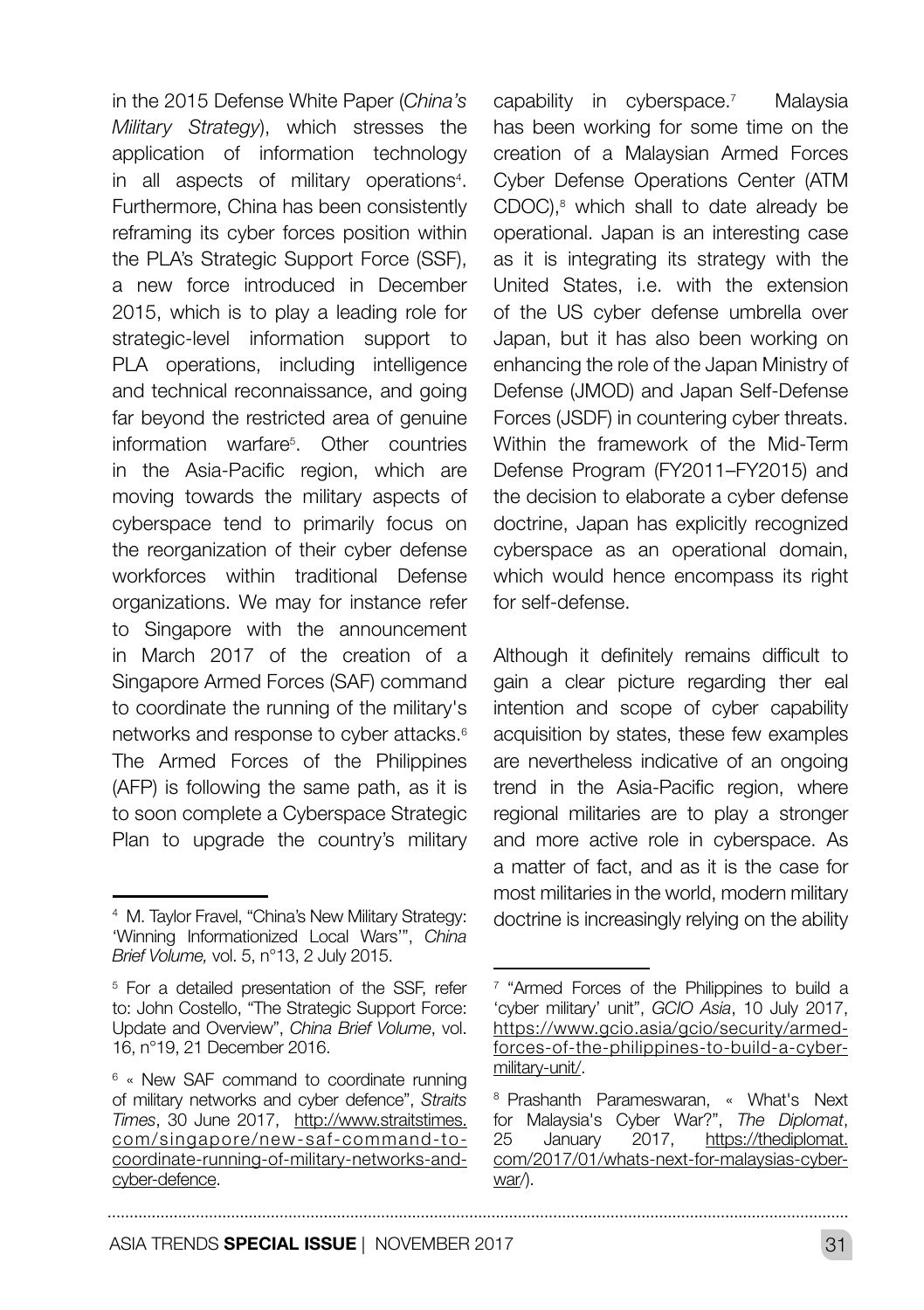to use cyber means, and is at least trying to leverage cyber capabilities as a force multiplier for conventional military forces. What is more, the asymmetric advantage conferred by cyberspace may certainly be appealing to weaker states that can resort to cyber means to leverage their position beyond the traditional combat power framework. Countries and aspiring powers seeking legitimacy at regional and/ or the global stage can also fully seek to exploit cyberspace to achieve parity, or at least to compete with states with proven diplomatic strength, modernized armies and strong economies.

Considering this broader context, the intrinsic factor in the Asia-Pacific region lies in the deep heterogeneity of states in terms of cyber maturity, which translates into differentiated perceptions of cyber threats and therefore different stages of development of cyber capabilities. Furthermore, when considering the cyber strategies of Asia-Pacific countries, local geopolitics and geo-economics have to be put in perspective. As it is commonly known, the region is characterized by strong fundamentals, which still influence the dynamics of the region, including: the wide diversity of political systems, the prevalence of strong nationalisms, regional construction processes, the issue of the Korean peninsula and the North Korean factor, China-Taiwan relations, China's assertion as a regional power, the emergence of India as a power that counts, the role and the presence of the United States, the role of Russia, the dynamics of growth and commercial development together with economic competition, the

issue of ethnic separatism, and not to mention ongoing territorial and maritime disputes.

Moreover, high levels of strategic distrust among the countries in the region, together with heightened anxiety about China's intentions as a regional military power – but also its overt ambition to become a cyber power, as well as increasing levels of defense spending – have built up a very specific context for Asia-Pacific cyberspace. We may actually infer that it is not surprising the region has witnessed increased military cyber developments in recent years. What becomes uncertain is to what extent the countries which are most vocal about developing and acquiring cyber military capabilities may be willing to draw the "cyberline", and whether and when countries primarily focusing on cyber defense initiatives may be willing to switch to cyber offensive initiatives, if not developing both capabilities at the same time. In the tense geopolitical context of the Asia-Pacific region, the key is to prevent low impact cyber incidents and low intensity cyber operations from turning into large-scale military actions. The lack of acknowledged cyber norms in the region may be challenging as the Asia-Pacific countries do not accordingly have a common framework as to when, how and why use proactive, if not offensive, military cyber capability.

One of the key issues as per military implication in cyberspace revolves around the objectives of military use of cyber means. The evident assumption would favor military response in case of tangible threats to national security, hence

32 ASIA TRENDS **SPECIAL ISSUE** | NOVEMBER 2017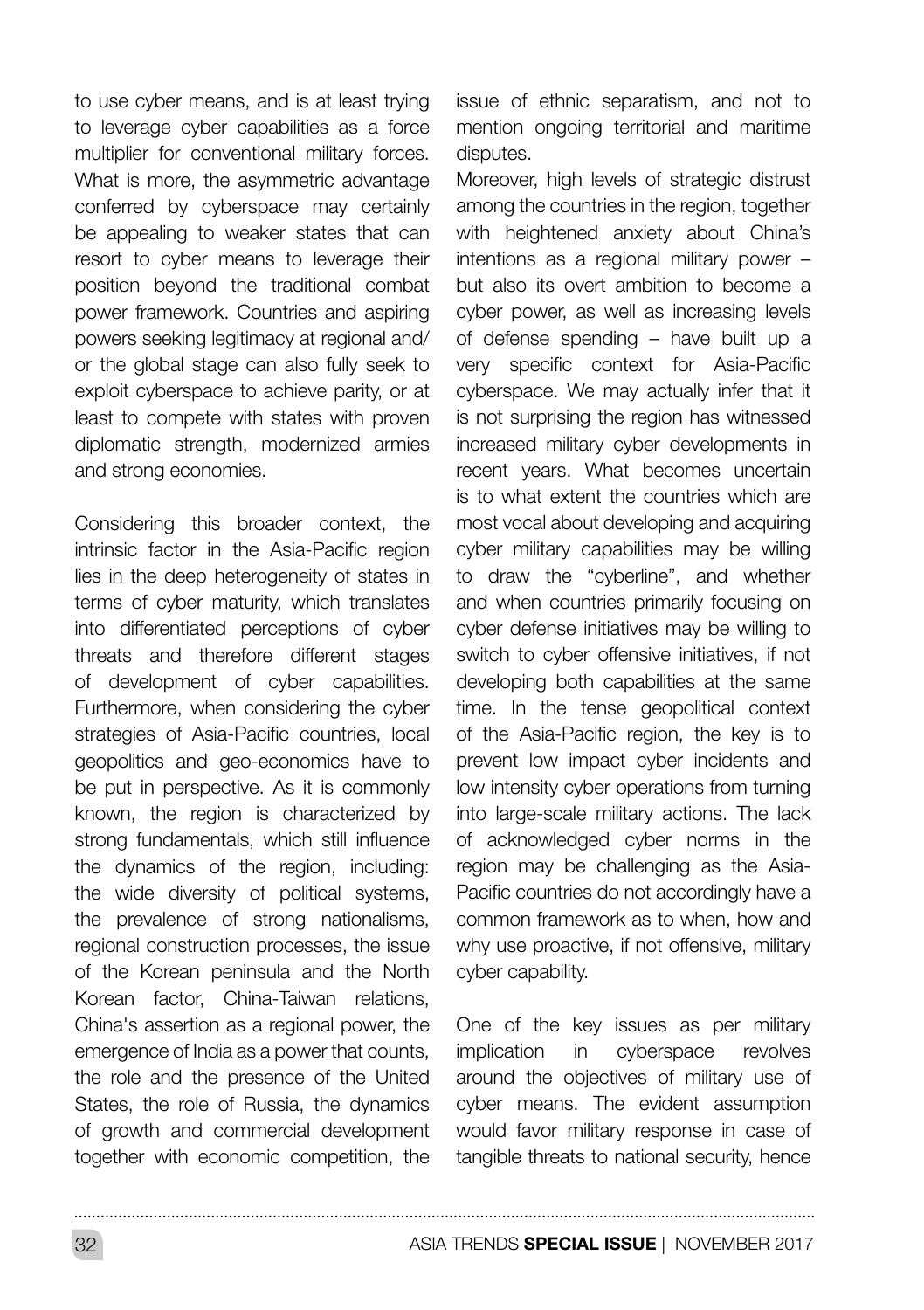reaffirming the prevailing role of the military as the nation defender. The problem is that the very nature of cyberspace involves non-military actors and dual-technology weapons, hence the intense international debate about rules of engagement and the qualification of an act of "cyber"-war from the angle of the international law regarding the conduct of war. Another issue has to do with the case of a cyber attack on critical national infrastructures – the sectors that are considered vital for the life of a nation – where it has to be reminded that most parts of it are in the private sector's hands. In light of these specific issues that add up to the very complexity of cyberspace, the level and the scope of implication of the military in cyberspace, as well as in the national cybersecurity strategy, has to be clearly defined by countries. As far as the Asia-Pacific region is concerned, another critical issue is that the lack of transparency and the ongoing strategic distrust among most countries of the region do not favor the establishment of solid de-escalation mechanisms for potential cyber conflict.

The picture is, however, not totally gloomy, as several countries in the region have recently expressed their willingness to work on regional cyber norms, which could set up the framework for state behavior in cyberspace. We may for instance refer to ASEAN, which seeks to develop confidence-building measures, more particularly promoted in regional multilateral meetings, such as the Regional Forum ASEAN (ASEAN Regional Forum, ARF). Moreover, in May 2016, the 10<sup>th</sup> ASEAN Defense Ministers Meeting (ADMM), held in Vientiane, Laos, adopted the Philippines' proposal to establish a cybersecurity working group within the enlarged meeting of ASEAN Defense Ministers (ADMM+): the ADMM-Plus Experts' Working Group on Cyber Security. This working group could become a formal platform for the exchange of expertise and knowledge as well as the promotion of operational cooperation in the field of cybersecurity.

The Asia-Pacific remains a region where strong nationalism as well as strong commitment to preserving and respecting national sovereignty prevails. In this context, the elaboration of cyber norms, which would define proper state behavior in cyberspace in conformity with a set of collective expectations, will obviously depend on the Asia-Pacific countries' true political will to engage in this work. It thus remains to be seen as to what extent political willingness of the Asia-Pacific countries will translate into tangible action and results.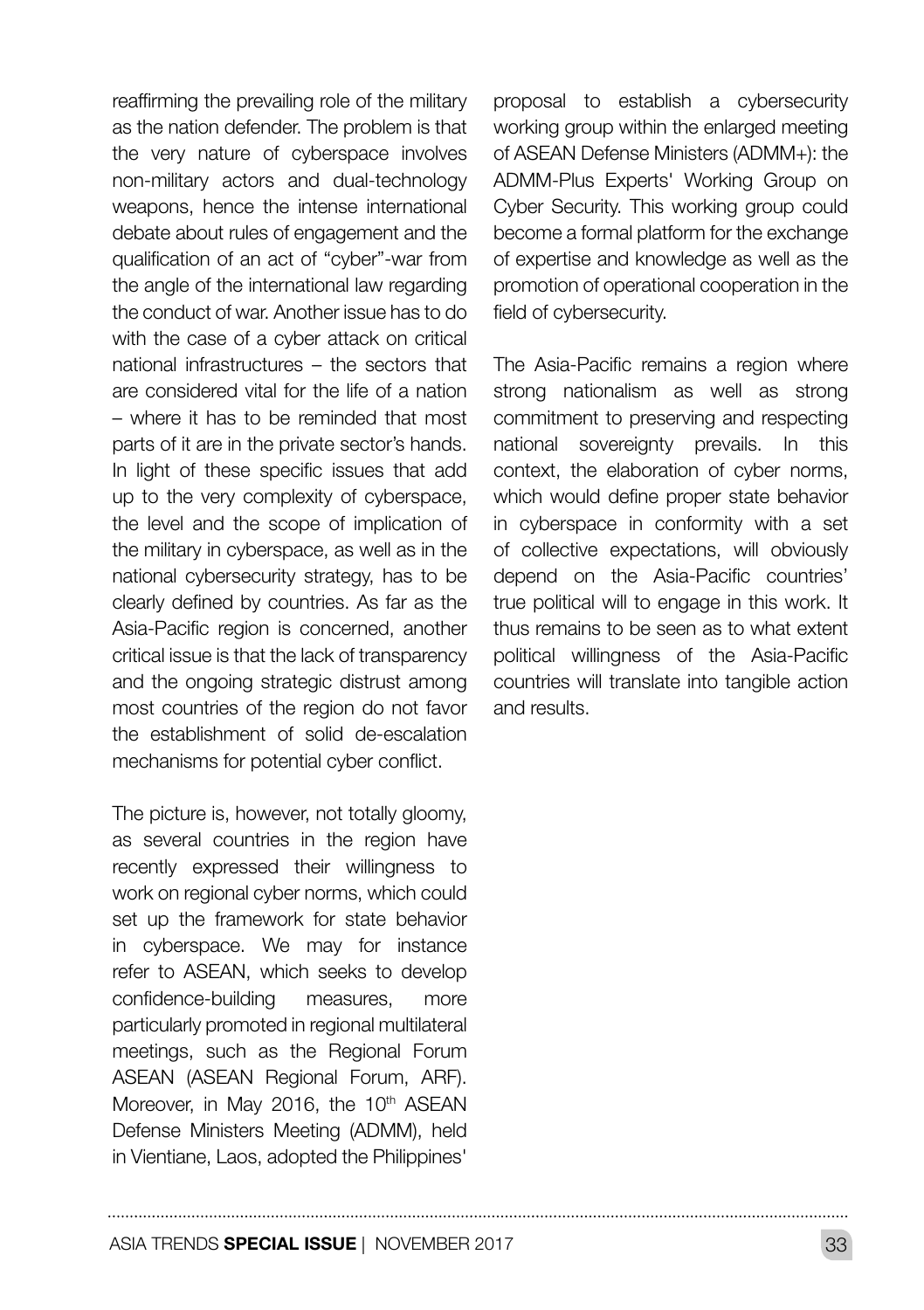## $\boldsymbol{\Lambda}$ ASEAN AND SECURITY ISSUES: DESTABILIZING FOR THE ANALYSIS, STABILIZING FOR THE SOUTHEAST ASIANS1 | ERIC FRÉCON

A short anecdote to set the scene: somewhere in Pasir Ris, Singapore, during a football tournament organised by the local Member of Parliament, an angry coach suddenly runs onto the pitch, punches the referee and breaks his brow bone. Immediately, the convenors stop the game and call all the staff together. There is a long talk on the pitch, and then the whistle is blown. Everybody comes back and the game restarts with the same referee, while the angry coach remains on his bench. Nothing really changes and no sanctions are issued after the interruption and long discussion. But at least, (almost) everybody enjoyed playing. Now, imagine the same story but with new actors: no more coach versus referee, but coast-guards and navies *versus* fishermen and immigrants; there were no more convenors, but the Association of Southeast Asian Nations (ASEAN). Does this anecdote give a sense of what states can expect from ASEAN?

<sup>&</sup>lt;sup>1</sup> The author thanks warmly (by alphabetical order), Dr Collin Koh, Frédéric Puppatti, Dr Alban Sciascia and Tuty Raihanah Mostarom, among others, for their pre-reading and their useful comments. He also thanks Dr Tang Siew Mung (head of the ASEAN Studies Centre in Singapore), Dr Bhubhindar Singh, Professor See Seng Tan (co-editors of *From 'Boots' to'Brogues': the rise of Defence Diplomacy in Southeast Asia*, Singapore, RSIS Monograph, n°21, 2011.) and Termsak Chalermpalanupap (former senior official within ASEAN) for their detailed answers on this topic, via informal emails, in January 2017. The opinions expressed in this article are the author's own.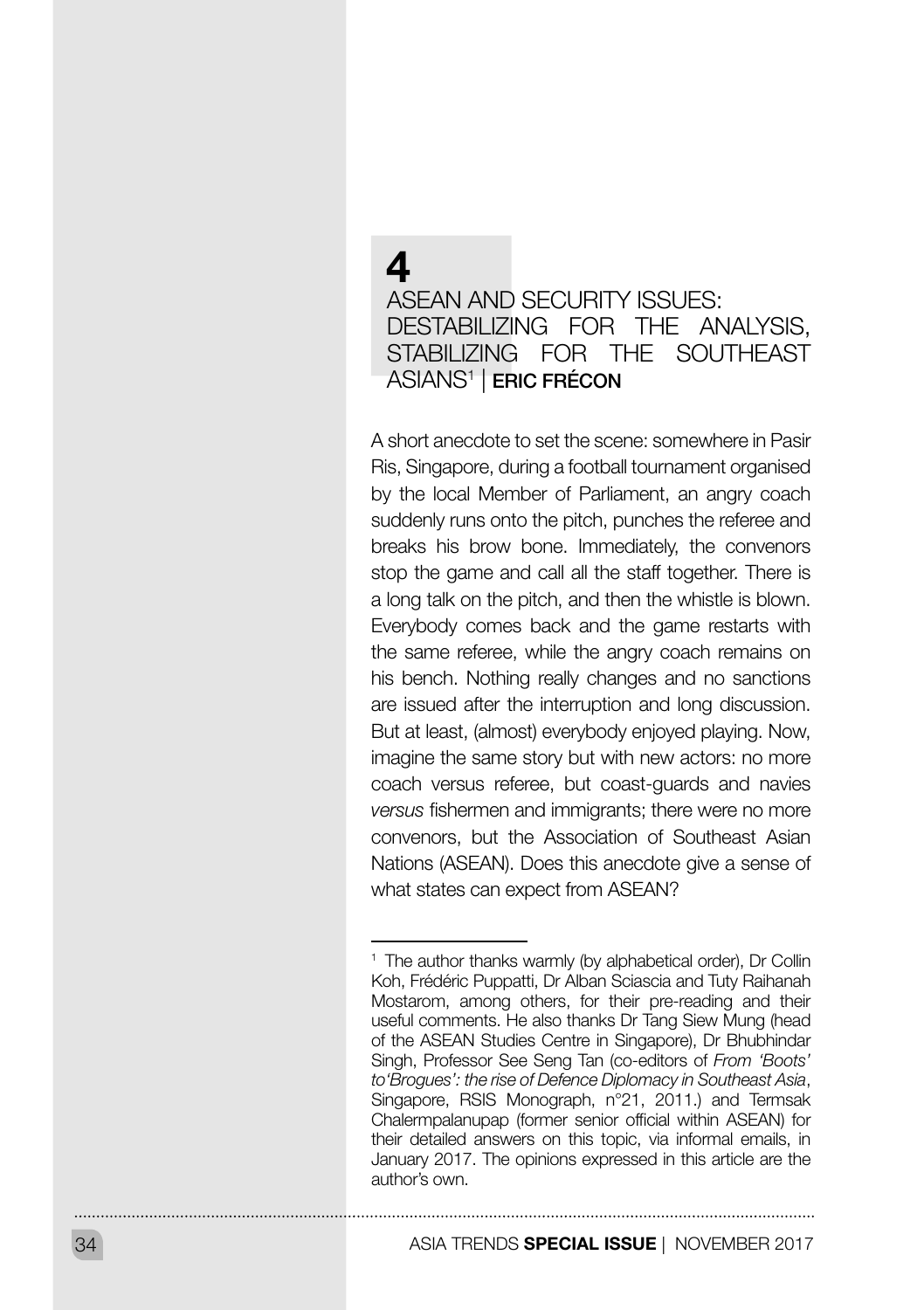Taking the reflection a step further, let's ask, 'Can ASEAN deal with traditional and nontraditional security?' Initially, the purposes of the Association were mainly economic and/ or, for the newly-established governments to get (*via* the regional scene) legitimacy on the domestic scene: the "detour via outside" as David Camroux explained.2 The Cambodian "impetus" in December 1978 and the retreat of both American and Russian forces respectively from Philippines in 1991 (Clark Air and Subic Bay Naval Bases) and Vietnam (Cam Ranh Naval Base) from 1993 to 2002, pushed ASEAN to explore and to consider security issues. But the diplomats have never been at ease with these threats, according to a Malaysian scholar.3 Leonard Sebastian follows-up: due to their "inward-looking focus", rooted in the fights for independence, the Southeast Asian armed forces were "not configured to address [these] changed security circumstances". This historical reluctance to regionalism in military affairs explains the tendency to "bilateral arrangements outside the ASEAN framework" as the "appropriate form of military-to-military cooperation".4 A Thai colleague echoes that security, economic and socio-cultural concerns  $-$  *i.e.*, the three pillars of the new community – have always been treated equally within ASEAN, without any priority given to security issues in spite of the critical

challenges (e.g. Haze from Sumatra and Borneo, piracy, terrorism, and territorial disputes).5 Academics have lamented how the ASEAN Political Security Community has not been more aggressively pursued by the various member governments. Similarly, no government really supported and took over Manila to reinforce the new ASEAN Institute for Peace and Reconciliation (AIPR) that was launched in December 2013. Finally, the Secretary-General is doing his best from Jakarta by publishing the *ASEAN Security Outlook* as well as the *APSC Blueprint 2025*, but he cannot compete with the rotating chairs of the Association, which coordinate the summits in accordance with their own interests. Based on this first overview, the answer regarding the ability of ASEAN to deal with security concerns is quite pessimistic.

#### "You are calling ASEAN. Hold the line…"

Alas (from an ASEAN point of view), the last trends do not help ASEAN's reputation and the Association's credibility struggles to be taken seriously.

Firstly, every ASEAN member state follows its own way. On the Rohingya issue, for example, Malaysia stated that it "would like to disassociate itself" from a statement issued by ASEAN on the situation in Myanmar's Rakhine state, as "the statement omits the Rohingyas as one of the affected communities".6 This is

<sup>2</sup> David Camroux, « Un détour par l'extérieur : unité nationale et politique étrangère en Malaisie », *Les cahiers du CERI*, n°11, 1994. Interview via emails with Dr Tang Siew Mun in January 2017.

<sup>3</sup> Interview via emails with Dr Tang Siew Mun in January 2017.

<sup>4</sup> Leonard Sebastian, "Defence ties at the heart of Singapore-Indonesia partnership", *The Straits Times*, 7 September 2017.

<sup>&</sup>lt;sup>5</sup> Interview via emails with Dr Termsak Chalermpalanupap in January 2017.

<sup>6</sup> "Malaysia disassociates itself from ASEAN statement on Myanmar's Rakhine state", *Channel Newsasia*, 24 September 2017.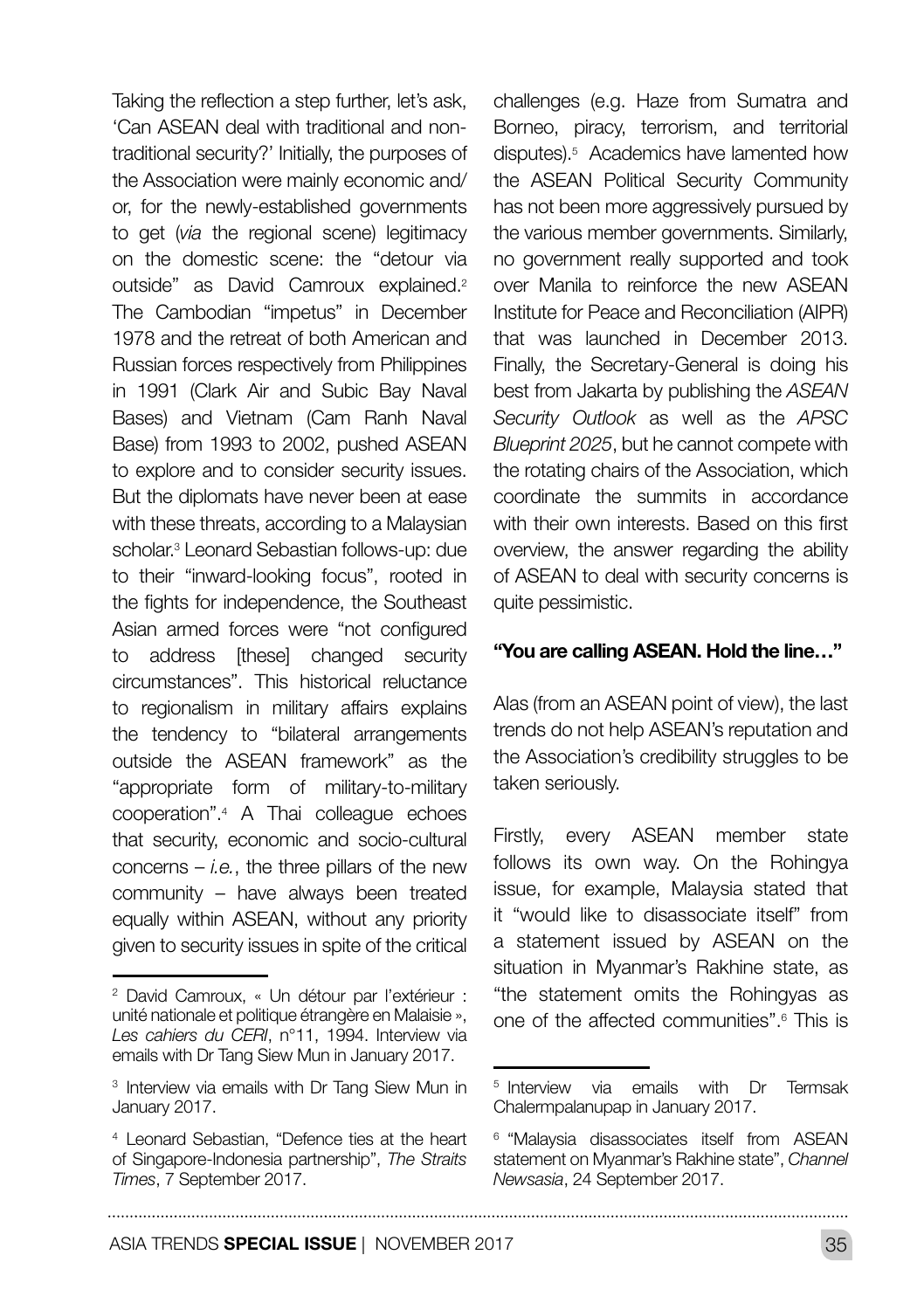the same disunity as seen with the South China Sea: we are not only talking about all the various toponyms used within ASEAN (the "East Sea" in Hanoi, the "Western Philippine Sea" in Manila, and for a while, partly, the "North Natuna Sea" in Jakarta). All the ASEAN governments seem to be more or less vocal, and to a certain extent in favour of a binding Code of Conduct, and scattered along a continuum of diplomatic options stretching from strict, brave and stubborn balancing, to pure, discreet and passive bandwagoning, *via* different degrees of hedging.7 To make it more complex and more diverse, hypothetical and so-called national Grand strategies are most of the time inconsistent. For instance, the Indonesian Defence White Paper published last year was largely qualified as blurry and opaque; it was more the reflection of the ministry's ideology, which focused on internal enemies (including terrorists, communists and homosexuals), rather than a practical document. In short, not only is there no regional consensuses – *e.g.* between Vietnam, Philippines, Malaysia and Indonesia, especially in Kunming in 2016, as the big issue to finalise the joint statement showed – but there is no national consensus as well.

Secondly, if by chance ASEAN manages to speak with one voice, the discourse is most of the time empty. This was the case in August 2017, when the ministers agreed to work on a "framework" for the future Code of Conduct in the South China Sea. The price was quite high: ASEAN countries mainly ignored the July 2016 Permanent Court of Arbitration (PCA) ruling on the South China Sea. They were forced to agree to prior conditions from China before proper negotiations, and there was eventually no timetable attached to the framework. There is no allusion to the previous militarisation of the rocks, reefs and islands – hence the Chinese *fait accompli* – while further militarisation by Southeast Asian littoral States is now forbidden – hence the inability to compete any more with China as the situation would be frozen. As Graeme Dobell said, it appeared like a "bone" for ASEAN: something for them to gnaw on and show off in the Southeast Asian capitals.<sup>8</sup> Like the mouse of a computer, which has to move before the screen turns black, the diplomats regularly find new diplomatic gadgets to make the idea of an agreement still alive: "declaration" in 2002, "working group" in 2005, "guidelines" in 2011, "principles" in 2012, "working group" again in 2013 and "framework" in 2017.

This is much trickier for domestic challenges, because the non-interference motto means that nothing can be done or even planned – for example in Burma to protect the Rohingyas – except maybe a humanitarian operation, which would be still very challenging as it would target only one area and one specific ethnic group. Perhaps this is the reason why there has been no concrete step being taken beyond alarming calls in op-eds and discussions among ASEAN ministers on the sidelines

<sup>&</sup>lt;sup>7</sup> For more details, see: Christopher Roberts, "The South China Sea: Beijing's Challenge to ASEAN and UNCLOS and the Necessity of a New Multi-tiered Approach", *Working Paper*, RSIS, n°307, 29 August 2017.

<sup>&</sup>lt;sup>8</sup> "Fifty years of ASEAN: the China conundrum". *The Strategist* (ASPI), 29 May 2017.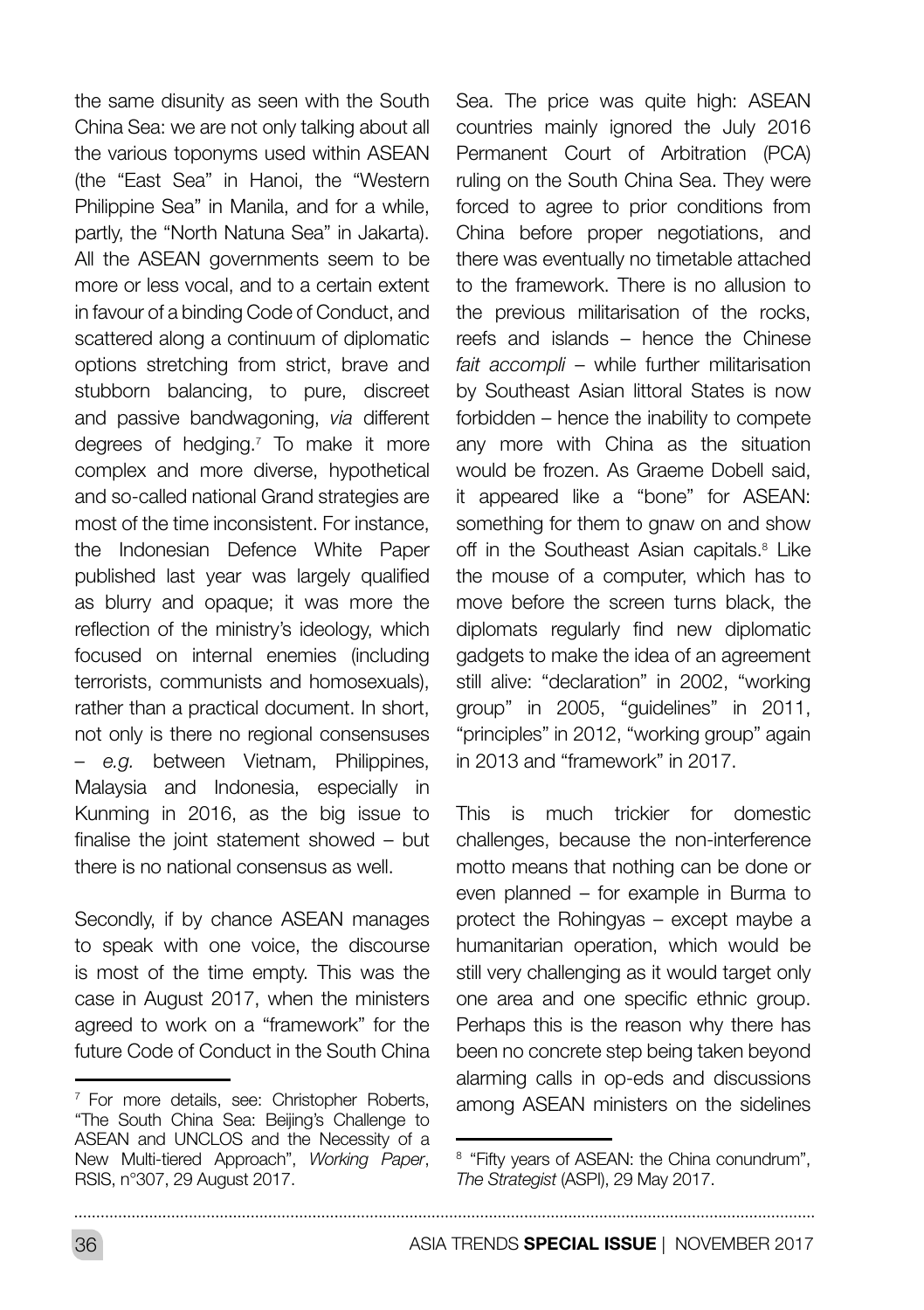of a session of the United Nations General Assembly in September 2017. Generally speaking, if security is seen according to its "human" definition, which includes political and sanitary securities among others, ASEAN does not attempt anything, as no leader intends to open 'Pandora's box for fear of a backfire effect on their own country. For example, Duterte, the current ASEAN chair, prefers to stay silent on Burma because of what is happening in South Philippines and in the anti-drug operations, as observers could easily compare the infringements of human rights by both the Burmese and Philippines law enforcement agencies.

By default, to deal with both traditional and non-traditional security issues, the governments prefer to rely on tools other than ASEAN. Regarding the traditional security and the territorial disputes, they can try to implement pragmatic Joint Development Agreements (JDA), like the one between China and Philippines, which is now under discussion. The idea is to exploit the resources instead of focusing only on unproductive and time-consuming negotiations. It can be used as a way to learn to work together and get to know one another. There is also the temptation to rely on a third actor: neither any big power (in order to preserve neutrality), nor ASEAN, (which is not consistent enough), but on a kind of *dei ex-machina*, like peripheral powers – namely India, Japan9 and Australia, (even France – and possibly even Canada – are becoming increasingly

<sup>9</sup> For example, in Indonesia: "Japan agrees to help develop Indonesia's outer islands, promote fisheries", *The Japan Times*, 7 September 2017.

present in the South China Sea). Tokyo, for example, is investing on the very strategic Natuna Island one year after the clashes with the Chinese coast-guards.<sup>10</sup> Finally, besides JDA and foreign aid of external powers, penchant to bandwagoning (like Cambodia) or lonely balancing (like Vietnam today) would be still possible options, especially the later, due to the specificities of naval fighting in narrow seas and the actions of maritime militia, which could recall at sea the traditional guerrilla fighting on land.

Regarding the non-traditional security, governments usually have no other alternative but to rely on 'minilateralism' rather than regionalism, and this kind of *ad hoc* cooperation looks generally more successful and easier to set up. It started with the common threat of maritime piracy and armed robbery against ships in the Malacca Straits. Under the pressure of foreign interference, the littoral states initiated the Naval and Air Malacca Straits Patrols, respectively in 2004 and 2005. In 2015, to address the challenge of illicit Rohingyas migrants at sea, the littoral states intended to copy-paste what had been done to counter piracy at sea. In the wake of these initiatives, Singapore now hosts two centres in the Changi Naval Base: the first one, begun in 2009, has been dedicated to maritime security, while the second one, begun in 2014, has worked on HADR (Humanitarian Assistance and Disaster Relief). These

<sup>10</sup> Indra Budiari, "Japan to help Indonesia monitor seas near Natuna", The Jakarta Post, 7 September, 2017; Noel Tarrazona, "Australia, Japan, and India look to South China Sea", *The Maritime Executive*, 26 September 2017.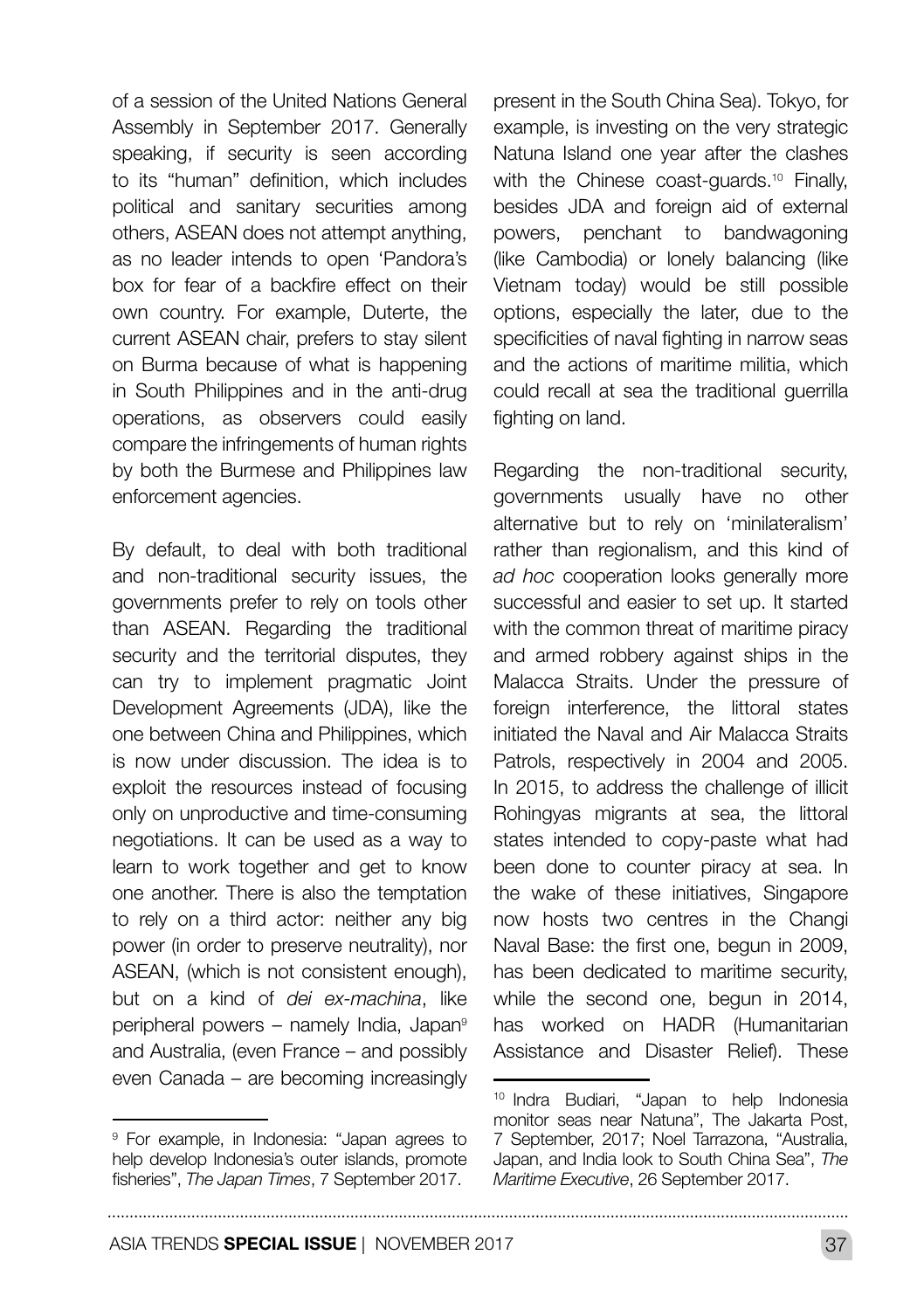centres are made up of international liaison officers, and are used to fuse information and to disseminate analyses. Lastly, in June 2017, Indonesia, Malaysia and Philippines have set up naval Trilateral Maritime Patrols (TMP) in the Sulu Sea after a surge of attacks along the Sibutu Passage and growing activity of Abu Sayyaf and its affiliates at sea. Furthermore, Duterte has accepted American aid on land, while ASEAN members stay – officially – far from the frontline. In these cases, ASEAN has been bypassed, absent and ignored.<sup>11</sup>

#### Sooner or later: the ASEAN

Nevertheless, "the grass is always greener on the other side". In other words, all these alternate plans to take over ASEAN, like JDA and 'minilateralism', while giving the impression of promising solutions, are oftentimes not as successful as expected. At the end of the day, some JDA have been quickly cancelled, as key issues were still latent. For example, the Joint Maritime Seismic Undertaking (JMSU) with China, Philippines and Vietnam lasted only from 2005 to 2008, until old disputes resumed and because previous efforts did not last long enough. As a Filipino lawyer recently confided in an informal discussion with the author of the present article: "JDA between the littoral States in the South China Sea is always a possibility, but I don't see it happening anytime soon, to be honest. To do that, they need to agree [on] the area to be subjected by the JDA, which at this point is highly unlikely." Even the current China-Philippines project, following the last summit in the summer of 2017, is heavily criticised and raises major concerns in Manila: JDA should be operated in disputed areas but the current project targets an area which is precisely considered as being already part of the Philippines, hence the feeling of giving too much concessions to Beijing.<sup>12</sup> Similarly, the trilateral agreements failed to contain immigrants from Burma and to fight piracy and armed robbery against ships, as new peaks off Singapore in 2014-2015 showed. Even in the Sulu Sea, beyond talks, meetings and hypothetical 'hot pursuits' across maritime borders, such operations have not yet been launched, *e.g.* from Tarakan on the Indonesian side.

Eventually, without any electoral constraints, by taking time and by building deeper ties, *via* regular meetings at various levels – including academics, officials and ministers – ASEAN is possibly the only one in tune with the regional and international contexts. Let us keep in mind that local people are used to attending long performances, about endless epic poems, rather than fast Hollywood shows. They are used to taking their time and balancing chaos and harmony, like in *Wayangkulit* theatre. However, there is less to do with any sort of cultural relativism than with the complexity of the current international relations. This regional situation echoes the more global idea of "peace-war" that General Beaufre (1902-1975) elaborated in *Revue des Deux-Mondes* about German military

<sup>&</sup>lt;sup>11</sup> See the last initiative initiated by an Australian scholar: John Blaxland, "MANIS: the way to sweeten regional cooperation", *The Strategist*  (ASPI), 16 August 2016.

<sup>12</sup> "Joint development might legitimize China claim in West Philippine Sea: analyst", ABS *CBN*, 31 August 2017.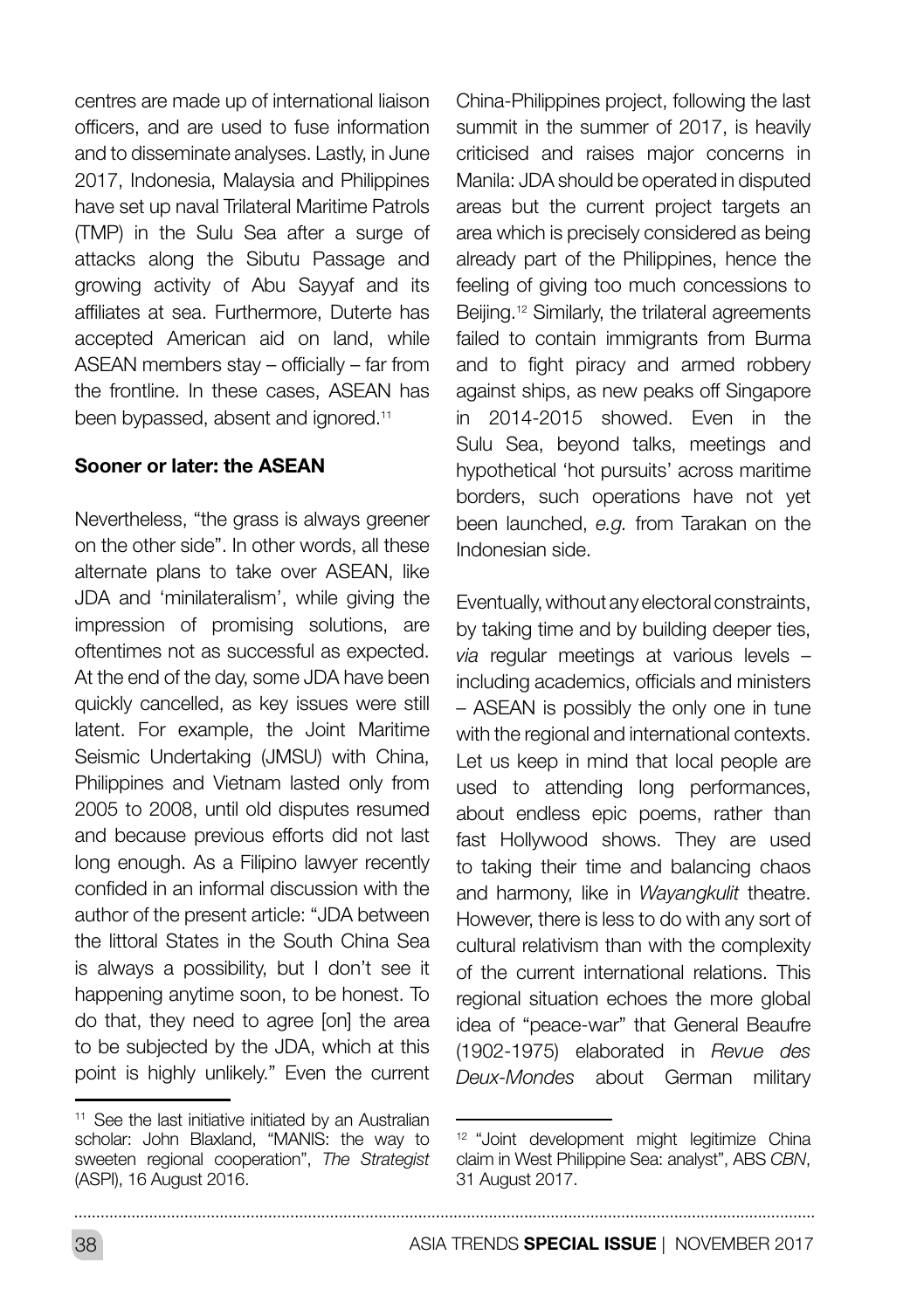operations across Europe in 1939, before the actual fights in France. Consequently, minds and institutions have to be flexible enough to support the various forces and tensions. What Elina Noor said for Malaysia works as well for ASEAN: "understanding of the Malaysian [or ASEAN] position requires a more nuanced inspection of detailed developments rather than an expectation of dramatic posturing":13 In the same vein, Malaysian Defence Minister Datuk Seri Hishammuddin Hussein called on all parties to "look beyond tired and childish notions of winners and losers".14 Indeed, regarding ASEAN, on one hand, it is easy to make fun of all the opaque or discreet forums and conventions like, among others: ASEANAPOL and the ASEANOPOL Database System (e-ADS 2.0), ASEAN Plan of Action to Combat Transnational Crime, ASEAN Maritime Forum, ASEAN Convention on Counter-Terrorism (ACCT), ASEAN Defence Ministers Meeting (ADMM), ASEAN Coast Guard Forum, ASEAN Coordinating Centre for Humanitarian Assistance on disaster management (AHA Centre), etc. On the other hand, all these channels can be used to spread messages, to test diplomatic options and, above all, to draw together external partners from all the Indo-pacific shores. It gathers all the actors involved along the continuum, joining peace towards (Clausewitzian) war, and all the actors from all the countries involved in the traditional and non-traditional issues, like in the South China Sea, where navies, coast-guards, formal militias, informal flotilla and legal or illegal, and sometimes armed, fishermen interact. Moreover, as Dr Sam Bateman<sup>15</sup> reported, unlike the recent thrust of suspicious papers out of the USA, the atmosphere between Chinese and ASEAN delegates in these meetings is quite positive and constructive – *e.g.* on law of the sea issues. The idea emerges that the last ASEAN-China discussions would have been "disappointing" only from an Anglo-Saxon point of view. Let us keep in mind that the main concern in the region is not to lose face. That's why there would be a gap between, on one hand, the joint statement issued by Australia, Japan and USA after the ASEAN-China meetings in the beginning of August 2017, which addressed China directly, talking about "serious concerns", "strong opposition" and calling for China and Philippines to abide by last year's arbitral ruling and, on the other hand, the ASEAN countries, which are more or less fine with their new and non-bellicose relation with China. Besides, American military activities in the Southeast Asian Exclusive Economic Zones (EEZ) could be subject to debate. If, for example, you consider Article 58 of UNCLOS (United Nations Convention on the Law of the Sea, signed in 1982), on the Rights and Duties of other States in EEZ, and if you redefine the real purpose of US naval drills or socalled 'scientific missions' at sea. Lastly,

. . . . . . . . . . . . .

<sup>13</sup> Elina Noor, "Understanding Malaysia's Approach to the South China Sea Dispute", In M. Hiebert, G. B. Poling, C. Cronin (dir.), *In the Wake of Arbitration: Papers from the Sixth Annual CSIS South China Sea Conference*, Washington, CSIS, January 2017, p. 20.

<sup>14</sup> "Hisham: Look beyond 'childish' notions to resolve South China Sea disputes", *The Star*, 23 janvier 2017.

<sup>15</sup> A former Commodore of the Australian Navy, currently senior fellow in Singapore and Wollongong.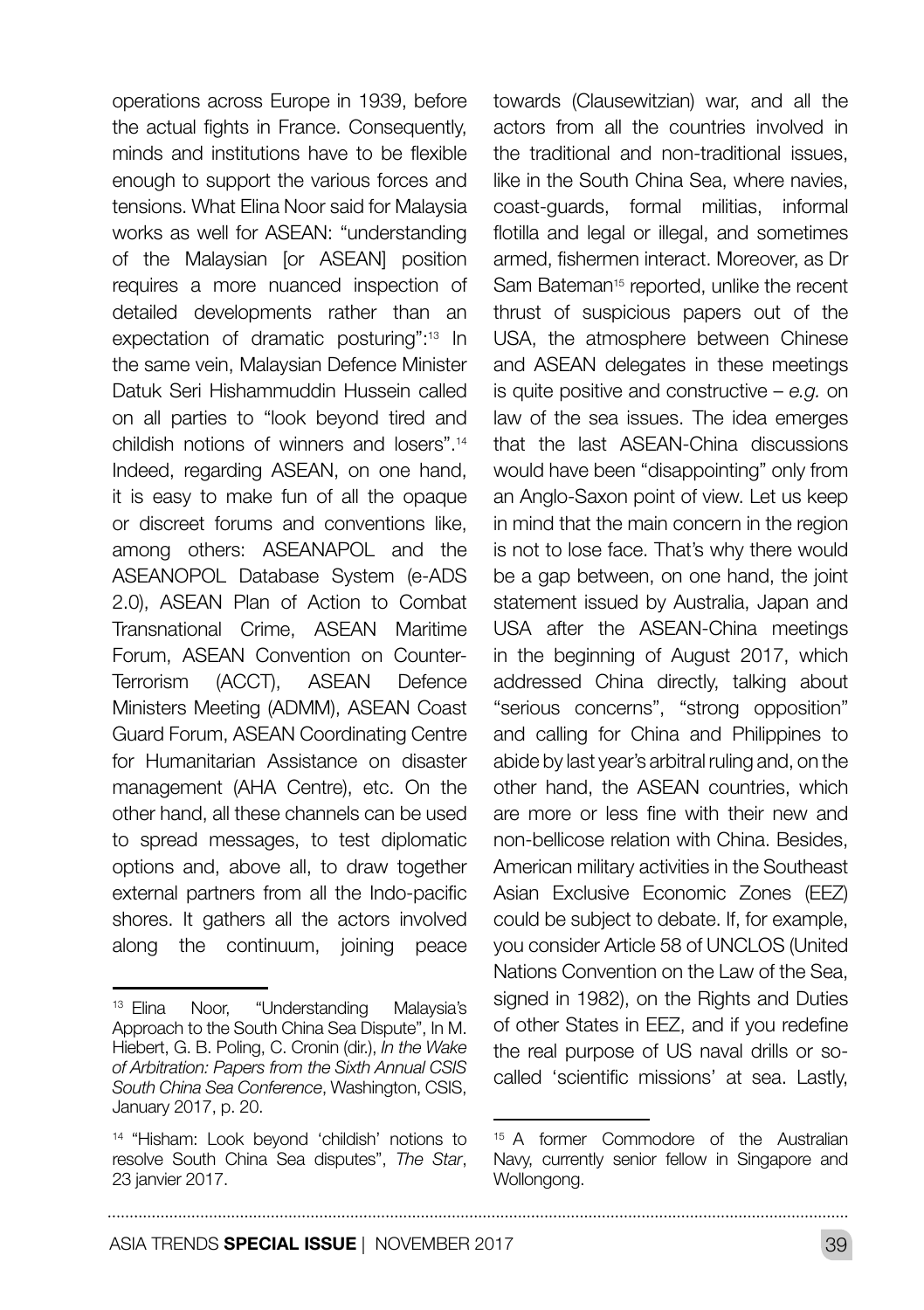as the next ASEAN chair and the current coordinator of the ASEAN-China Relations in the same time, Singapore intends precisely to boost China-ASEAN relations, *via* annual Defence ministers meetings and a possible joint-drill in South China Sea.16

#### (Temporary) conclusion

"*Eppur si muove*"… "And yet it moves"… Like Galileo (1564-1642), who was still convinced that Earth moved around the sun in spite of the beliefs and sarcasms at his time, let us emphasize that ASEAN is moving ahead, at its own speed. In the mid-term, experts within think tanks are keen to mix theory and policy making to set – sometimes rigid – boxes and typology in order to quickly describe governmental attitudes (cf. the abovementioned bandwagoning, hedging and balancing). However, in the shorter term, leaders are more pragmatic. They have to deal with their own personal and domestic issues, like Najib and the *1MDB* scandal or Joko Widodo and his costly or vague Global Maritime Fulcrum/Axis/Pivot (*Poros Maritim Dunia*). These constraints explain sudden and unexpected changes in the national diplomacies. What if we zoom out and consider the region in the longer term? There would be a kind of 'tectonic diplomacy', which would push irremediably towards more regionalism. ASEAN is going to be more and more necessary to frame the current trends. If it is not a top-down process, because of the electoral agenda or *coups d'état*, it will be a bottom-up one. A new generation is emerging; a new "mutation" as Denys Lombard (1938-1998) would have said, as he incited to observe the regional and historical similarities – described in the *Carrefour javanais* – to survey Southeast Asia and ASEAN in the *long durée.*17 Like Georges Brassens' song *Les deux oncles* [The two uncles] tells the post WW2 story of two uncles. one pro-British and one pro-German, whose fights and discussions appeared quickly out-dated: the new generation would move softly to more connections, beyond the past disputes or rivalries. The students show the way by networking online, travelling and moving. Above all, the Singaporean playgrounds give also a sense of the future of ASEAN: maids of all the Southeast Asian countries interact happily beside Singaporean grandparents and children. These daily scenes 'doubleconfirm'18 the slow bottom-up process to build and to rely on ASEAN, especially on the security issues. More than economy or education, these traditional and nontraditional challenges, deeply attached to the national sovereignties, will be the ultimate test to check the strength, solidity and cohesion of the Association.

<sup>16</sup> Lim Yan Liang, "Singapore will try to boost China-Asean relations", *The Straits Times*, 19 septembre 2017.

<sup>17</sup> Denys Lombard, *Le Carrefour javanais – essai d'histoire globale – Volume III : l'héritage des royaumes concentriques*, Paris, EHESS, 1990, p. 15.

<sup>18</sup> In the Singaporean *Singlish* language.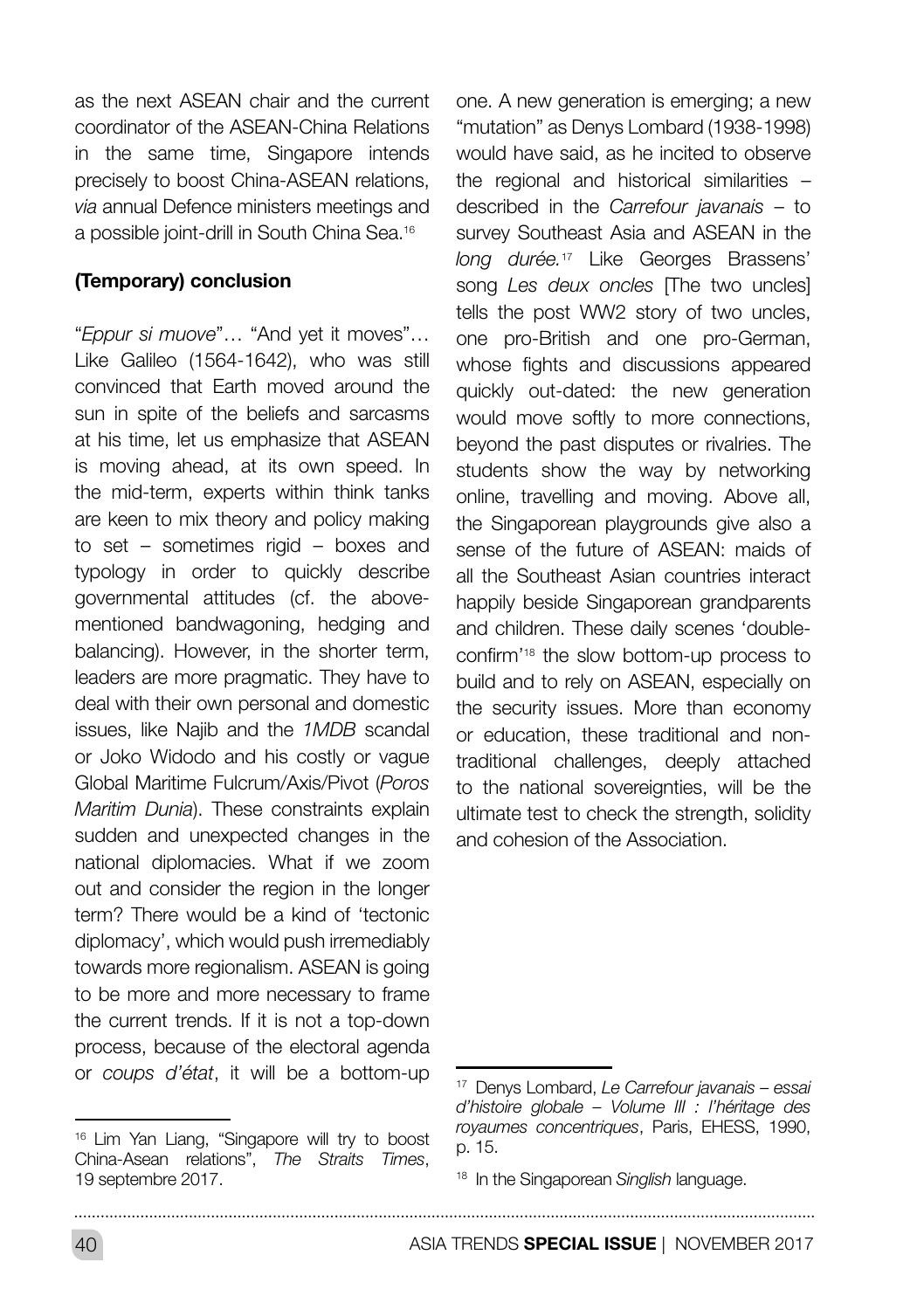## 5 THE INDIA-JAPAN STRATEGIC PARTNERSHIP: IMPLICATIONS FOR REGIONAL SECURITY | ISABELLE SAINT-MÉZARD

Japanese Prime Ministers Shinzo Abe and his Indian counterpart, Narendra Modi, held their fourth summit meeting on 13-14 September 2017 in the Western Indian state of Gujarat. The highlight of the summit this year was the laying of the foundation stone for the construction of India's first high-speed rail system between Ahmedabad and Mumbai.This 508-km long rail line, which will incorporate the Shinkansen technology, is part of the Delhi-Mumbai Industrial Corridor (DMIC), a mega-project that is partly funded by Japan. Both the Ahmedabad-Mumbai high-speed line and the DMIC reflect Japan's major role in the modernisation of India's infrastructures. With a pledge of 33 billion USD in investment between 2014 and 2019, Japan has indeed become a critical partner of India's current development plans.

However, economic cooperation is just one dimension – albeit a very important one – of the partnership between India and Japan. Significantly, at the end of their Summit meeting, Prime Ministers Abe and Modi issued a joint statement titled, "Toward a Free, Open and Prosperous Indo-Pacific" that dealt at length with the international situation and emphasised their common interest in maintaining a peaceful regional order.1 As this paper will show, India and Japan have indeed increasingly

<sup>1</sup> Toward a Free, Open and Prosperous Indo-Pacific", India-Japan Joint Statement during visit of Prime Minister of Japan to India, 14 September 2017.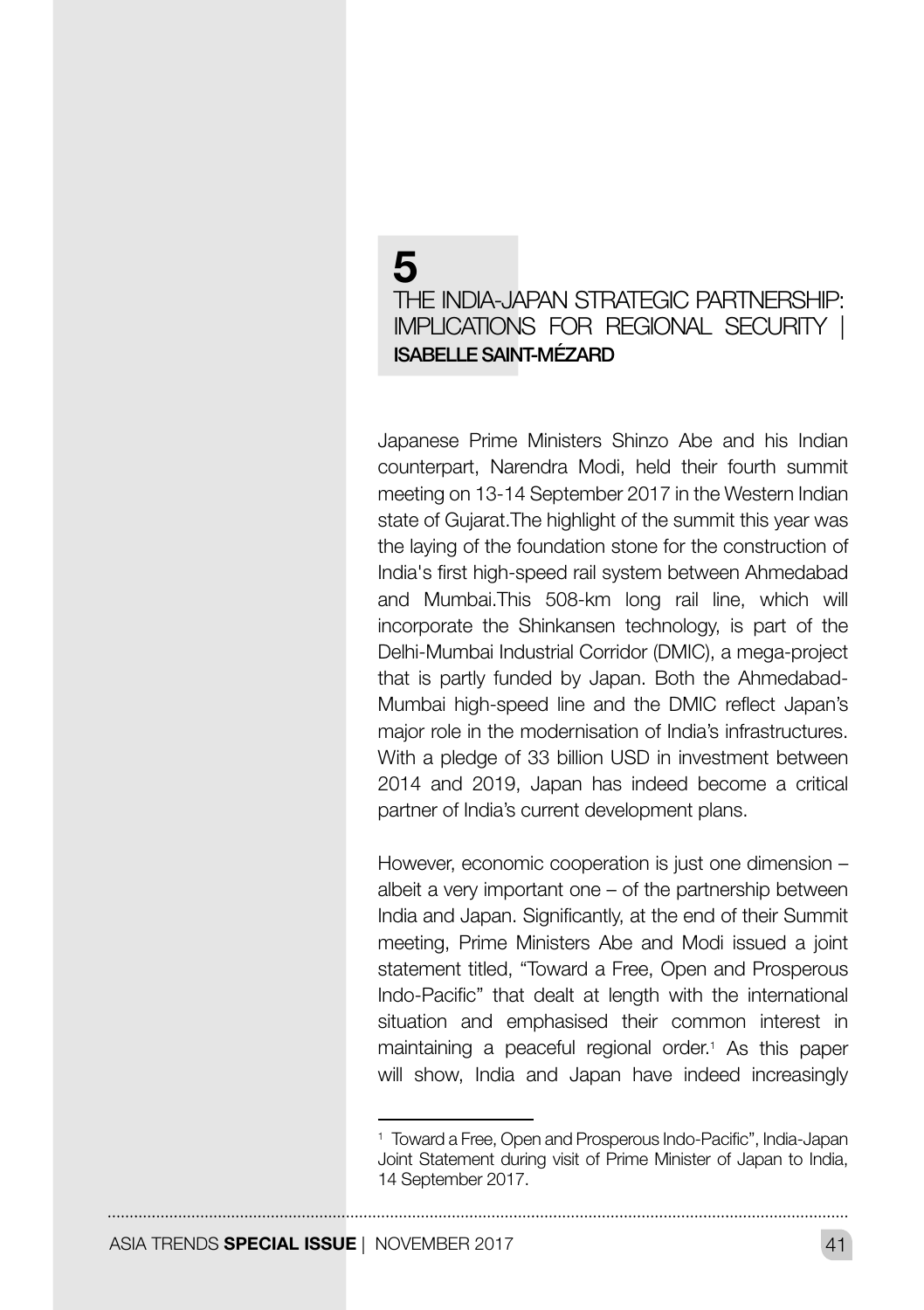tried to shape their partnership as a response to the strategic uncertainties and security challenges affecting their regional environment.

#### The coming together of two Asian democracies

The rapprochement between India and Japan started with Prime Minister Mori's visit to India in 2000 and accelerated in 2005, when Prime Ministers Junichiro Koizumi and Manmohan Singh underscored the "Strategic Orientation of Japan-India Global Partnership".<sup>2</sup> The following year, the two countries decided to have annual Prime Ministerial Summits. Interestingly, these summit meetings have been held regularly, despite the high turnover of Prime Ministers in Japan between 2007 and 2012. In the course of their summits over the past decade, Indian and Japanese leaders have come to emphasize their common political values as the largest democracies in Asia, as well as their common strategic interests as strong advocates of an open, liberal regional order, based on the rule of law.

In this favourable context, the rise to power of Shinzo Abe has given an added fillip to Japan's India policy. As a longstanding advocate of a rapprochement with India, Mr Abe left his mark during his first mandate as Prime Minister (2006-07), when in a famous speech to the Indian Parliament, he urged India and Japan to jointly endorse the responsibility to ensure peace and prosperity in "broader Asia", a concept that would be renamed as the Indo-Pacific from 2011 onwards.<sup>3</sup> Since his return to power, in late 2012, Mr Abe has pushed his pro-India policy with renewed vigour. Two factors have helped him. First, China's growing assertiveness over various maritime disputes, including the Senkaku/ Diaoyu islands, has further convinced Japan of the need to look for close partners to complement its alliance with the US. This approach was formalized in the 2013 National Security Strategy, which identified the Republic of Korea, Australia, the ASEAN members and India as Japan's top partners behind the United States.

The second factor is related to Narendra Modi taking up office as India's new Prime Minister in May 2014. With Mr. Modi in power, Mr Abe has found his alter ego, i.e. a personal friend, with a somewhat similar positioning as a strongly nationalist and conservative leader.The personal and ideological affinity between the two leaders has imparted a more ambitious and global outlook to the Indo-Japanese partnership. On their first summit meeting, in September 2014, the two leaders made it a point to elevate the Indo-Japanese partnership to the level of a "Special Strategic and Global Partnership". Then, two years later, in November 2016, they made a major breakthrough with the conclusion of the Agreement for Cooperation in the Peaceful Uses of Nuclear Energy. To settle this pending issue with India, Japan has accepted to make an exception to its rule of

42 ASIA TRENDS **SPECIAL ISSUE** | NOVEMBER 2017

<sup>2</sup> "Japan-India Partnership in a New Asian Era: Strategic Orientation of Japan-India Global Partnership", 29 April 2005.

<sup>&</sup>lt;sup>3</sup> "Confluence of the two seas". Speech by H.E. Mr. Shinzo Abe, Prime Minister of Japan at the Parliament of the Republic of India, 22 August 2007.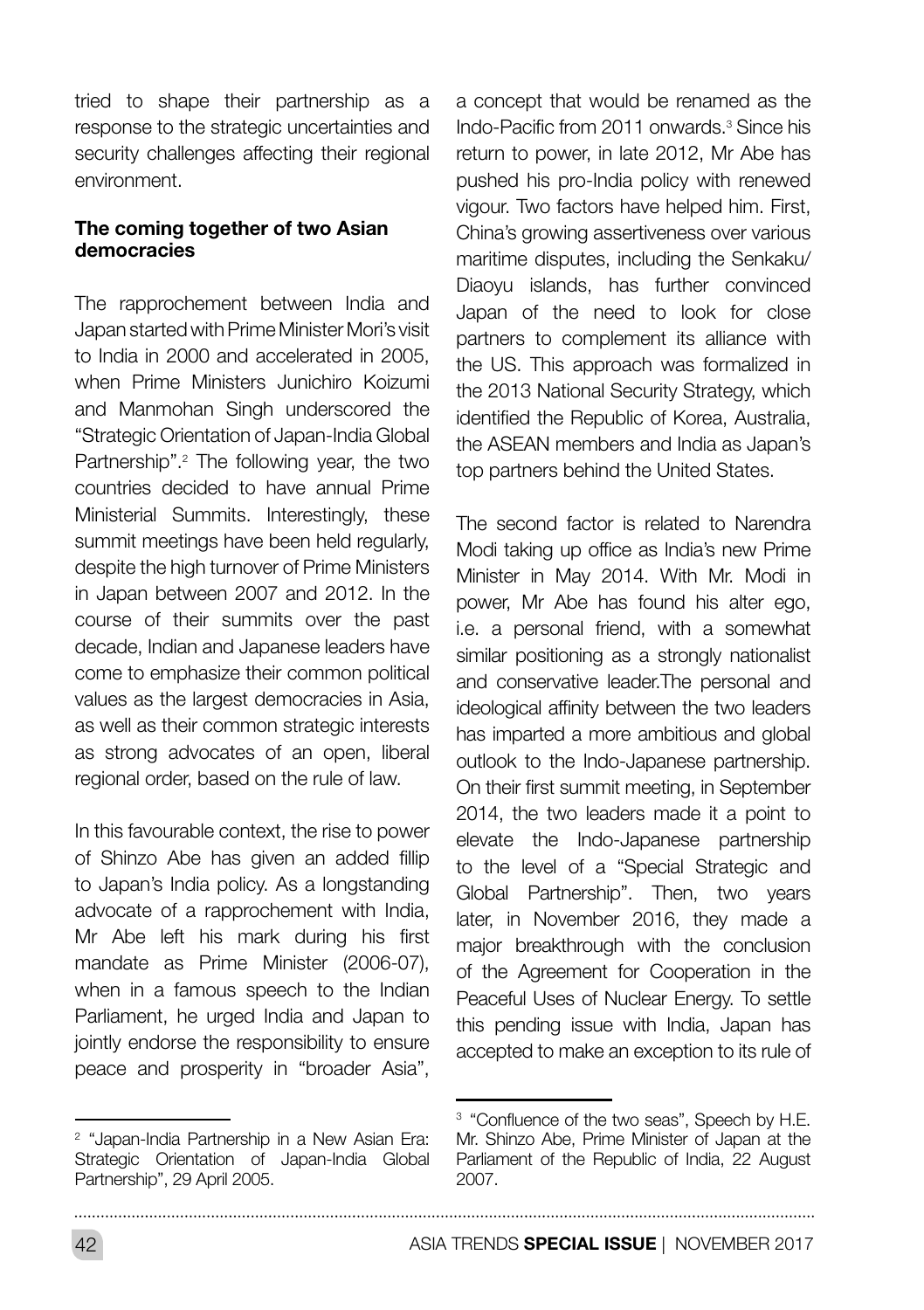not conducting nuclear trade with a country that has not signed the Nuclear Non-Proliferation Treaty. In pushing this unique decision, Mr Abe has indeed gone to great lengths to accommodate India's interests.

#### Reinforcing the defence pillar of the strategic partnership

From an institutional point of view, India and Japan conduct their strategic partnership through a series of mechanisms that provide for a regular exchange of views at different levels of their politico-bureaucratic machinery. Of particular interest is the annual "2+2" Dialogue initiated in 2010. The mechanism has involved the Indian and Japanese Foreign and Defence Ministries, with a view to addressing crosscutting security and foreign policy issues such as maritime security, cyber security and space. The fact that Japan was able to create such a dialogue with India, where inter-ministerial cooperation is traditionally uneasy, stood as an achievement. This "2+2" mechanism is complemented by two distinct dialogues at the level of the Foreign and Defence Ministers.

In the defence arena, the two countries have increased their interactions over the years with the establishment of a Defence Policy Dialogue (2012), a National Security Advisers' dialogue (2014), and Serviceto-Service staff talks at the Navy, Ground forces and Air forces level (in 2008, 2010 and 2016 respectively). Further evidence of Japan's interest in enhancing its defence relationship with India was the 2015 decision to post three defence attachés – instead of one previously – toits embassy

in New Delhi.4 Among the armed forces, the coast guards and naval forces of the two countries have been at the forefront of bilateral cooperation, with the former having regular exercises since 2000 and the later since 2012. But as noted by Professor Shutaro Sano, "their ground forces and air forces need more opportunities to operate with one another through regular training and exercises" 5

Finally, to strengthen the bilateral partnership, Prime Ministers Abe and Modi have decided to promote cooperation in defence technology and equipment. To this end, they quickly signed a succession of three agreements, aimed at providing the appropriate legal conditions for closer defence and security cooperation (the 2014 Memorandum on Defence Cooperation and Exchanges, and the two 2015 Defence Framework Agreements concerning the Transfer of Defence Equipment and Technology and Security Measures for the Protection of Classified Military Information). They also set up a Joint Working Group on Defence Equipment and Technology Cooperation in March 2015. More recently, during the year 2017, the two countries held their first Defence Industry Forum (in Tokyo) and started technical discussion for future research collaboration in the area of Unmanned Ground Vehicles and Robotics.

<sup>4</sup> Tomohiko Satake, "Japan: Expanding strategic horizons", *East Asian Strategic Review 2017*, May 2017.

<sup>5</sup> Shutaro Sano, "Japan-India Security Cooperation: Building a Solid Foundation amid Uncertainty", *CSIS Japan Chair's Working Paper*, 2017.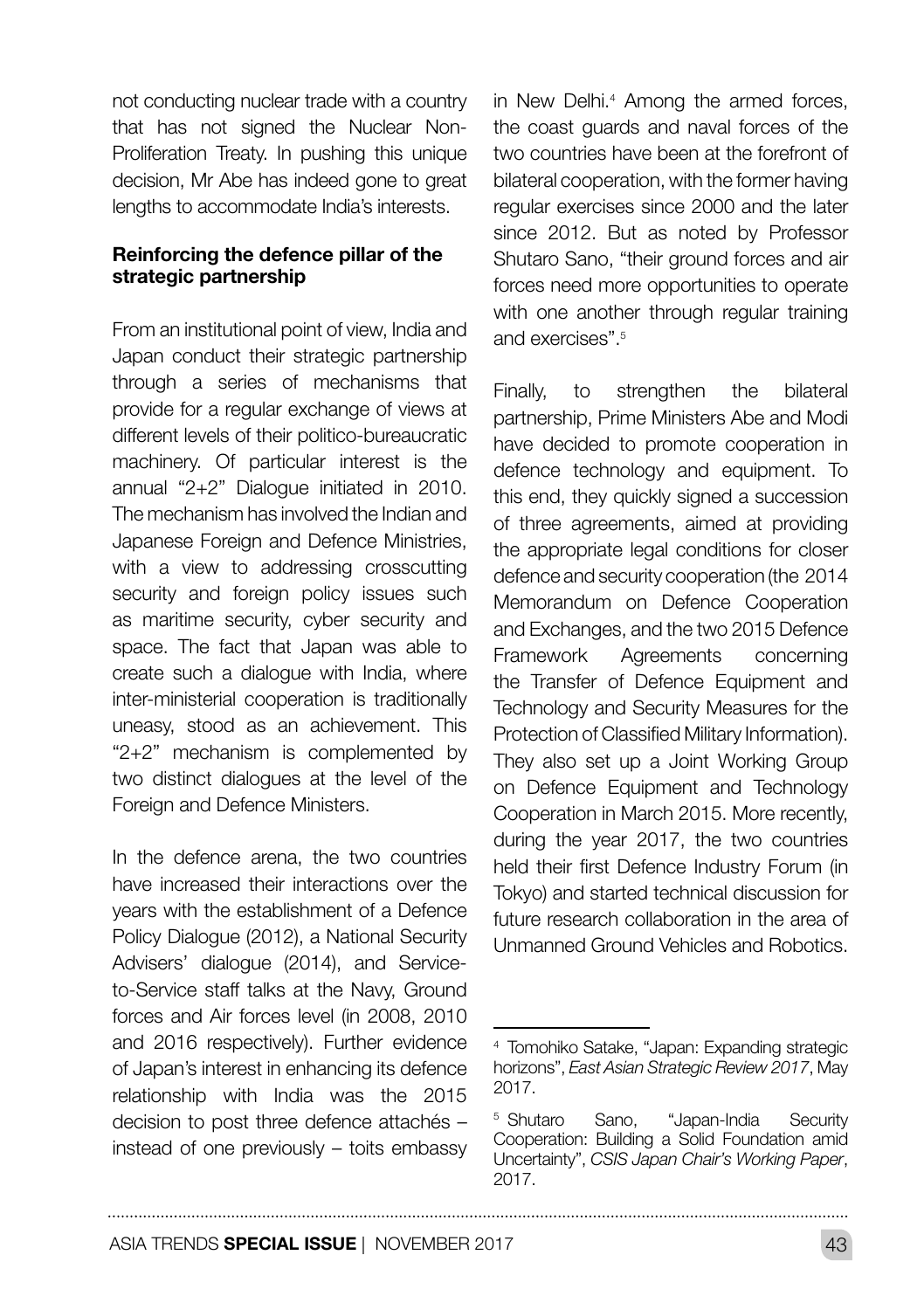On paper, cooperation in defence technology and equipment looks very promising. It coincides with Japan's 2014 decision to relax its arms export controls, on the one hand, and with India's need to upgrade its military capacities, on the other. However, despite this apparent convergence of interests, the two countries have found it more difficult than anticipated to finalise concrete deals. This is best illustrated by the protracted negotiations for the transfer of the Shin Maywa US-2 amphibious aircrafts from Japan to India, which have been dragging on for the past four years with no real prospect for a successful conclusion in the near future. In other words, it may take some time before the two countries finalise practical projects, especially if one considers that Japan is a new and somewhat hesitant entrant in the international arms' market and India still has very protracted acquisition procedures.

#### Joining forces for Asian stability

As outlined in their joint statement of September 2017, Prime Ministers Abe and Modi have recently sought to "align Japan's Free and Open Indo-Pacific Strategy with India's Act East Policy". In other words, the two partners have tried to find some synergy in their respective approach to the Indo-Pacific strategic order. In so doing, they have more specifically tried to coordinate their responses to China's growing assertiveness in the East and South China Sea, by repeatedly emphasizing the importance of freedom of navigation and over-flight in their joint declarations. In a veiled reference to China's behaviour, their declarations of 2015 and 2016 formally mentioned their

concern about the tensions in the South China Sea, calling all parties to avoid unilateral action and abide by international law. Moreover, India and Japan have also expressed their attachment to the multilateral security architecture developed by ASEAN, and reiterated their support to the principles of ASEAN's centrality and unity. They even launched an India-Japan Dialogue on ASEAN in March 2017, with a view to coordinating their efforts to support ASEAN-led institutions.

Prime Ministers Abe and Modi have also shown renewed interest in exploring minilateral, and, more specifically, in enhancing trilateral interactions with the US since 2015. On the diplomatic side, they have elevated the biennal US-India-Japan Strategic Dialogue from middleranking officers to Foreign Minister level. Then, on the naval side, India has finally agreed to include Japan's Maritime Self Defence Force (JMSDF) as a permanent member in its annual exercises with the US since 2015. Until then, the JMSDF joined the Indo-US exercises only on an ad hoc basis, because New Delhi was afraid of raising China's suspicions. But under Mr Modi, India's foreign policy has taken a more self-confident turn, including vis-à-vis China's security sensitivities. New Delhi has even engaged in another trilateral format, this time with Japan and Australia (with senior officials from the Indian, Japanese and Australian Foreign Ministries having an annual meeting on regional affairs since 2015).6 These initiatives, however, have

<sup>&</sup>lt;sup>6</sup> Satoru Nagao. "The Japan-India-Australia "Alliance" as Key Agreement in the Indo-Pacific", *ISPSW Strategy Series*, n°375, September 2015.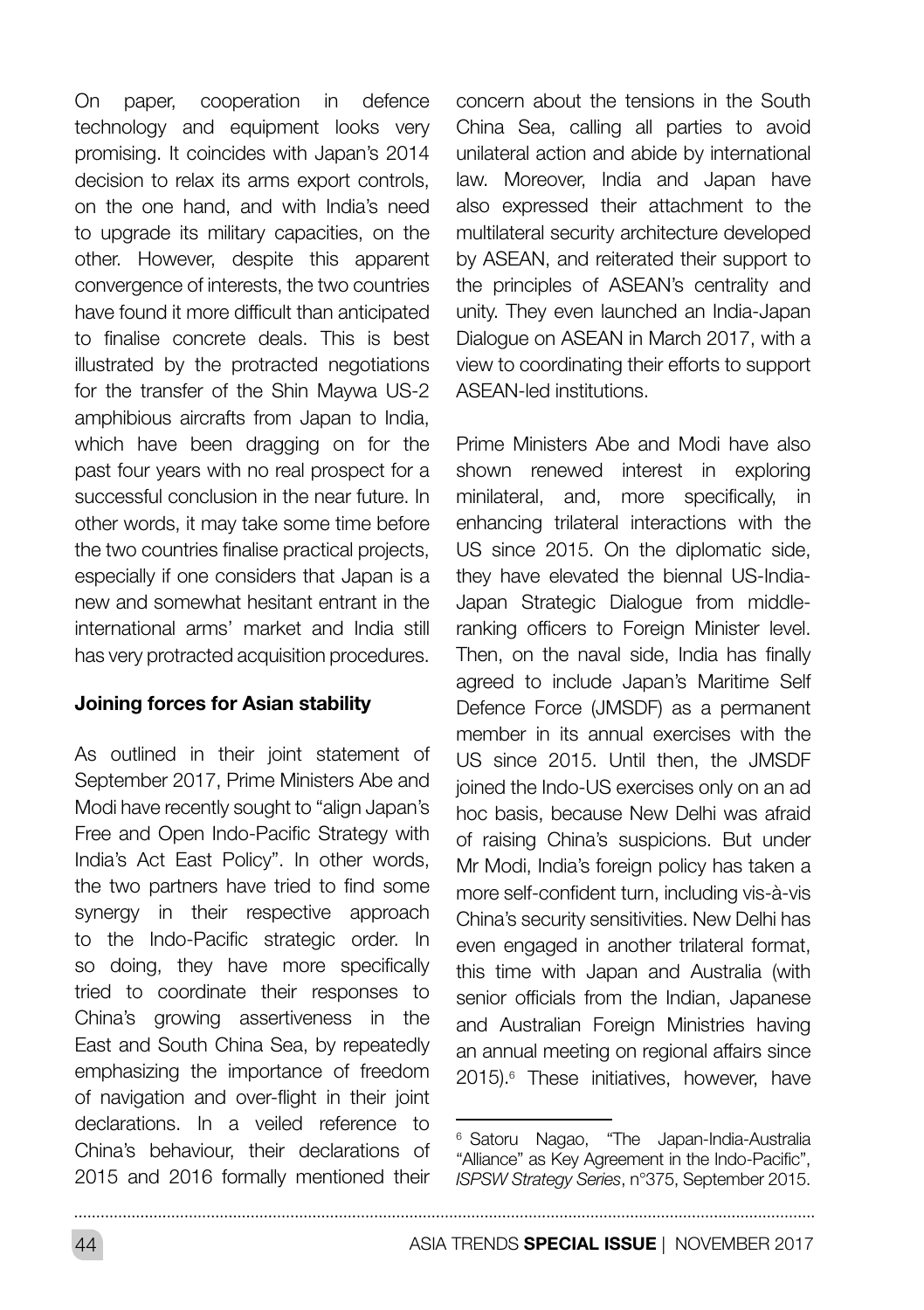been accompanied by a downward trend in Sino-Indian relations, which was best illustrated by the 10-week military standoff in the Doklam area in summer 2017. Interestingly, Japan was the only country to express support for India during this tense episode.

In pushing the strategic underpinnings of the India-Japan partnership, Prime Ministers Modi and Abe have been driven by the perceived need to meet the challenges raised not just by China's regional behaviour, but also by the growing uncertainty over the US Indo-Pacific strategy. In this respect, the Indo-Japanese strategic partnership has seemingly adopted a hedging dimension. Tokyo and New Delhi still regard the US as their priority partner as well as the mainstay of the security order in the Indo-Pacific region. As such, they continue to steer their bilateral partnership so as to support the US-led strategic order in the Indo-Pacific. At the same time however, the Indian and Japanese establishment have recently started discussing the possibilities of filling the strategic void that could potentially be left by an inward-looking US.<sup>7</sup> Enhancing security cooperation with other like-minded partners in Asia has been one of the options with which they have started experimenting.

#### Developing strategic infrastructures and connectivity

China's massive campaign for the Belt and Road Initiative (BRI) has brought to light the critical importance of infrastructure and

connectivity in Asia. But both India and Japan have had misgivings about China's mega-project (New Delhi even skipped the BRI summit of May 2017) and, in a far more discreet way than China, they have started pushing their own connectivity plans in the region. Through its Overseas Development Assistance (ODA) arm, Japan has undertaken connectivity projects in some strategically sensitive parts of India, such as the Northeast. Japan International Cooperation Agency, which coordinates ODA, has already earmarked funding for two highway projects in Meghalaya (a 400 km-long stretch) and Mizoram (150 km).8 But more projects may be in the offing given that, at the September 2017 Summit between Prime Ministers Abe and Modi, the two countries established an India–Japan Act East Forum to develop infrastructure projects in the Northeast, with Japan lending about 350 million USD. If Japan were to undertake more road projects in the Northeast, it could substantially contribute to India's longdrawn out efforts to develop this remote region into a land bridge to Southeast Asia.

Similarly, since 2016, India and Japan have started discussing the development of the Andaman and Nicobar Islands under the "smart islands concept". As a beginning, Japan is to undertake a modest project (to build a 15-megawatt power station) in South Andaman Island. The development is significant though, as New Delhi does not usually authorize foreign investments in this overseas territory. Moreover, Japan has

. . . . . . . . . . . .

<sup>7</sup> Yogesh Joshi, Harsh V. Pant, "Indo-Japanese Strategic Partnership and Power Transition in Asia", *India Review*, n°3, 2015.

<sup>8</sup> Monika Chansoria, "Japanese Investments Are Instrumental to India's Act East Policy", *Asia-Pacific Bulletin*, 21 June 2017.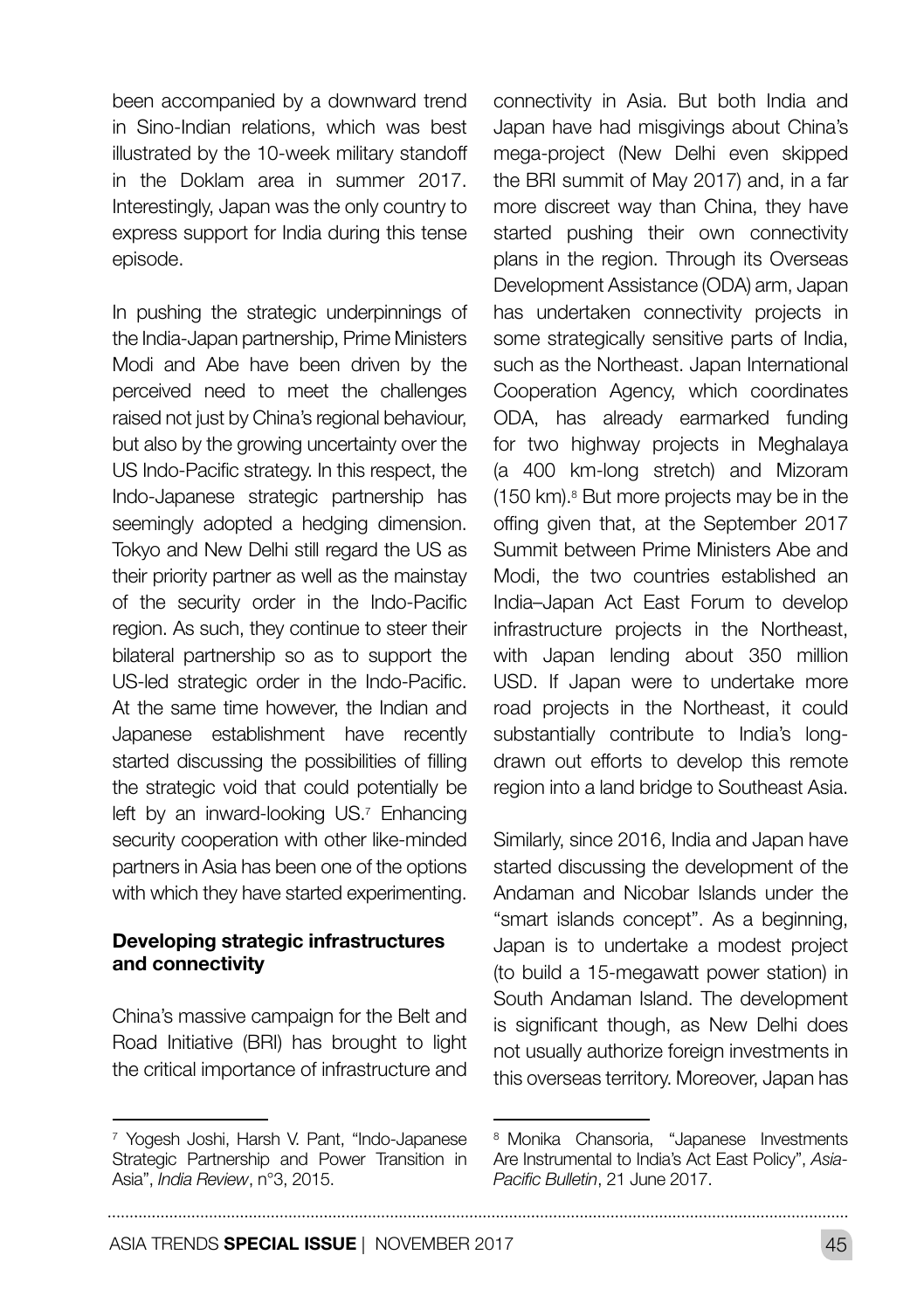expressed its interest in contributing in a bigger way to the development of the chain island, which is strategically located at the mouth of the Strait of Malacca. All in all, with its recent investment forays in India's Northeast and Andaman and Nicobar Islands, Japan seems ideally poised to contribute to the Modi government efforts to develop India's "frontier regions".

Finally, Japan and India have recently tried to pool their expertise and resources to promote connectivity and infrastructures in third countries in the Indian Ocean. This attempt has led them to extend their potential outreach from Southeast Asia to East Africa and, eventually, to propose a mega-project concept, in the form of the Asia Africa Growth Corridor (AAGC). The initiative, which was announced by Prime Minister Modi at the May 2017 African Development Bank meeting, is to be initially funded by a Japanese commitment of 30 billion USD and an Indian commitment of 10 billion USD. India and Japan have already developed a narrative based on the values of "quality infrastructure", "skill enhancement", decentralized management and local ownership of projects, as if to mark their difference with China's BRI, which they have deemed too unilateral and opaque.<sup>9</sup> While it is too early to assess AAGC, which is still at a rather conceptual stage, this nascent initiative is a further proof of India and Japan's resolve to mutualize their efforts to maintain an open, balanced and rule-based order in the Indo-Pacific and beyond.

<sup>&</sup>lt;sup>9</sup> Jagannath Panda, "The Asia-Africa Growth Corridor: an India-Japan Arch in the making?", *ISDP Focus Asia*, n°21, August 2017.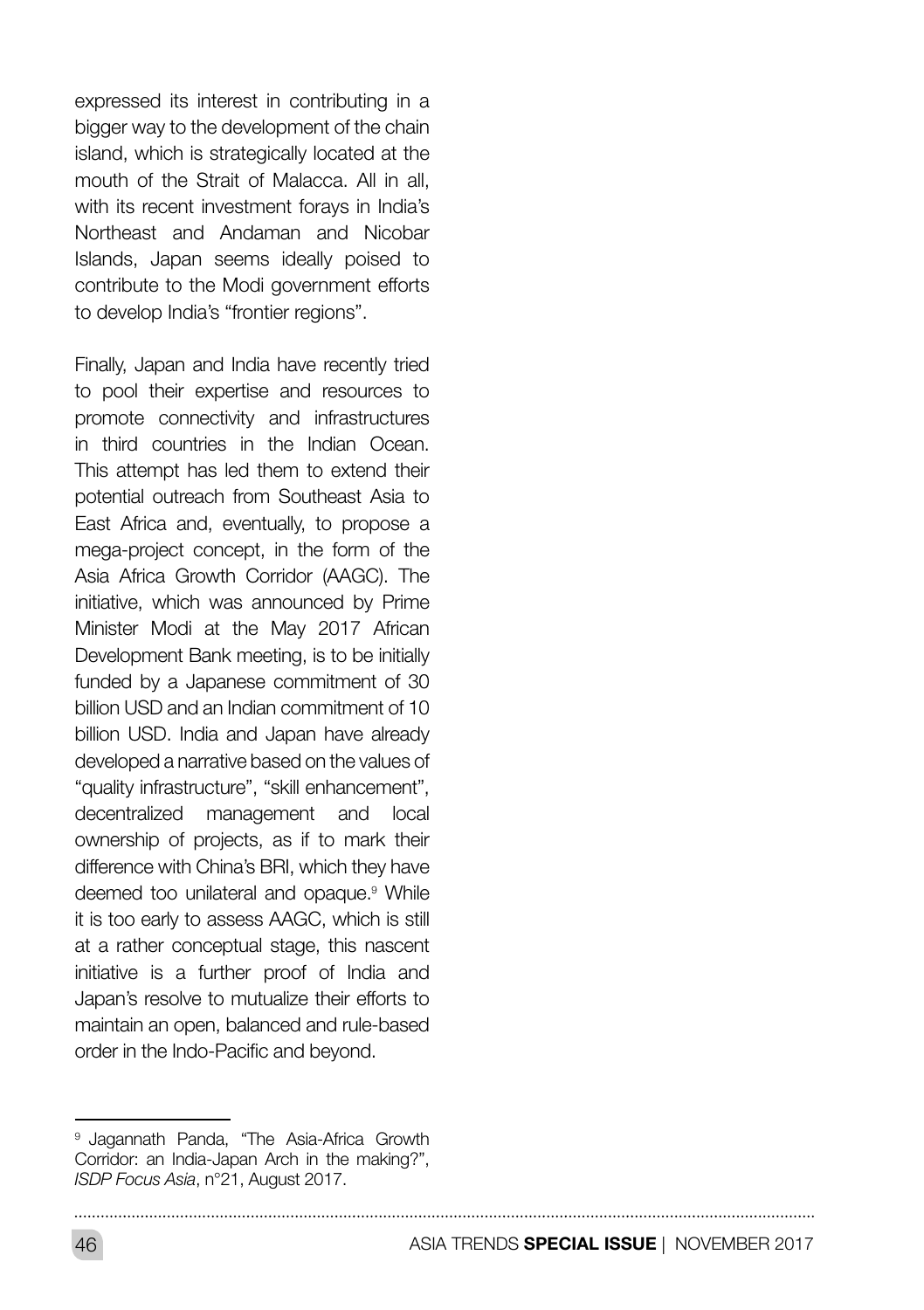## 6 AMERICA WHERE? THE TRUMP ADMINISTRATION'S FLEDGING ASIA STRATEGY | ASHLEY TOWNSHEND

Since Donald Trump entered the White House with an "America first" agenda, the shape of United States' strategic policy in Indo-Pacific Asia has become a pressing concern for regional allies and partners. His administration's performance over the past nine months has only partially allayed these anxieties. Trump's rejection of the Trans-Pacific Partnership and "rebalance to Asia," along with his deep scepticism about the liberal internationalist aims of U.S. Asia policy, have stoked fears of a U.S. retreat from regional leadership. At the same time, the administration's inconsistent approach to China and the North Korean nuclear crisis have failed to reassure the region that strategic challenges will be effectively managed. While there have been areas of welcome continuity—such as Trump's early reiteration of support for America's principal Asian alliances—it appears that the administration is pursuing a more narrowly self-interested Asia policy, making America's strategic presence in the region more brittle.

President Trump's first trip to Asia in November 2017 provides an opportunity to recalibrate policy. Arguably the core problem in the administration's approach to Asia so far has been its failure to articulate an integrated regional strategy—one that links economic, diplomatic, and military policies around a clear set of U.S. strategic objectives in Asia. If Trump fulfils his promise to deliver a "vision for a free and open Indo-Pacific region" at the APEC Leaders' Summit, he may start to reassure U.S.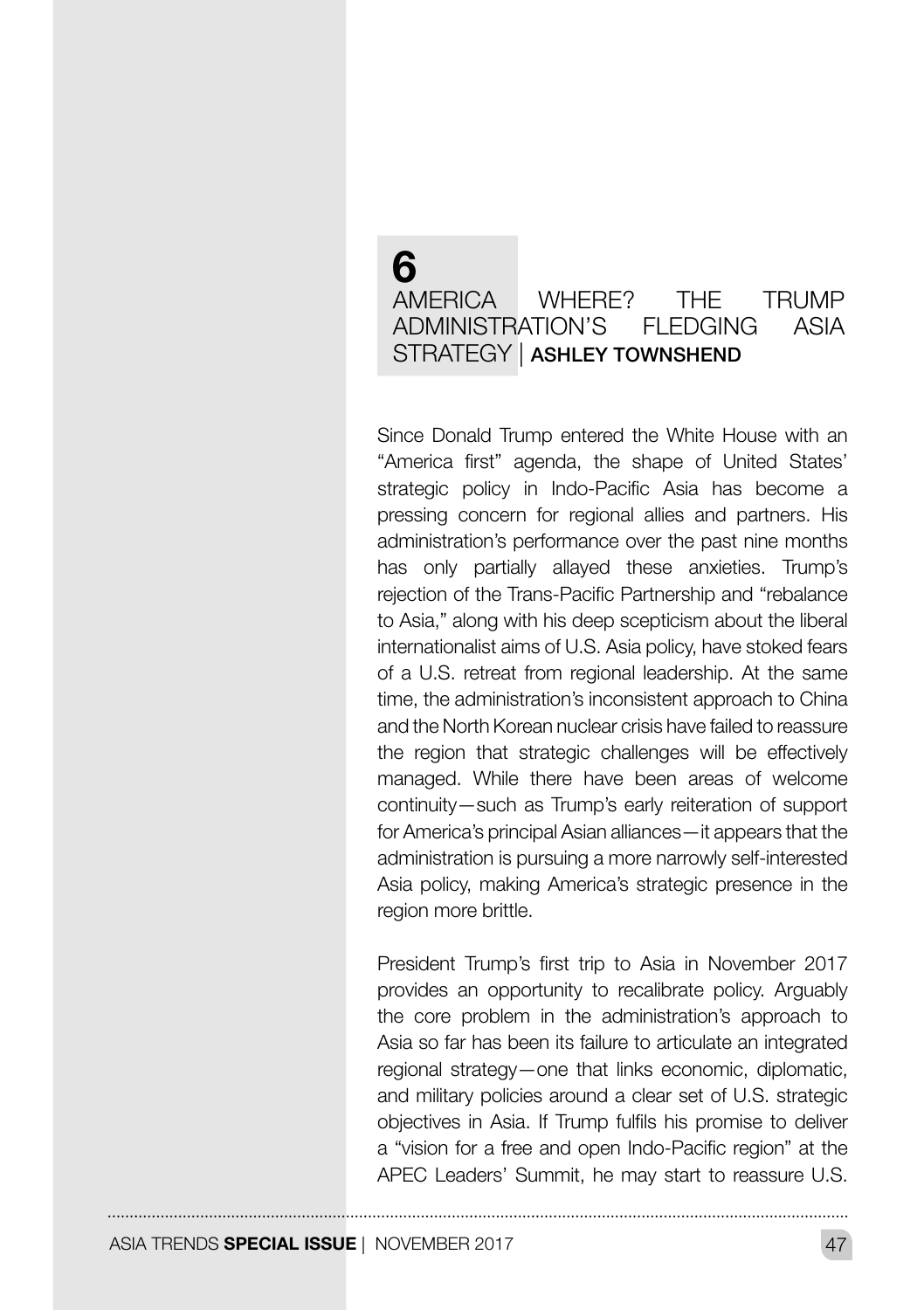partners that his administration has a plan for the region.<sup>1</sup> But this will not be easy. In the wake of Barack Obama's rebalance which gave much-needed direction to Washington's Asia strategy, even as it failed to realise its full potential—the region was holding out for a stronger rebalance under Hilary Clinton.2 Trump's "America first" agenda has not only dashed these hopes, it has also played into deeper structural questions about America's ability to sustain its regional position amid political dysfunction, defence budget shortfalls, military overstretch, and an increasingly competitive China.3 Only an administration

<sup>3</sup> See Dougal Robinson, Brendan Thomas-Noone, and Ashley Townshend, "Trump, Congress and the 2018 Defence Budget: A Primer for Australia", United States Studies Centre at the University of Sydney, September 2017, [https://www.ussc.edu.au/analysis/trump-](https://www.ussc.edu.au/analysis/trump-congress-and-the-2018-defence-budget-a-primer-for-australia) with a clear-eyed sense of America's strategic priorities in Asia will be able to muster the political will and resources to address these challenges.

#### An Asia team still in the making

Although there are several highly competent officials in Trump's national security team, it lacks a dedicated champion for Asia policy—someone with the vision and authority to develop a wholeof-government strategy for the region. By all accounts, Secretary of Defense James Mattis is committed to prioritising the Pentagon's role in a post-rebalance Asia strategy. As the most status quo figure in cabinet, Mattis supports the provision of economic and political assistance to vulnerable U.S. partners, opposes China's efforts to coerce its neighbours into a regional "tributary system", and holds an internationalist vision of America's security objectives in Asia4 . But he is not in a position to deliver on the non-defence aspects of an integrated strategy. Secretary of State Rex Tillerson could play this role, but is marginalised within the administration and preoccupied with a major restructuring of

[congress-and-the-2018-defence-budget-a](https://www.ussc.edu.au/analysis/trump-congress-and-the-2018-defence-budget-a-primer-for-australia)[primer-for-australia;](https://www.ussc.edu.au/analysis/trump-congress-and-the-2018-defence-budget-a-primer-for-australia) and David Shear, "Peaceful Erosion? Trump, China, and the Dual Crisis in America's Asia Policy", United States Studies Centre at the University of Sydney, forthcoming October 2017.

<sup>4</sup> Brendan Thomas-Noone, "Global Mattis: The New Secretary of Defense", United States Studies Centre at the University of Sydney, January 2017, [https://www.ussc.edu.au/analysis/global](https://www.ussc.edu.au/analysis/global-mattis-the-new-secretary-of-defense)[mattis-the-new-secretary-of-defense;](https://www.ussc.edu.au/analysis/global-mattis-the-new-secretary-of-defense) and Chris Mirasola, "Water Wars: US Hits Reset Button in Asia Pacific", Lawfare, 10 February 2017, [https://](https://www.lawfareblog.com/water-wars-us-hits-reset-button-asia-pacific) [www.lawfareblog.com/water-wars-us-hits-reset](https://www.lawfareblog.com/water-wars-us-hits-reset-button-asia-pacific)[button-asia-pacific](https://www.lawfareblog.com/water-wars-us-hits-reset-button-asia-pacific).

48 ASIA TRENDS **SPECIAL ISSUE** | NOVEMBER 2017

. . . . . . . . . . . . .

<sup>&</sup>lt;sup>1</sup> Office of the Press Secretary, "Statement from the Press Secretary on President Donald J. Trump's Upcoming Travel to Asia", The White House, 16 October 2017, [https://www.](https://www.whitehouse.gov/the-press-office/2017/10/16/statement-press-secretary-president-donald-j-) [whitehouse.gov/the-press-office/2017/10/16/](https://www.whitehouse.gov/the-press-office/2017/10/16/statement-press-secretary-president-donald-j-) [statement-press-secretary-president-donald-j](https://www.whitehouse.gov/the-press-office/2017/10/16/statement-press-secretary-president-donald-j-)[trumps-upcoming-travel-asia](https://www.whitehouse.gov/the-press-office/2017/10/16/statement-press-secretary-president-donald-j-).The White House has not specified what it means by a "free and open Indo-Pacific region", but Secretary of State Rex Tillerson has recently used this phrase to refer to the protection of sovereignty, freedom of navigation, democracy, and a stable security environment that enables all countries to pursue economic prosperity. See Rex Tillerson, "Defining our Relationship with India for the Next century", Center for Strategic and International Studies,<br>18 October 2017, https://www.state.gov/ 2017, [https://www.state.gov/](https://www.state.gov/secretary/remarks/2017/10/274913.htm) [secretary/remarks/2017/10/274913.htm.](https://www.state.gov/secretary/remarks/2017/10/274913.htm)

 $2$  For one example of the kind of rebalance many Asian countries were anticipating, see Patrick Cronin, "Sustaining the Rebalance in Southeast Asia: Challenges and Opportunities Facing the Next Administration", Center for a New American Security, May 2016, [https://www.cnas.org/](https://www.cnas.org/publications/reports/sustaining-the-rebalance-in-southeast-asia-challenges-and-) [publications/reports/sustaining-the-rebalance](https://www.cnas.org/publications/reports/sustaining-the-rebalance-in-southeast-asia-challenges-and-)[in-southeast-asia-challenges-and-opportunities](https://www.cnas.org/publications/reports/sustaining-the-rebalance-in-southeast-asia-challenges-and-)[facing-the-next-administration](https://www.cnas.org/publications/reports/sustaining-the-rebalance-in-southeast-asia-challenges-and-).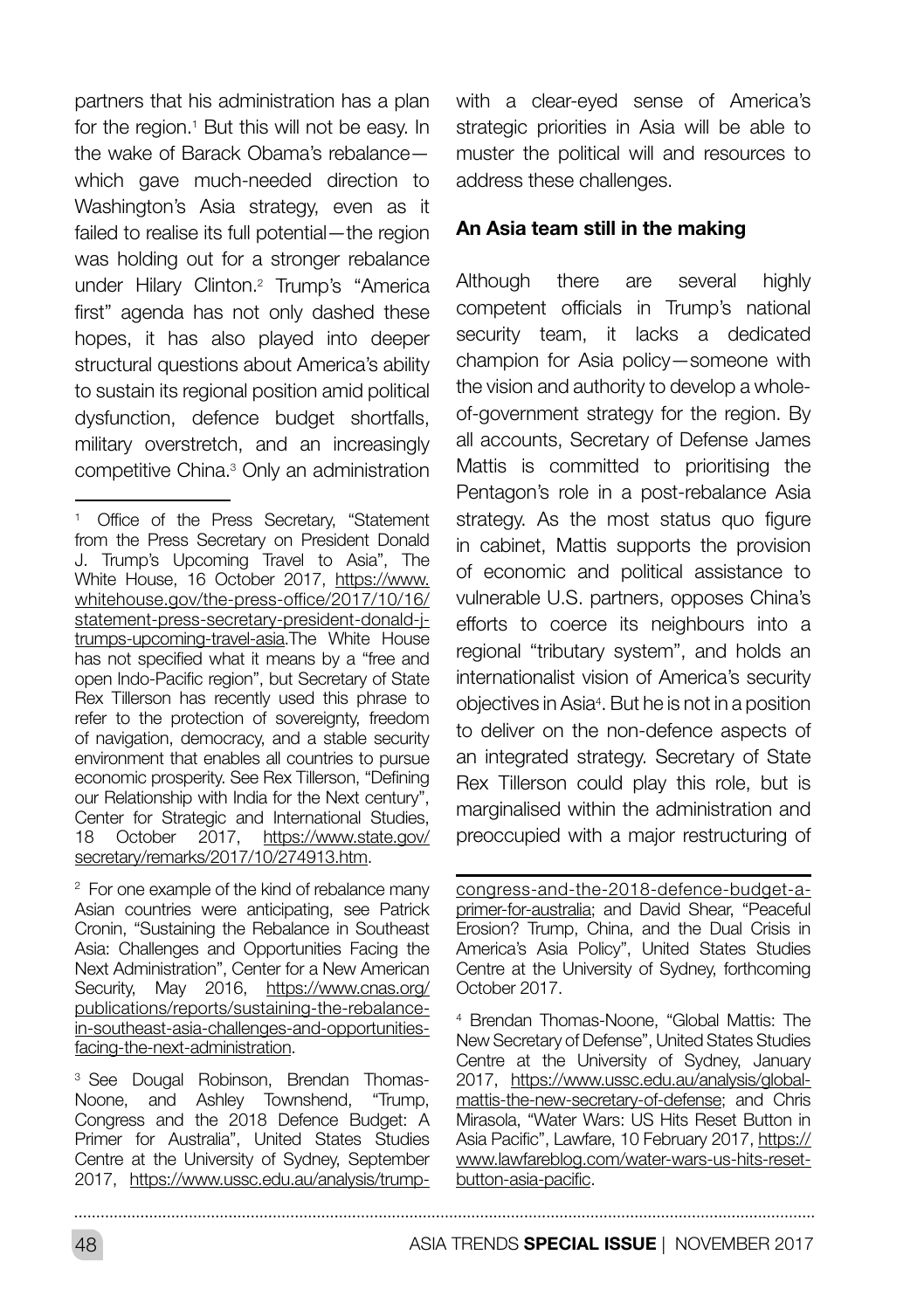the State Department.<sup>5</sup> In any case, while Tillerson supports conventional positions on U.S. allies – non-proliferation, freedom of navigation, and the TPP – it is not clear that he has an overall vision for Indo-Pacific policy.

This vision should come from Trump's Asia team—a constellation of about a dozen officials across the U.S. government who coordinate Asia policy beneath the Secretary-level.<sup>6</sup> But the administration has yet to fill many of these positions. At the time of writing, key Assistant Secretary roles for Asia in State and Defense remain in the hands of acting career officials, owing to the White House's ban on Republican foreign policy staffers who signed "never Trump" letters and an unwillingness to accept departmental nominations.7 These gaps have stymied the development of a regional strategy. Indeed, Asia policy has been sculpted less by strategy than by the balance of preferences between two key camps in the administration. On one hand, "globalists" such as Mattis, Tillerson, White House Chief of Staff John Kelly, and Matthew Pottinger, Senior Director for

Asia at the National Security Council, have supported a muscular security presence and liberal internationalist agenda in Asia. On the other hand, "America firsters" like National Trade Council Director Peter Navarro, U.S. Trade Representative Robert Lighthizer, former chief White House strategist Steve Bannon, and Alexander Grey, one of Navarro's deputies, have all agreed on the robust military footprint, but rejected the liberal trade agenda and placed greater emphasis on allied "burden sharing".8 This has led to a disconnect between the administration's economic and security policies in the region.

#### A transactional approach to allies and partners

Reflecting these conflicting interests, President Trump has adopted a supportive but transactional approach towards America's Asian allies and partners.<sup>9</sup> In contrast to his election-era criticism offreeriding behaviour by Japan and South Korea,<sup>10</sup> Trump has reiterated his "ironclad"

<sup>5</sup> Nahal Toosi, "Haley Says She Doesn't Want to be Secretary of State", *Politico*, 21 September 2017, [http://www.politico.com/story/2017/09/21/nikki](http://www.politico.com/story/2017/09/21/nikki-haley-secretary-state-242987)[haley-secretary-state-242987](http://www.politico.com/story/2017/09/21/nikki-haley-secretary-state-242987).

<sup>&</sup>lt;sup>6</sup> Ashley Townshend, "Work in Progress: Donald Trump's Asia Team", United States Studies Centre at the University of Sydney, January 2017, [https://](https://www.ussc.edu.au/analysis/work-in-progress-donald-trumps-asia-team) [www.ussc.edu.au/analysis/work-in-progress](https://www.ussc.edu.au/analysis/work-in-progress-donald-trumps-asia-team)[donald-trumps-asia-team](https://www.ussc.edu.au/analysis/work-in-progress-donald-trumps-asia-team), pp. 1-2.

<sup>7</sup> Josh Rogin, "Trump Should Name his Asia Team Before his Tour There", *The Washington Post*, 18 October 2017, [https://www.washingtonpost.](https://www.washingtonpost.com/news/josh-rogin/wp/2017/10/18/trump-should-name-his-asia-team-before-) [com/news/josh-rogin/wp/2017/10/18/trump](https://www.washingtonpost.com/news/josh-rogin/wp/2017/10/18/trump-should-name-his-asia-team-before-)[should-name-his-asia-team-before-his-tour](https://www.washingtonpost.com/news/josh-rogin/wp/2017/10/18/trump-should-name-his-asia-team-before-)[there/?utm\\_term=.5555c60dd5fe](https://www.washingtonpost.com/news/josh-rogin/wp/2017/10/18/trump-should-name-his-asia-team-before-).

<sup>8</sup> Ju-Min Park and James Pearson, "South Korea says US Reaffirms it Will Pay THAAD Costs, Joint Drills Wrap Up", 1 May 2017, [http://www.smh.](http://www.smh.com.au/world/south-korea-says-us-reaffirms-it-will-pay-thaad-costs-joint-drills-wrap-) [com.au/world/south-korea-says-us-reaffirms](http://www.smh.com.au/world/south-korea-says-us-reaffirms-it-will-pay-thaad-costs-joint-drills-wrap-)[it-will-pay-thaad-costs-joint-drills-wrap-up-](http://www.smh.com.au/world/south-korea-says-us-reaffirms-it-will-pay-thaad-costs-joint-drills-wrap-)[20170430-gvvyjq.html](http://www.smh.com.au/world/south-korea-says-us-reaffirms-it-will-pay-thaad-costs-joint-drills-wrap-).

<sup>&</sup>lt;sup>9</sup> Ashley Townshend, "America First: US Asia Policy under President Trump", United States Studies Centre at the University of Sydney, March 2017, pp. 5-6, [https://www.ussc.edu.](https://www.ussc.edu.au/analysis/america-first-us-asia-policy-under-president-trump) [au/analysis/america-first-us-asia-policy-under](https://www.ussc.edu.au/analysis/america-first-us-asia-policy-under-president-trump)[president-trump](https://www.ussc.edu.au/analysis/america-first-us-asia-policy-under-president-trump).

<sup>&</sup>lt;sup>10</sup> David E. Sanger and Maggie Haberman, "Highlights From Our Interview With Donald Trump on Foreign Policy", *The New York Times*, 26 March 2016. During the election, Trump also took aim at the ostensibly unfair terms of the treaty between Washington and Tokyo—ridiculing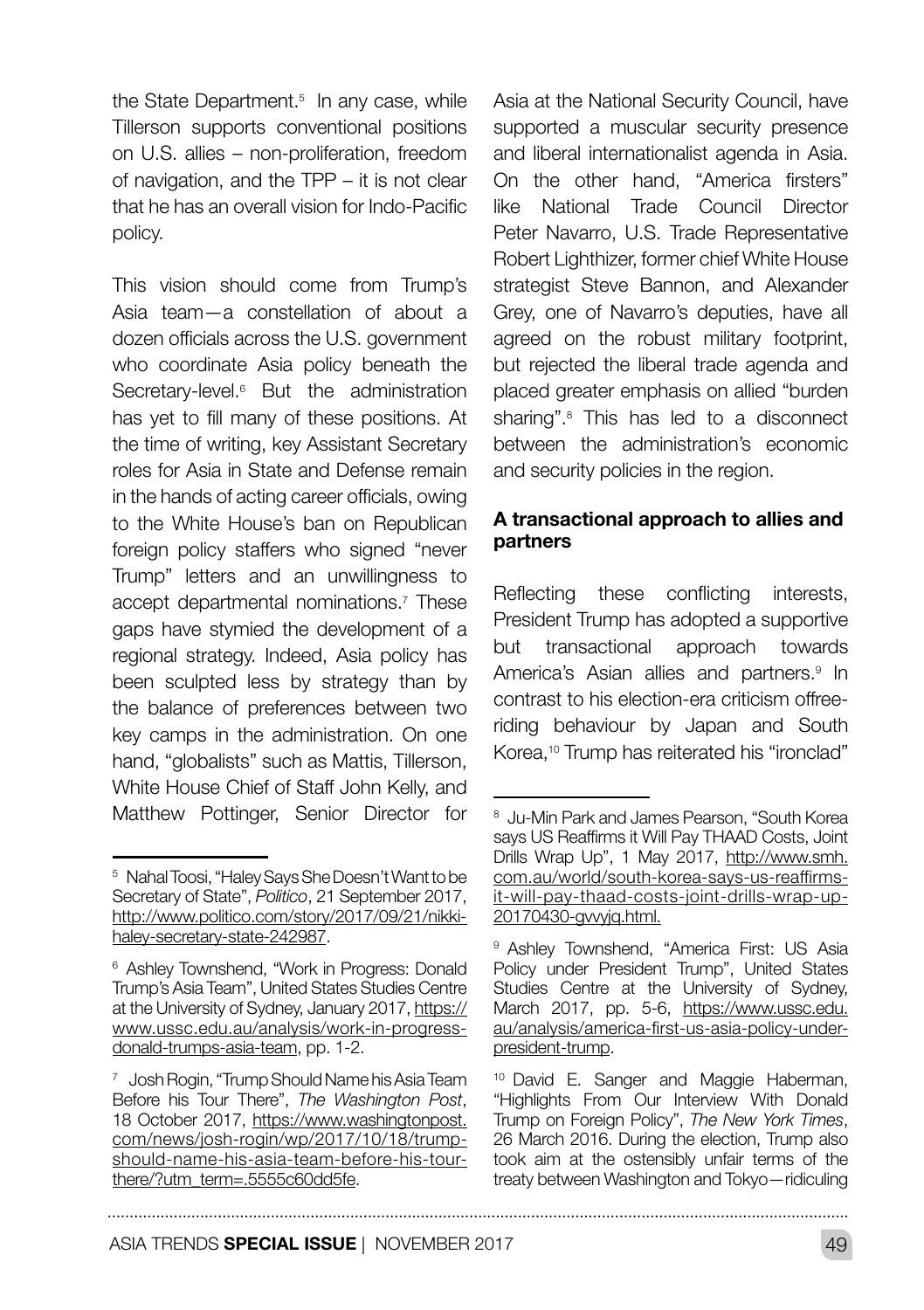support for the Article 5 commitments in each nation's defence treaty with America including against North Korean aggression and China's growing presence near the disputed Senkaku/Diaoyu Islands.11 The administration has also reaffirmed its commitment to the U.S.-Australia alliance, vowing to deepen interoperability and defence cooperation;12 and demonstrated continuity with the Obama administration by enhancing strategic ties and defence cooperation with India.13 As these alliances

the fact that the United States has to "use the full force" of its military to defend Japan in an attack, whereas Japan "doesn't have to do anything" in the reverse situation. See Jesse Johnson, "Trump Rips US Defense of Japan as One-Sided, Too Expensive", *The Japan Times*, 6 August 2016, [https://www.japantimes.co.jp/news/2016/08/06/](https://www.japantimes.co.jp/news/2016/08/06/national/politics-diplomacy/trump-rips-u-s-defense-japa) [national/politics-diplomacy/trump-rips-u-s](https://www.japantimes.co.jp/news/2016/08/06/national/politics-diplomacy/trump-rips-u-s-defense-japa)[defense-japan-one-sided-expensive/.](https://www.japantimes.co.jp/news/2016/08/06/national/politics-diplomacy/trump-rips-u-s-defense-japa)

<sup>11</sup> Lesley Wroughton and Roberta Rampton, "Trump Tells Abe US Commitment to Japan<br>Security "Ironclad': Whitehouse", Reuters, Security 'Ironclad': Whitehouse", 28 January 2017, [http://www.reuters.com/](http://www.reuters.com/article/us-usa-trump-japan-whitehouse-idUSKBN15C0NB) [article/us-usa-trump-japan-whitehouse](http://www.reuters.com/article/us-usa-trump-japan-whitehouse-idUSKBN15C0NB)[idUSKBN15C0NB;](http://www.reuters.com/article/us-usa-trump-japan-whitehouse-idUSKBN15C0NB) Choe Sang-Hun, "Trump Tells South Korea that Alliance with US Is 'Ironclad'", *The New York Times*, 30 January 2017, [https://www.nytimes.com/2017/01/30/](https://www.nytimes.com/2017/01/30/world/asia/trump-north-korea-south.html) [world/asia/trump-north-korea-south.html](https://www.nytimes.com/2017/01/30/world/asia/trump-north-korea-south.html); and Donald Trump and Shinzo Abe, "Joint Statement from President Donald J. Trump and Prime Minister Shinzo Abe", The White House, 10 February 2017, [https://www.whitehouse.gov/](https://www.whitehouse.gov/the-press-office/2017/02/10/joint-statement-president-donald-j-trump-and-) [the-press-office/2017/02/10/joint-statement](https://www.whitehouse.gov/the-press-office/2017/02/10/joint-statement-president-donald-j-trump-and-)[president-donald-j-trump-and-prime-minister](https://www.whitehouse.gov/the-press-office/2017/02/10/joint-statement-president-donald-j-trump-and-)[shinzo-abe](https://www.whitehouse.gov/the-press-office/2017/02/10/joint-statement-president-donald-j-trump-and-).

<sup>12</sup> U.S. Department of State, "Joint Statement AUSMIN 2017", 5 June 2017[, https://www.state.]( https://www.state.gov/r/pa/prs/ps/2017/06/271560.htm) [gov/r/pa/prs/ps/2017/06/271560.htm]( https://www.state.gov/r/pa/prs/ps/2017/06/271560.htm).

<sup>13</sup> Ashley Townshend, "Prosperity Through Partnership: US and India Talk Up Economic and Strategic Ties", United States Studies Centre at the University of Sydney, 28 June 2017, [https://](https://www.ussc.edu.au/analysis/prosperity-through-partnership-us-and-india-talk-up-economic-and-st) [www.ussc.edu.au/analysis/prosperity-through](https://www.ussc.edu.au/analysis/prosperity-through-partnership-us-and-india-talk-up-economic-and-st)[partnership-us-and-india-talk-up-economic-and](https://www.ussc.edu.au/analysis/prosperity-through-partnership-us-and-india-talk-up-economic-and-st)[strategicties](https://www.ussc.edu.au/analysis/prosperity-through-partnership-us-and-india-talk-up-economic-and-st); and Donald Trump and Narendra

and partnerships are manifestly in U.S. interests, it is unsurprising that Trump's national security team has succeeded in guiding the president to status quo commitments. Leaders in Tokyo, Seoul, Canberra, New Delhi, and Singapore have taken comfort in the stewardship of U.S. security partnerships by Mattis and Tillerson, including during their visits to regional capitals this year.

But Trump has rebranded these partnerships in transactional terms and appears intent on extracting economic "wins" for America as an indirect trade-off for strategic ties.14 In pursuit of its "reciprocal" trade agenda, the administration has vowed to reduce deficits with Japan (\$54.9 billion), South Korea (\$17 billion), and India \$24.3 billion); and is reviewing deficits with lesser developed partners such as Vietnam (\$32 billion), Thailand (\$18.9 billion), Malaysia (\$24.8 billion), and Indonesia (\$13.2 billion).<sup>15</sup> Trump has repeatedly criticised Tokyo for

Modi, "United States and India: Prosperity Through Partnership", The White House, 26 June<br>2017. https://www.whitehouse.gov/the-press[https://www.whitehouse.gov/the-press](https://www.whitehouse.gov/the-press-office/2017/06/26/united-states-and-india-prosperity-through-pa)[office/2017/06/26/united-states-and-india](https://www.whitehouse.gov/the-press-office/2017/06/26/united-states-and-india-prosperity-through-pa)[prosperity-through-partnership.](https://www.whitehouse.gov/the-press-office/2017/06/26/united-states-and-india-prosperity-through-pa)

<sup>14</sup> Townshend, "America First", *op.cit.*, pp. 6-7.

<sup>15</sup> H.R. McMaster and Gary Cohen, "The Trump Vision for America Abroad", *The New York Times*, 13 July 2017, [https://www.nytimes.](https://www.nytimes.com/2017/07/13/opinion/the-trump-vision-for-america-abroad.html?mcubz=3) [com/2017/07/13/opinion/the-trump-vision-for](https://www.nytimes.com/2017/07/13/opinion/the-trump-vision-for-america-abroad.html?mcubz=3)[america-abroad.html?mcubz=3](https://www.nytimes.com/2017/07/13/opinion/the-trump-vision-for-america-abroad.html?mcubz=3); Kirkland and Ellis, "Trump Administration Sets 'America First' Trade Agenda in Motion", Kirkland and Ellis, 6 April 2017, [https://www.kirkland.com/siteFiles/](https://www.kirkland.com/siteFiles/Publications/Trump_Administration_Sets_America_First_Trade_Agenda) Publications/Trump\_Administration\_Sets [America\\_First\\_Trade\\_Agenda\\_in\\_Motion.pdf](https://www.kirkland.com/siteFiles/Publications/Trump_Administration_Sets_America_First_Trade_Agenda). For deficit figures and details, see Office of the U.S. Trade Representative, "Countries and Regions", 2016, <https://ustr.gov/countries-regions>.

50 ASIA TRENDS **SPECIAL ISSUE** | NOVEMBER 2017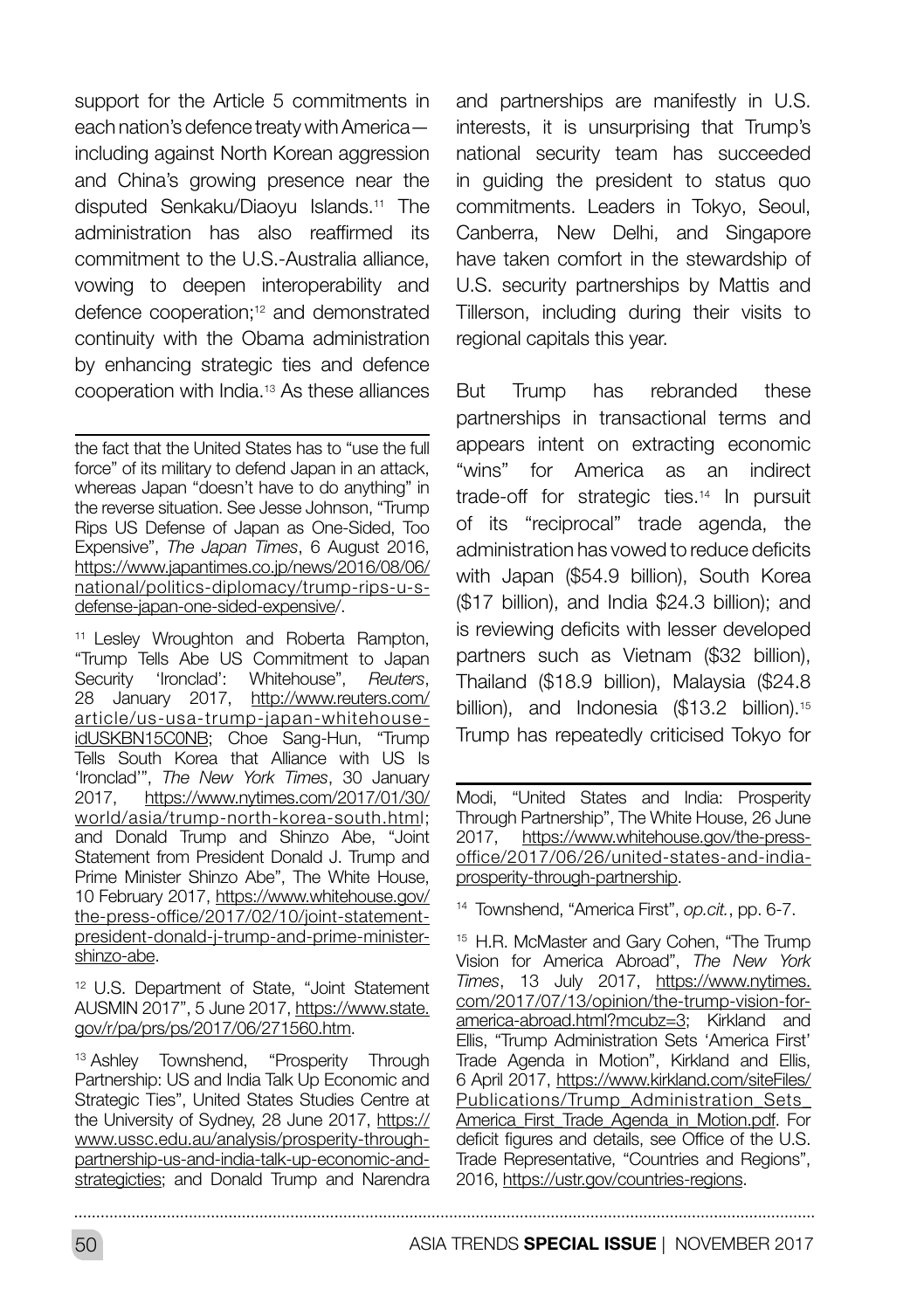its automotive exports, agricultural tariffs, and overvalued yen, and is threatening to withdraw from the so-called "horrible" Korea-U.S. Free Trade Deal unless Seoul agrees to more favourable terms.<sup>16</sup>

Adopting a confrontational approach to deficit reduction with security partners risks upsetting close strategic ties for an inwardlooking and unpopular trade policy. Doing so while other parts of the administration are trying to reassure and work with these partners on responding to North Korea's nuclear program sends a worrying message about the administration's regional priorities. In any case, it is not clear that leaning on security partners will pay economic dividends. Although Japan was able to put together a \$450 billion U.S. jobs package to build goodwill for Shinzo Abe's meeting with Trump, and while India ordered 100 aircrafts from Boeing in the lead-up to Narendra Modi's visit to Washington, not all partners will be able or willing to play this transactional game and enter into profitable contracts with U.S. firms.17 Given the low level of public support for Trump in most Asian nations, this hardline approach to trade could make wider aspects of bilateral relationships with the U.S. more difficult to manage.<sup>18</sup>

#### A military-focussed rebalance to Asia

Although the Trump administration has rhetorically cancelled Obama's "rebalance to Asia", it has so far maintained—and even increased—the military aspects of this strategy.19 This much is welcome news for America's regional partners. The Pentagon has stepped-up forward presence, deterrence, and readiness efforts, increasing exercises and patrols in the Korean Peninsula and South China Sea, and launching four freedomof-navigation operations in the last six months. As the most functional part of the administration, the Office of the Secretary of Defense appears to have had a long leash in shaping its operational tempo and deployments in line with pre-existing Asia policy.20

But the military rebalance has so far been emphasised at the expense of other elements of America's regional footprint,

<sup>19</sup> Townshend, "America First", *op.cit*., pp. 8-9

<sup>16</sup> Kyodo, "Trump Prods Abe to Shrink U.S.-Japan Trade Imbalance", Japan Times, 9 July 2017, [https://www.japantimes.co.jp/news/2017/07/09/](https://www.japantimes.co.jp/news/2017/07/09/national/politics-diplomacy/trump-prods-abe-shrink-u-s-) [national/politics-diplomacy/trump-prods-abe](https://www.japantimes.co.jp/news/2017/07/09/national/politics-diplomacy/trump-prods-abe-shrink-u-s-)[shrink-u-s-japan-trade-imbalance/#.Weq](https://www.japantimes.co.jp/news/2017/07/09/national/politics-diplomacy/trump-prods-abe-shrink-u-s-)[xBOCzyI;](https://www.japantimes.co.jp/news/2017/07/09/national/politics-diplomacy/trump-prods-abe-shrink-u-s-) and Jacob M. Schlesinger, Michael C. Bender, and Jonathan Cheng, "Trump Administration Weighs Withdrawal from South Korea Trade Pact", *Wall Street Journal*, 3 September 2017, [https://www.wsj.com/articles/](https://www.wsj.com/articles/trump-administration-weighs-withdrawal-from-south-korea-trade-pact-1504) [trump-administration-weighs-withdrawal-from](https://www.wsj.com/articles/trump-administration-weighs-withdrawal-from-south-korea-trade-pact-1504)[south-korea-trade-pact-1504375312](https://www.wsj.com/articles/trump-administration-weighs-withdrawal-from-south-korea-trade-pact-1504).

<sup>17</sup> Mitsuru Obe, "Abe to Tout Japan's US Investment Plans in Trump Meeting", *The Wall Street Journal*, 6 February 2017, [https://www.wsj.](https://www.wsj.com/articles/abe-to-tout-japans-benefits-to-u-s-in-trump-meeting-1486373098) [com/articles/abe-to-tout-japans-benefits-to-u-s](https://www.wsj.com/articles/abe-to-tout-japans-benefits-to-u-s-in-trump-meeting-1486373098)[in-trump-meeting-1486373098;](https://www.wsj.com/articles/abe-to-tout-japans-benefits-to-u-s-in-trump-meeting-1486373098) and Townshend,

<sup>&</sup>quot;Prosperity Through Partnership", *op. cit.*

<sup>18</sup> Richard Wike et al., "U.S. Image Suffers as Publics Around World Question Trump's Leadership", PEW Research Center, 26 June 2017, [http://www.pewglobal.org/2017/06/26/](http://www.pewglobal.org/2017/06/26/u-s-image-suffers-as-publics-around-world-question-trumps-leader) [u-s-image-suffers-as-publics-around-world](http://www.pewglobal.org/2017/06/26/u-s-image-suffers-as-publics-around-world-question-trumps-leader)[question-trumps-leadership/.](http://www.pewglobal.org/2017/06/26/u-s-image-suffers-as-publics-around-world-question-trumps-leader)

<sup>20</sup> See Kristina Wong, "Trump's Pentagon Plan to Challenge Chinese Claims in South China Sea", *Breitbart*, 20 July 2017, [http://www.breitbart.](http://www.breitbart.com/national-security/2017/07/20/trump-pentagon-south-china-sea-plan/) [com/national-security/2017/07/20/trump](http://www.breitbart.com/national-security/2017/07/20/trump-pentagon-south-china-sea-plan/)[pentagon-south-china-sea-plan/](http://www.breitbart.com/national-security/2017/07/20/trump-pentagon-south-china-sea-plan/).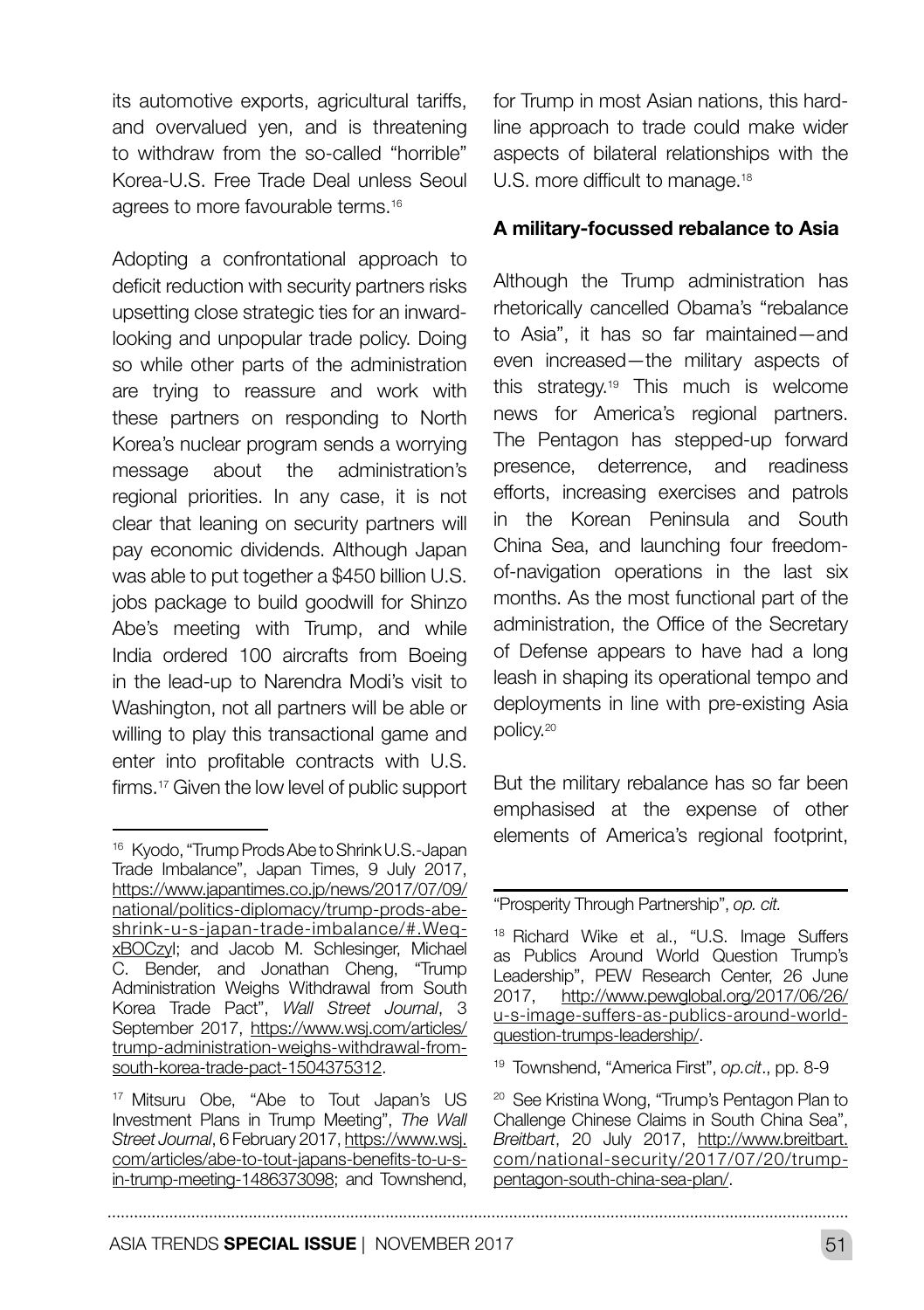adding to concerns that Trump is adopting a reductionist approach to Indo-Pacific leadership. Trump's rejection of the TPP has not only removed Washington from the rule-making debate for 36.6 percent of the global economy; it has also crippled a major geo-economic initiative designed to compete with low-standard Chinese alternatives—and which many nations saw as a litmus test of America's staying power in Asia.21 The administration has also pared back the liberal aspects of U.S. strategic partnerships. While Obama grew these partnerships to become liberal order enhancers—supporting goals like free trade, climate change action, development assistance, and internet freedom joint statements between the U.S. and Australia, Japan, Singapore, and to a lesser extent South Korea this year have almost exclusively focussed on defence and economic policy.<sup>22</sup>

Failing to advance the United States' diplomatic, economic, and developmental investment in the Indo-Pacific is likely to make Washington's regional position more brittle. Asian nations are already hedging when it comes to balancing their economic and security ties with the U.S. and China. While more powerful players, like Japan and India, are looking for ways to offset China's mega-regional economic projects with their own initiatives, a large number of Indo-Pacific countries are calibrating their policies towards Chinese initiatives like the Regional Comprehensive Economic Partnership.23 This will strengthen Beijing's geo-economic influence over time. A failure to build capacity and resilience in Southeast Asian nations – which includes deep and ongoing engagement with multilateral organisations like ASEAN – will diminish U.S. influence and leave the region more vulnerable to foreign interference. Although it remains to be seen if the administration will revive these elements of U.S. statecraft during Trump's November visit to Asia, success will require more than a robust military commitment.

#### Inconsistencies on China and North Korea

Regarding America's two most competitive relationships in the region, the administration has yet to exhibit a consistent approach. On China, the administration has oscillated between transactional and resolute policies, leading to regional concern about U.S. objectives. Believing that he can use inducements to

<sup>&</sup>lt;sup>21</sup> Cronin, "Sustaining the Rebalance in Southeast Asia", *op.cit.*, pp. 8-10.

<sup>&</sup>lt;sup>22</sup> Compare, for example, the language used by Barrack Obama and Shinzo Abe in their joint statements, including statements on global partnership issues with Trump and Abe's joint statement that omits global partnership issues, see Trump and Abe, "Joint Statement from President Donald J. Trump and Prime Minister Shinzo Abe" and Barrack Obama and Shinzo Abe, "US-Japan Joint Statement: The United States and Japan: Shaping the Future of Asia Pacific and Beyond", The White House, 25 April 2014, [https://obamawhitehouse.](https://obamawhitehouse.archives.gov/the-press-office/2014/04/25/us-japan-joint-statement-united-sta) [archives.gov/the-press-office/2014/04/25/us](https://obamawhitehouse.archives.gov/the-press-office/2014/04/25/us-japan-joint-statement-united-sta)[japan-joint-statement-united-states-and-japan](https://obamawhitehouse.archives.gov/the-press-office/2014/04/25/us-japan-joint-statement-united-sta)[shaping-future-asia-pac](https://obamawhitehouse.archives.gov/the-press-office/2014/04/25/us-japan-joint-statement-united-sta).

<sup>&</sup>lt;sup>23</sup> Matthew Goodman, Scott Miller, and Amy Searight, "U.S. Economic Strategy in the Asia-Pacific: Update and Recommendations", Center for Strategic and International Studies, October 2017, [https://csis-prod.s3.amazonaws.](https://csis-prod.s3.amazonaws.com/s3fs-public/publication/171010_Goodman_USEconomicStrategyAsiaPaci) [com/s3fs-public/publication/171010\\_Goodman\\_](https://csis-prod.s3.amazonaws.com/s3fs-public/publication/171010_Goodman_USEconomicStrategyAsiaPaci) [USEconomicStrategyAsiaPacificUpdate\\_Web.](https://csis-prod.s3.amazonaws.com/s3fs-public/publication/171010_Goodman_USEconomicStrategyAsiaPaci) pdf?sSZOM\_hesktsuvI1hBrWlRgsQaP4VkmB, pp. 4-5.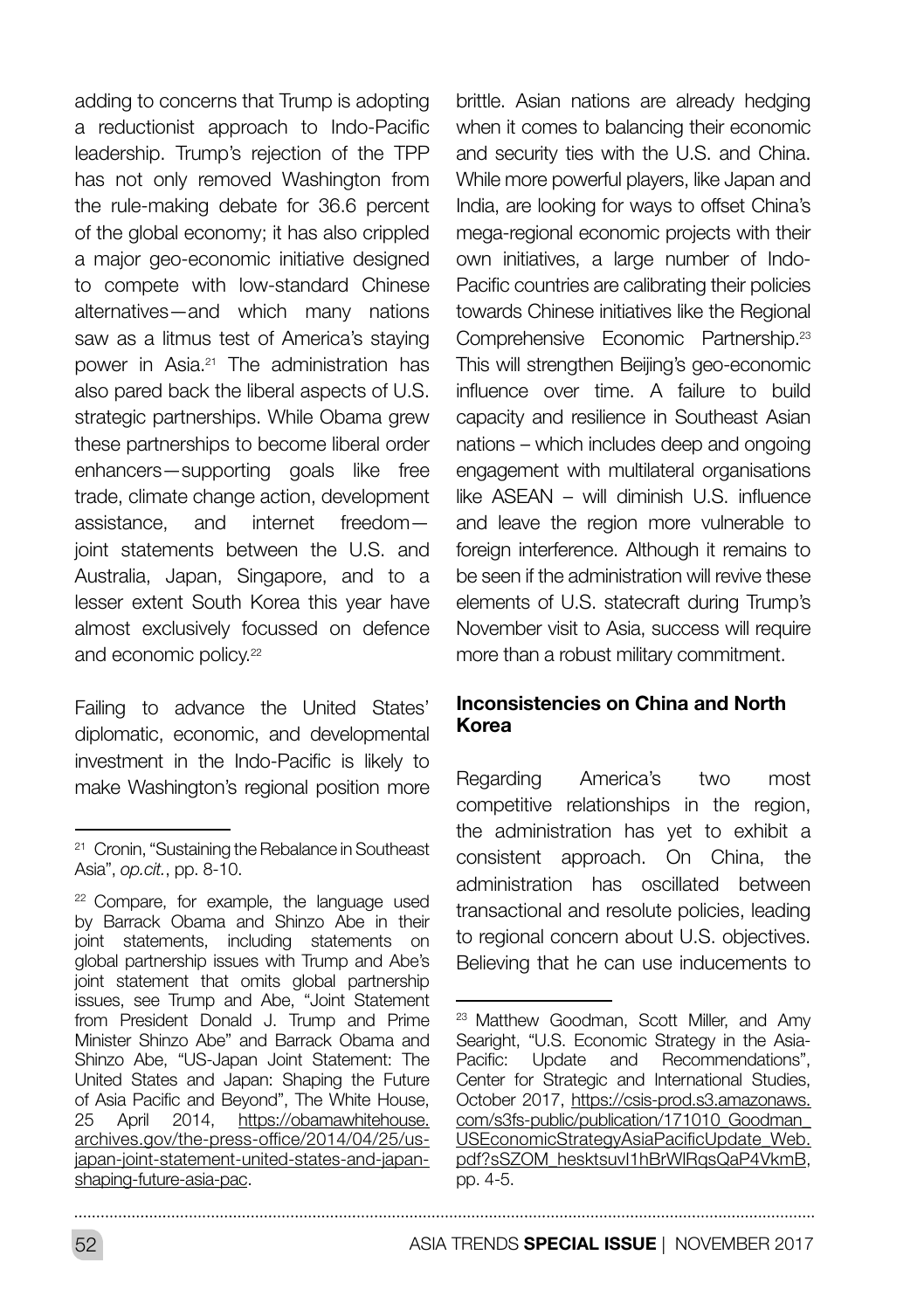leverage Chinese cooperation on North Korea, Trump has frequently tweeted that China will get a better deal on trade if it pressures Pyongyang over its nuclear program.24 To sweeten the pitch, he has refrained from imposing major export tariffs on Chinese commodities, praised President Xi Jinping for his "tremendous" support on sanctions so far, and sought to woo the Chinese leader by calling him a "talented" and "very good" man.<sup>25</sup> Trump has also avoided criticising China's increasingly coercive behaviour in maritime Asia, including its direct threats against Hanoi over gas extraction in Vietnamese waters this year.26 Meanwhile, Secretary Tillerson's affirmation of Beijing's "new model of major power relations" in March caused some alarm about an overly

conciliatory China policy.<sup>27</sup> While he has since condemned Beijing's behaviour in the South China Sea and other actions that are "undermining the international, rules-based order", Asia watchers remain uncertain about Tillerson's coherence on China.<sup>28</sup>

A more assertive current in the administration's China policy is also discernible, reflecting the views of more hard-line China hands in Trump's Asia team.29 After rejecting several requests by U.S. Pacific Command, the White House approved a freedom of navigation campaign in May that has seen more regular and robust naval patrols through the South China Sea than what typically took place in the Obama years.<sup>30</sup> In June, the State Department named China as one

<sup>24</sup> Mark Landler, "Trump Says China Will Get Better Trade Deal if It Solves 'North Korean Problem'", *The New York Times*, 11 April 2017, [https://www.](https://www.nytimes.com/2017/04/11/world/asia/trump-china-trade-north-korea.html) [nytimes.com/2017/04/11/world/asia/trump](https://www.nytimes.com/2017/04/11/world/asia/trump-china-trade-north-korea.html)[china-trade-north-korea.html;](https://www.nytimes.com/2017/04/11/world/asia/trump-china-trade-north-korea.html) Fred Imbert and Javier David, "Trump Hints at Stopping Trade with Countries that Do Business with North Korea After Nuclear Test", CNBC, 3 September 2017, [https://www.cnbc.com/2017/09/03/trump](https://www.cnbc.com/2017/09/03/trump-hints-at-stopping-trade-with-countries-doing-business-with-n-k)[hints-at-stopping-trade-with-countries-doing](https://www.cnbc.com/2017/09/03/trump-hints-at-stopping-trade-with-countries-doing-business-with-n-k)[business-with-n-korea.html.](https://www.cnbc.com/2017/09/03/trump-hints-at-stopping-trade-with-countries-doing-business-with-n-k)

<sup>25</sup> Tim Hains, "President Trump Praises China for Ordering Banks to Halt Business with North Korea: Tremendous", *Real Clear Politics*, 21 September 2017, [https://www.](https://www.realclearpolitics.com/video/2017/09/21/president_trump_praises_china_for_ordering_banks_) [realclearpolitics.com/video/2017/09/21/](https://www.realclearpolitics.com/video/2017/09/21/president_trump_praises_china_for_ordering_banks_) president\_trump\_praises\_china\_for\_ordering [banks\\_to\\_halt\\_business\\_with\\_north\\_korea\\_](https://www.realclearpolitics.com/video/2017/09/21/president_trump_praises_china_for_ordering_banks_) [tremendous.html;](https://www.realclearpolitics.com/video/2017/09/21/president_trump_praises_china_for_ordering_banks_) Christine Wang, "Trump Praises Xi Soon After Death of Chinese Dissident", CNBC, 13 July 2017, [https://www.](https://www.cnbc.com/2017/07/13/trump-praises-xi-soon-after-death-of-chinese-dissident.html) [cnbc.com/2017/07/13/trump-praises-xi-soon](https://www.cnbc.com/2017/07/13/trump-praises-xi-soon-after-death-of-chinese-dissident.html)[after-death-of-chinese-dissident.html.](https://www.cnbc.com/2017/07/13/trump-praises-xi-soon-after-death-of-chinese-dissident.html)

<sup>26</sup> Bill Hayton, "The Week Donald Trump Lost the South China Sea", *Foreign Policy*, 31 July 2017, [http://foreignpolicy.com/2017/07/31/the-week](http://foreignpolicy.com/2017/07/31/the-week-donald-trump-lost-the-south-china-sea/)[donald-trump-lost-the-south-china-sea/](http://foreignpolicy.com/2017/07/31/the-week-donald-trump-lost-the-south-china-sea/).

<sup>27</sup> Hannah Beech, "Rex Tillerson's Deferential Visit to China", *The New Yorker*, 21 March 2017, [https://www.newyorker.com/news/news-desk/](https://www.newyorker.com/news/news-desk/rex-tillersons-deferential-visit-to-china) [rex-tillersons-deferential-visit-to-china](https://www.newyorker.com/news/news-desk/rex-tillersons-deferential-visit-to-china).

<sup>28</sup> Gardiner Harris, "Tillerson Hails Ties With India, but Criticizes China and Pakistan", *The New York Times*, 18 October 2017, [https://www.nytimes.](https://www.nytimes.com/2017/10/18/us/politics/tillerson-india-china-pakistan.html) [com/2017/10/18/us/politics/tillerson-india](https://www.nytimes.com/2017/10/18/us/politics/tillerson-india-china-pakistan.html)[china-pakistan.html](https://www.nytimes.com/2017/10/18/us/politics/tillerson-india-china-pakistan.html); U.S. Department of State, "Joint Statement AUSMIN 2017"; Ely Ratner, "The State Department Is Tilting Dangerously Toward China", Foreign Policy, 24 August 2017, [http://foreignpolicy.com/2017/08/24/the-state](http://foreignpolicy.com/2017/08/24/the-state-department-is-tilting-dangerously-toward-china/)[department-is-tilting-dangerously-toward-china/](http://foreignpolicy.com/2017/08/24/the-state-department-is-tilting-dangerously-toward-china/).

<sup>29</sup> Townshend, "Work in Progress", *op.cit.*, pp. 2-4; Ashley Townshend, "The Post-Bannon White House Will Still be Tough on China", *Lowy Interpreter*, 25 August 2017, [https://www.](https://www.lowyinstitute.org/the-interpreter/post-bannon-white-house-will-still-be-tough-china) [lowyinstitute.org/the-interpreter/post-bannon](https://www.lowyinstitute.org/the-interpreter/post-bannon-white-house-will-still-be-tough-china)[white-house-will-still-be-tough-china](https://www.lowyinstitute.org/the-interpreter/post-bannon-white-house-will-still-be-tough-china).

<sup>30</sup> Mark J. Valencia, "Trump's Troubling South China Sea Policy", *The Japan Times*, 14 May 2017, [https://www.japantimes.co.jp/](https://www.japantimes.co.jp/opinion/2017/05/14/commentary/world-commentary/trumps-troubling-south-c) [opinion/2017/05/14/commentary/world](https://www.japantimes.co.jp/opinion/2017/05/14/commentary/world-commentary/trumps-troubling-south-c)[commentary/trumps-troubling-south-china-sea](https://www.japantimes.co.jp/opinion/2017/05/14/commentary/world-commentary/trumps-troubling-south-c)[policy/#.WdQx-WiCzD4](https://www.japantimes.co.jp/opinion/2017/05/14/commentary/world-commentary/trumps-troubling-south-c).

ASIA TRENDS SPECIAL ISSUE | NOVEMBER 2017 **53 SAMELER SAMELER SAMELER**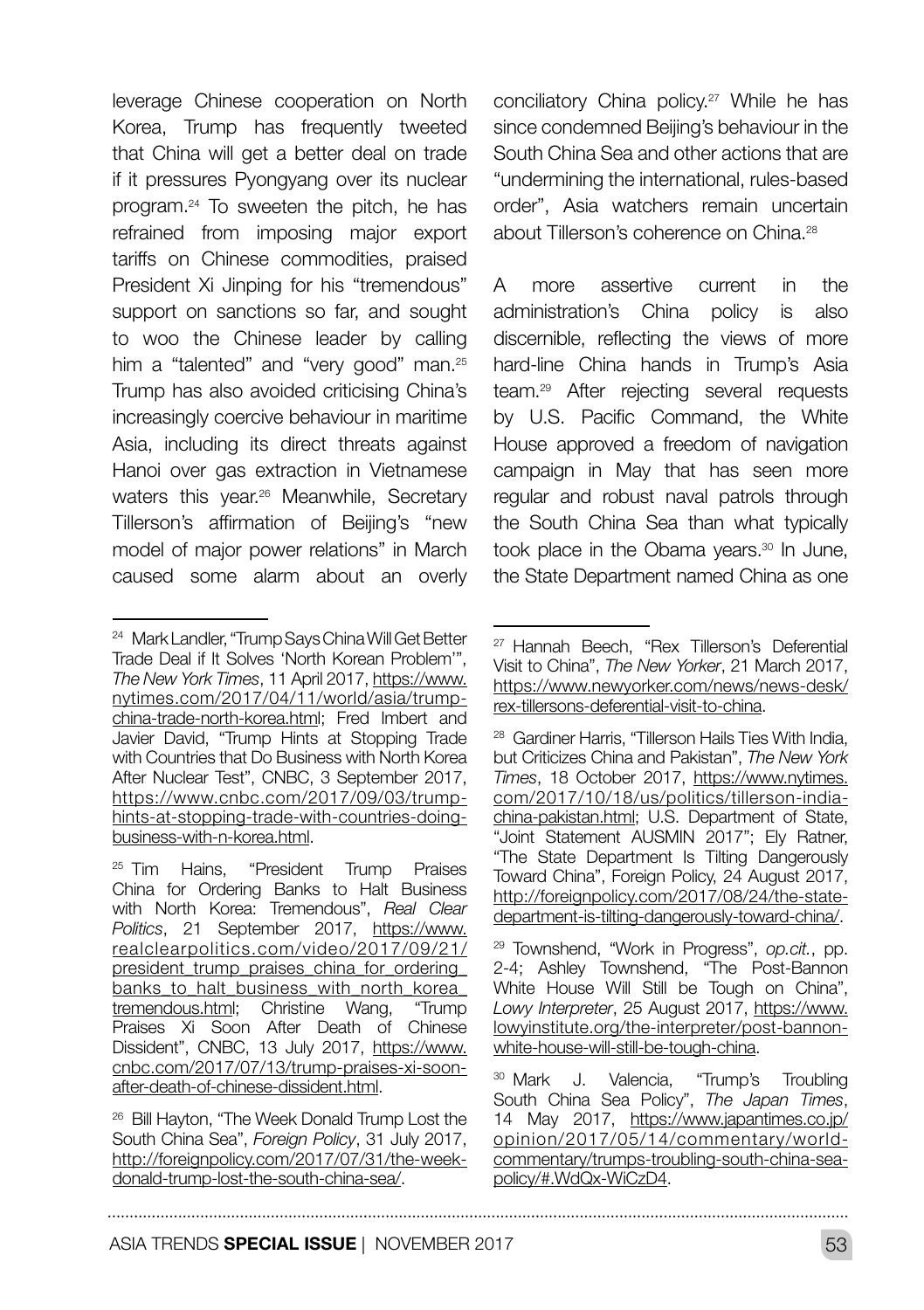of the world's worst offenders on human trafficking, and approved a \$1.4 billion arms sale to Taiwan despite formulaic Chinese opposition.31 The Treasury has imposed two rounds of secondary sanctions on Chinese entities in violation of United Nations' trade restrictions on North Korea,32 while the U.S. Trade Representative has launched a Section 301 investigation into Chinese intellectual property theft, which, over time, could provide Trump with options for retaliatory measures.<sup>33</sup>

<sup>32</sup> U.S. Department of the Treasury, "Treasury Acts to Increase Economic Pressure on North Korea and Protect the U.S. Financial System", 29 June 2017, [https://www.treasury.gov/press](https://www.treasury.gov/press-center/press-releases/Pages/sm0118.aspx)[center/press-releases/Pages/sm0118.aspx](https://www.treasury.gov/press-center/press-releases/Pages/sm0118.aspx); Demetri Sevastopulo, "Trump Places Sanctions on Russian and Chinese Companies over North Korea", *Financial Times*, 23 August 2017, [https://](https://www.ft.com/content/dd950c34-8754-11e7-bf50-e1c239b45787) [www.ft.com/content/dd950c34-8754-11e7](https://www.ft.com/content/dd950c34-8754-11e7-bf50-e1c239b45787) [bf50-e1c239b45787.](https://www.ft.com/content/dd950c34-8754-11e7-bf50-e1c239b45787)

<sup>33</sup> United States Trade Representative, "USTR Announces Initiation of Section 301 Investigation of China", Office of the United States Trade Representative, 18 August 2017, [https://](https://ustr.gov/about-us/policy-offices/press-office/press-releases/2017/august/ustr-announces-init) [ustr.gov/about-us/policy-offices/press-office/](https://ustr.gov/about-us/policy-offices/press-office/press-releases/2017/august/ustr-announces-init) [press-releases/2017/august/ustr-announces](https://ustr.gov/about-us/policy-offices/press-office/press-releases/2017/august/ustr-announces-init)[initiation-section;](https://ustr.gov/about-us/policy-offices/press-office/press-releases/2017/august/ustr-announces-init) Julia Horowitz, "Trump Moves to Slap Duties on Chinese Aluminium Foil", *CNN Money*, 9 August 2017, http://money.cnn. com/2017/08/08/news/trump-aluminum-tariffs/ index.html; aMaytaal Angel and David Lawler, "Despite Delay, US Expected to Impose Steel Tariffs", *Reuters*, 15 August 2017, [https://www.](https://www.reuters.com/article/us-usa-steel-tariffs/despite-delay-u-s-expected-to-impose-steel-tari) [reuters.com/article/us-usa-steel-tariffs/despite](https://www.reuters.com/article/us-usa-steel-tariffs/despite-delay-u-s-expected-to-impose-steel-tari)[delay-u-s-expected-to-impose-steel-tariffs](https://www.reuters.com/article/us-usa-steel-tariffs/despite-delay-u-s-expected-to-impose-steel-tari)[idUSKCN1AV10R](https://www.reuters.com/article/us-usa-steel-tariffs/despite-delay-u-s-expected-to-impose-steel-tari).

There is nothing wrong with engaging China on certain issues and pushing back on others. In fact, the administration should walk and chew gum when it comes to the world's most consequential major power relationship. The problem is that Trump does not appear to have an overall framework for how his administration will manage U.S.-China relations.<sup>34</sup> Seeking to leverage Chinese cooperation on North Korea by going soft, for example, on Beijing's unfair trade practices or coercive maritime behaviour, risks unnecessarily deprioritising broader strategic goals in U.S. China policy. It is unlikely that Beijing will place sufficient pressure on Pyongyang to have a decisive effect on its nuclear program.35 This deal-making approach also worries Asian partners about what other regional interests might be compromised for a Trump priority or "grand bargain" with China.<sup>36</sup> Although the administration

<sup>&</sup>lt;sup>31</sup> Gardiner Harris, "China Is Among Worst Human Trafficking Offenders, State Dept. Says", *The New York Times*, 27 June 2017, [https://](https://www.nytimes.com/2017/06/27/world/asia/china-human-trafficking.html) [www.nytimes.com/2017/06/27/world/asia/](https://www.nytimes.com/2017/06/27/world/asia/china-human-trafficking.html) [china-human-trafficking.html;](https://www.nytimes.com/2017/06/27/world/asia/china-human-trafficking.html) David Brunntrom and Arshad Mohammad, "U.S. Plans to Sell Taiwan About \$1.42 Billion in Arms", *Reuters*, 30 June 2017, [http://www.reuters.com/article/](http://www.reuters.com/article/us-usa-taiwan-arms/u-s-plans-to-sell-taiwan-about-1-42-billion-in-arm) [us-usa-taiwan-arms/u-s-plans-to-sell-taiwan](http://www.reuters.com/article/us-usa-taiwan-arms/u-s-plans-to-sell-taiwan-about-1-42-billion-in-arm)[about-1-42-billion-in-arms-idUSKBN19K2XO.](http://www.reuters.com/article/us-usa-taiwan-arms/u-s-plans-to-sell-taiwan-about-1-42-billion-in-arm)

<sup>&</sup>lt;sup>34</sup> Mira Rapp-Hooper and Alexander Sullivan, "Trump's Team Has No Idea What It's Doing on China", *The Diplomat*, 5 April 2017, [http://](http://foreignpolicy.com/2017/04/05/trumps-team-has-no-idea-what-its-doing-on-china/) [foreignpolicy.com/2017/04/05/trumps-team](http://foreignpolicy.com/2017/04/05/trumps-team-has-no-idea-what-its-doing-on-china/)[has-no-idea-what-its-doing-on-china/](http://foreignpolicy.com/2017/04/05/trumps-team-has-no-idea-what-its-doing-on-china/); Ratner, "The State Department Is Tilting Dangerously Toward China", *op.cit*.

<sup>35</sup> Evan Osnos, "Why China Won't Pressure North Korea as Much as Trump Wants", *The Atlantic*, 19 September 2017, [https://www.newyorker.com/](https://www.newyorker.com/news/news-desk/why-china-isnt-ready-to-put-pressure-on-north-korea) [news/news-desk/why-china-isnt-ready-to-put](https://www.newyorker.com/news/news-desk/why-china-isnt-ready-to-put-pressure-on-north-korea)[pressure-on-north-korea.](https://www.newyorker.com/news/news-desk/why-china-isnt-ready-to-put-pressure-on-north-korea)

<sup>36</sup> Javier Hernandez, "Trump's Mixed Signals on South China Sea Worry Asian Allies", *The New York Times*, 10 May 2017, [https://www.nytimes.](https://www.nytimes.com/2017/05/10/world/asia/trump-south-china-sea-allies.html) [com/2017/05/10/world/asia/trump-south](https://www.nytimes.com/2017/05/10/world/asia/trump-south-china-sea-allies.html)[china-sea-allies.html;](https://www.nytimes.com/2017/05/10/world/asia/trump-south-china-sea-allies.html) James Woolsey, "Under Donald Trump, the US Will Accept China's Rise — As Long as it Doesn't Challenge the Status Quo", *South China Morning Post*, 10 November 2016, [http://www.scmp.com/](http://www.scmp.com/comment/insight-opinion/article/2044746/under-donald-trump-us-will-accept-chinas) [comment/insight-opinion/article/2044746/under](http://www.scmp.com/comment/insight-opinion/article/2044746/under-donald-trump-us-will-accept-chinas)[donald-trump-us-will-accept-chinas-rise-long-](http://www.scmp.com/comment/insight-opinion/article/2044746/under-donald-trump-us-will-accept-chinas)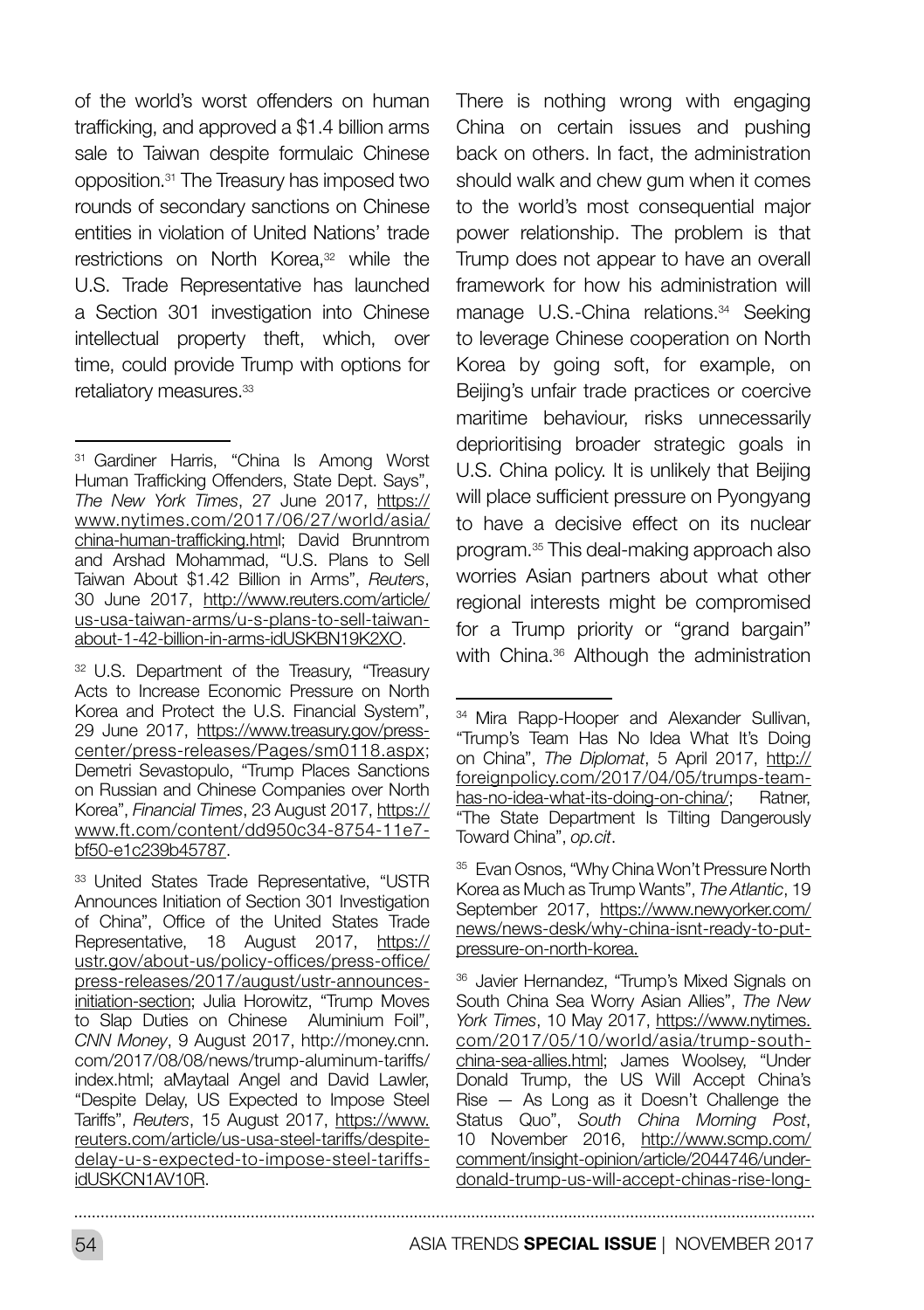has recently appeared to ratchet-up the more resolute strands of its China policy, these moves need to form part of a comprehensive regional strategy that places Chinese adherence to the rulesbased order at the heart U.S. policy.

A lack of coordination is also evident in the administration's approach to the North Korean nuclear crisis. Having inherited years of "collective policy failure" at a time when Pyongyang is making rapid advances towards a functioning intercontinental ballistic missile, Trump's policy of "maximum pressure and engagement" appear to be reasonable.<sup>37</sup> But it is being undermined by poor implementation. While Tillerson has been overseeing backchannel talks with North Korean officials, Trump and Vice President Mike Pence have repeatedly stated that negotiations are futile—sending mixed messages to Kim Jong-un and potentially undercutting the value of this engagement.38 Inconsistencies about the aims of U.S. policy are also sowing confusion. In August, CIA Director Mike Pompeo hinted regime change could be

[it-doesnt?utm\\_source=&utm\\_medium=&utm\\_](http://www.scmp.com/comment/insight-opinion/article/2044746/under-donald-trump-us-will-accept-chinas) [campaign=SCMPSocialNewsfeed](http://www.scmp.com/comment/insight-opinion/article/2044746/under-donald-trump-us-will-accept-chinas)

<sup>37</sup> Euan Graham, "Trump Comes to Asia", *The Diplomat*, 1 October 2017, [https://](https://thediplomat.com/2017/09/trump-comes-to-asia/) [thediplomat.com/2017/09/trump-comes-to](https://thediplomat.com/2017/09/trump-comes-to-asia/)[asia/.](https://thediplomat.com/2017/09/trump-comes-to-asia/)

<sup>38</sup> Caitlyn Gribbin, "North Korea and US Having 'Advanced' Back Channel Talks, Julie Bishop Says", ABC News, 13 October 2017, [http://](http://www.abc.net.au/news/2017-10-13/north-korea-us-having-advanced-back-channel-talks-bishop-says/) [www.abc.net.au/news/2017-10-13/north-korea](http://www.abc.net.au/news/2017-10-13/north-korea-us-having-advanced-back-channel-talks-bishop-says/)[us-having-advanced-back-channel-talks-bishop](http://www.abc.net.au/news/2017-10-13/north-korea-us-having-advanced-back-channel-talks-bishop-says/)[says/9047074](http://www.abc.net.au/news/2017-10-13/north-korea-us-having-advanced-back-channel-talks-bishop-says/); Kelsey Davenport, "U.S. Policy on North Korea: More Pressure, But Where's the "Engagement?", *Arms Control Association*, 7 August 2017, [https://www.armscontrol.org/](https://www.armscontrol.org/blog/2017-08-07/us-policy-north-korea-more-pressure-where-engagement) [blog/2017-08-07/us-policy-north-korea-more](https://www.armscontrol.org/blog/2017-08-07/us-policy-north-korea-more-pressure-where-engagement)[pressure-where-engagement.](https://www.armscontrol.org/blog/2017-08-07/us-policy-north-korea-more-pressure-where-engagement)

Washington's ultimate goal, an idea Mattis and Tillerson have expressly rejected and which no other cabinet official has publically entertained.39 Likewise, while Mattis, Kelly, and Chairman of the Joint Chiefs of Staff Joseph Dunford have worked to calm global fears about unilateral strikes, Trump has continually undermined their efforts by threatening to "totally destroy" North Korea, including during his first address to the United Nations in September.<sup>40</sup> If this had not already convinced Pyongyang that negotiating with Trump would be futile, his decision to decertify the Iran nuclear deal on 13 October will make Kim even less likely to trust and negotiate with the administration.

#### Conclusion

The Trump administration still has a long way to go if it wants to reassure its Indo-Pacific partners that America will remain committed to stable, inclusive, and multifaceted regional leadership. This will require more than reaffirming alliances, maintaining forward-deployed forces, and selectively turning up at multilateral summits. Rather, the president—and his future Asia team—will need to implement an

ASIA TRENDS SPECIAL ISSUE | NOVEMBER 2017 **555** 

<sup>&</sup>lt;sup>39</sup> Eli Watkins, "CIA Chief Signals Desire for Regime Change in North Korea", *CNN*, 21 July 2017, [http://edition.cnn.com/2017/07/20/politics/cia](http://edition.cnn.com/2017/07/20/politics/cia-mike-pompeo-north-korea/index.html)[mike-pompeo-north-korea/index.html](http://edition.cnn.com/2017/07/20/politics/cia-mike-pompeo-north-korea/index.html).

<sup>40</sup> Demetri Sevastopulo, "North Korea Accuses Trump of Making Declaration of War", *Financial Times*, 26 September 2017, [https://www.](https://www.ft.com/content/f43863bc-a20e-11e7-9e4f-7f5e6a7c98a2?mhq5j=e7) [ft.com/content/f43863bc-a20e-11e7-9e4f-](https://www.ft.com/content/f43863bc-a20e-11e7-9e4f-7f5e6a7c98a2?mhq5j=e7)[7f5e6a7c98a2?mhq5j=e7;](https://www.ft.com/content/f43863bc-a20e-11e7-9e4f-7f5e6a7c98a2?mhq5j=e7) Peter Heinlein, "Trump Threatens 'Total Destruction' of North Korea in First UN Speech", *Voice of America*, 19 September 2017, [https://www.voanews.](https://www.voanews.com/a/trump-calls-for-world-action-against-north-korea-iran-venezuela-/4035239.h) [com/a/trump-calls-for-world-action-against](https://www.voanews.com/a/trump-calls-for-world-action-against-north-korea-iran-venezuela-/4035239.h)[north-korea-iran-venezuela-/4035239.html](https://www.voanews.com/a/trump-calls-for-world-action-against-north-korea-iran-venezuela-/4035239.h).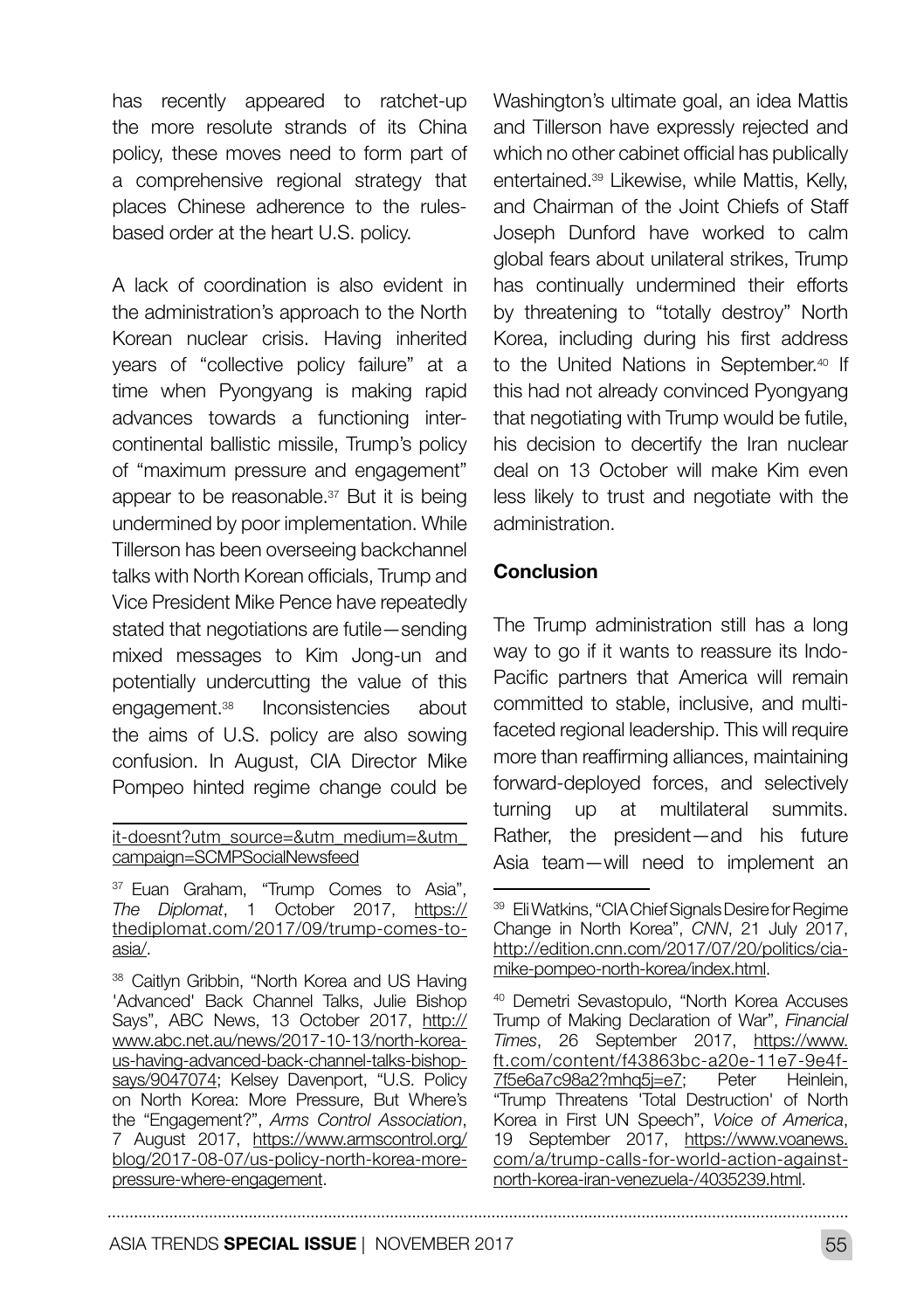integrated regional strategy that increases Washington's diplomatic, economic, and strategic investment in Asia, and places U.S. policy on China and North Korea in this wider context. Failing to do this will make America's regional presence more brittle.

In the meantime, it is unclear what a hiatus in American leadership will mean for the region. On one hand, there is an opportunity for capable middle powers like Japan, Australia, India, and Singapore to assume a greater role in bolstering regional rules, building collective prosperity, and hedging against coercive uses of Chinese power.41 At the Shangri La Dialogue, Australian Prime Minister Malcolm Turnbull made a plea for this future, noting that Asia can no longer rely on great powers for security and must begin "sharing the burden of collective leadership".42 This will require reinvigorated networking among likeminded partners to build military, economic, and political resilience. On the other hand, it may be that the spectre of a less committed U.S. administration makes some nations disinclined to contribute to regional security. Those most vulnerable to Chinese economic coercion and political interference might wager that the uncertain benefits of regional balancing are not worth the risks. In this scenario, the U.S.-backed regional order could begin to erode. Trump's performance during his upcoming

Asia trip will help inform which of these futures is most likely to arise.

<sup>41</sup> Townshend, "America First", *op. cit*., pp. 12- 14.

<sup>42</sup> Malcolm Turnbull, "Keynote Address 16th IISS Asia Security Summit", Shangri La Dialogue, Singapore, 2 June 2017, [https://www.pm.gov.](https://www.pm.gov.au/media/2017-06-02/keynote-address-16th-iiss-asia-security-summit-shangri-la-dia) [au/media/2017-06-02/keynote-address-16th](https://www.pm.gov.au/media/2017-06-02/keynote-address-16th-iiss-asia-security-summit-shangri-la-dia)[iiss-asia-security-summit-shangri-la-dialogue.](https://www.pm.gov.au/media/2017-06-02/keynote-address-16th-iiss-asia-security-summit-shangri-la-dia)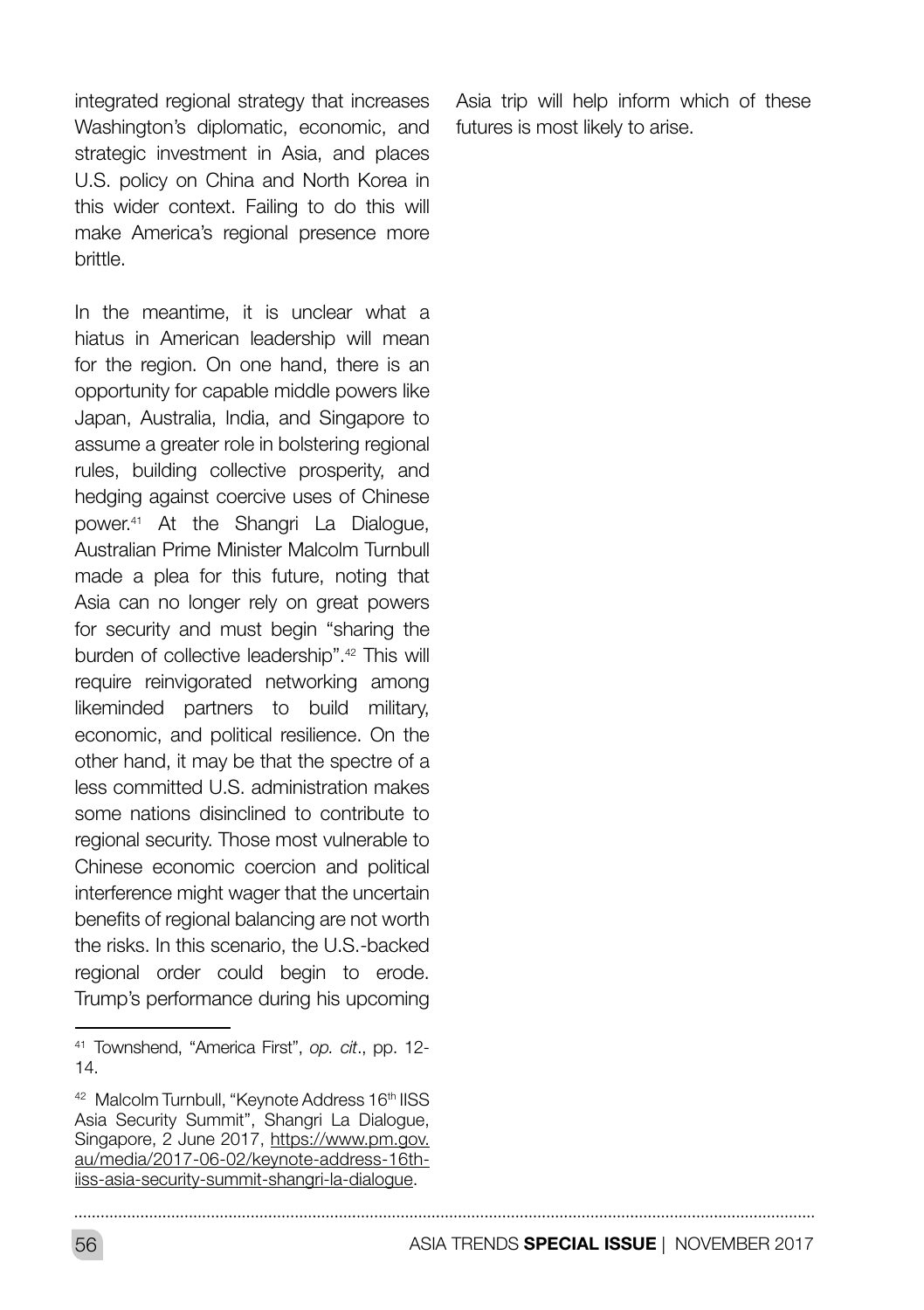## 7 THE EUROPEAN UNION'S ROLE IN REGIONAL SECURITY IN THE ASIA-PACIFIC | YEO LAY HWEE

#### Introduction

The European Union (EU) published its very first strategy paper towards Asia in 1994. The EU's New Asia Strategy started off with the premise that it needs to accord a higher priority to Asia because of the latter's rising economic weight, with the imperative to "strengthen the Union's economic presence in Asia in order to maintain the Union's leading role in the world economy".1

From the New Asia Strategy until now, the EU has indeed become an indispensable economic player in the Asia Pacific. It is now one of the top three trading partners of all major Asian countries and regions – China, Japan, Korea, India and the Association of Southeast Asian Nations (ASEAN). It is also a leading investor in all these countries.

Despite such strong economic ties, the EU has not had a strong security presence in the region. The desire and aspirations to be taken seriously as a political and security actor in Asia evolved slowly despite its professed Common Foreign and Security Policy (CFSP). As a post-national entity that eschews classic realpolitik and without any serious military capability, the EU was also never taken seriously as a security actor in Asia. While

<sup>1</sup> Communication from the Commission to the Council "Towards a New Asia Strategy" Brussels, COM (94), 314 final, 13 July 1994.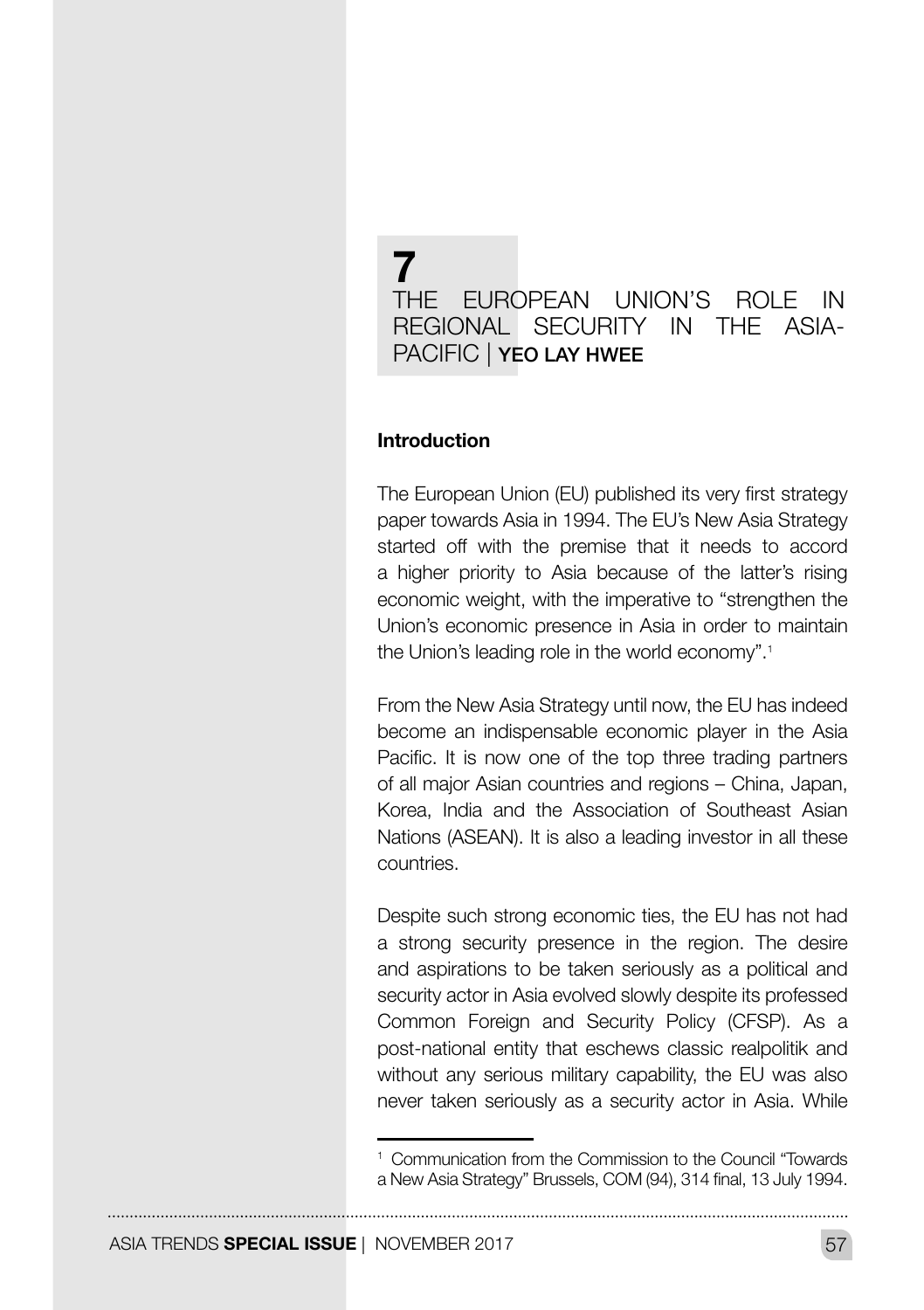the EU sees security from a human rights perspective and focuses more on issues of human security, in Asia, security is seen more in the traditional sense concerning sovereignty and territorial integrity. Hence, despite the fact that the EU has acceded to ASEAN's Treaty of Amity and Cooperation, it has not been formally invited by ASEAN to join the East Asia Summit (EAS) – a summit level meeting of ASEAN leaders and leaders of key Indo-Pacific or Asia-Pacific powers (US, China, India, Russia, Japan, South Korea, Australia and New Zealand). However, as the security environment in the Asia Pacific becomes far more complex and challenging with increased geopolitical risks emanating from competitive nationalisms, it may be time for the EU to review its security strategy and role in the Asia-Pacific.

#### Current Political and Security Engagement

Of the ten strategic partners that the EU identified in 2008, four are in Asia – China, India, Japan and South Korea. And while the EU likes to see itself as a global actor, the truth is that the EU pays very little attention to the power competition and the attendant strategic and security issues in Asia. Since 2001, following the 9/11 attacks in the US, and with rising terrorist threats, it has paid much more attention to security issues and has increased dialogue on terrorism and maritime piracy. However, much of the political and security engagements are still focused more on the soft security issues, such as environmental security, disaster relief and humanitarian assistance.

The EU has been a member of the ASEAN Regional Forum (ARF) since 1994 – a forum initiated in the early 1990s by ASEAN to provide a platform for dialogue and consultation on political and security issues. From the primary objective of addressing the strategic uncertainties in the post-Cold War security environment through dialogue, the ARF has expanded its range of activities to facilitate cooperation in non-traditional security issues, from counter-terrorism and transnational crimes, to humanitarian assistance and disaster relief. The EU, also through its participation in Council for Security Cooperation in the Asia-Pacific (CSCAP), has been active in supporting the Working Group on Preventive Diplomacy. While CSCAP is only a Track II dialogue of the ARF, it has played an important role in initiating dialogues and proposing new areas for cooperation. The Working Groups in CSCAP now covered issues such as Non-proliferation and Disarmament, Maritime Environmental Protection, Energy Security, and Nuclear Energy and Safety issues.

Besides the ARF and CSCAP, the EU is also an active member of the Asia-Europe Meeting (ASEM) forum. In fact, both ASEAN and the EU have been instrumental in getting the Asia-Europe Meeting (ASEM) off the ground. Within the ASEM dialogue framework, one of the three pillars of ASEM activities is the political pillar, encompassing dialogue and cooperation in human rights, counter-terrorism, and broader regional and global goals of supporting multilateralism and global institutions such as the UN and it's Sustainable Development Goals (SDGs).

58 ASIA TRENDS **SPECIAL ISSUE** | NOVEMBER 2017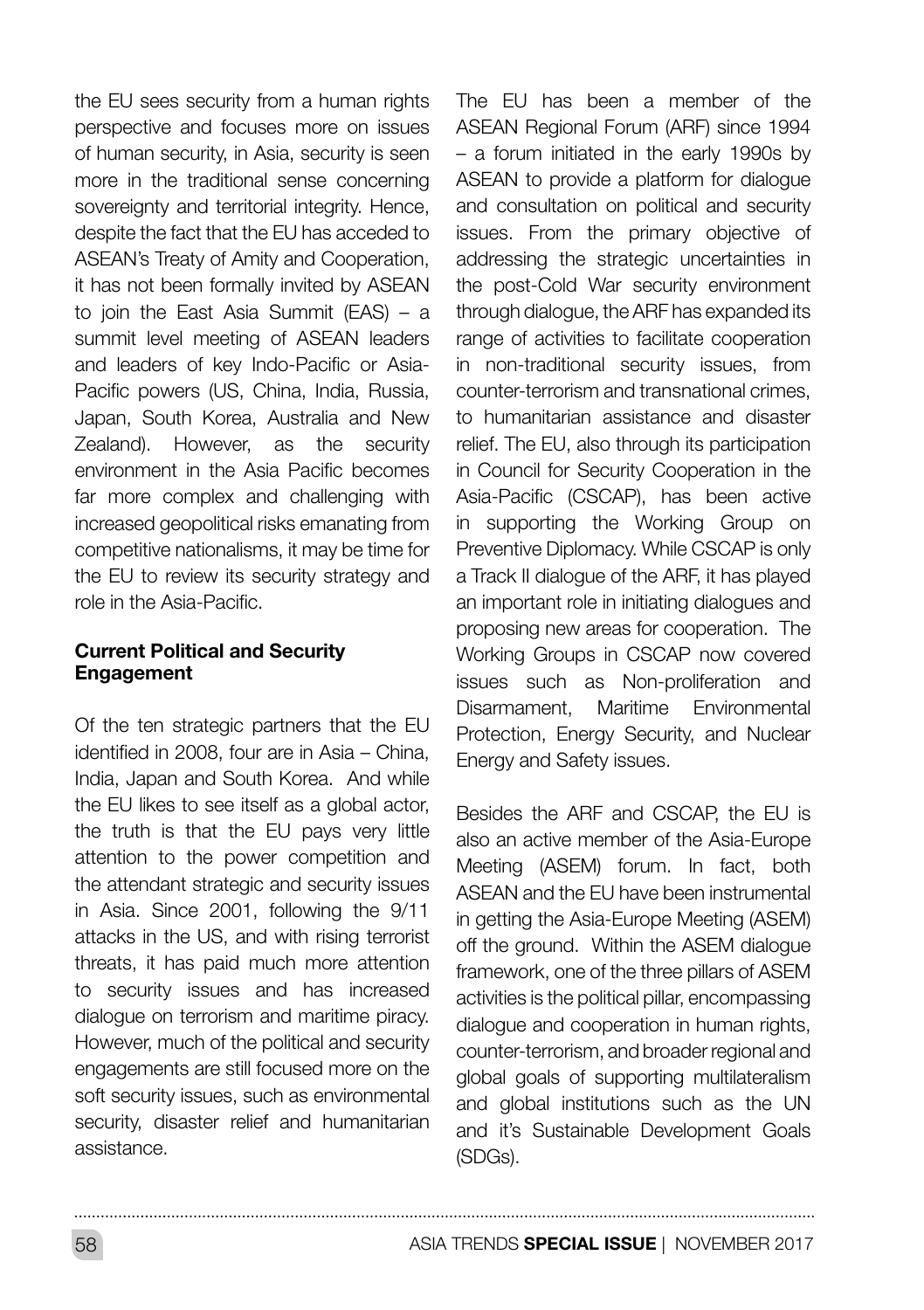While on surface it may seem that the EU and Asia are quite engaged on security issues, the reality is that most of these dialogues and cooperation are very broad and generally still at the stage of information-exchange and keeping up with the developments in the respective regions. Most Europeans understandably remained more preoccupied with security challenges in their own neighbourhood, especially after the crisis in Ukraine and the conflicts in the Middle East, and North Africa and the ensuing refugee crisis. As such, while aware of the potential hotspots in the Asia Pacific, the EU has not been engaged strategically to be of relevance to its Asian partners.

Ian Bond noted that Europeans tend to "see Asia mostly as a continent of economic opportunities, rather than of political and security risks".<sup>2</sup> He further argued that the EU should start to pay more attention to security issues in Asia as the EU Global Strategy (EUGS) rightly recognised that "there is a direct connection between European prosperity and Asian security".3 On this note, I would like to use the next section to further elaborate on what the EU can do to step up engagement with Asian countries, take a more proactive interest in the security dynamics in the region and see how it can contribute to regional security in the Asia-Pacific

#### Securing EU's interest and enhancing EU's role in the Asia-Pacific

The EU's interest and integration with the Asia-Pacific economies have expanded since its first Asia strategy in 1994. The EU's top trading partners (China, Japan, Korea and ASEAN) in Asia account for more than 30% of its global trade, and the EU is also a major investor in Asia. For its own sustained economic recovery, the EU needs to look toward the growth areas in Asia. A rising middle class in Asia looking for quality goods and services would offer immense opportunities for European businesses.

The growing importance of the Asian region for European businesses and the ensuing economic interdependence between Asia and Europe means that the EU has a strategic interest in developments in the Asia-Pacific. The political and security risks in the region has unfortunately risen in recent months with increasing geopolitical competition between major powers in the region, and with the sabrerattling seen in the Korean peninsula. As global and regional politics become more unpredictable with an America First Trump's US, and an increasingly assertive China, what than can the EU do to secure its interest in the region and to contribute to the security in the Asia-Pacific?

The EU despite its ambitions in developing its Common Foreign and Security Policy (CFSP) and attendant Common Security and Defence Policy (CSDP), still faces challenges in articulating a coherent security and defence policy. The different strategic cultures of member states within

. . . . . . . . . . . .

<sup>&</sup>lt;sup>2</sup> Ian Bond, "European Policy in Asia: Getting past mercatorism and mercantilism", Insights, Centre for European Reform, 7 September 2017.

<sup>&</sup>lt;sup>3</sup> "Shared Vision, Common Action: A Stronger Europe – A Global Strategy for the European Union's Foreign and Security Policy", June 2016 (also known as the EU Global Strategy – EUGS)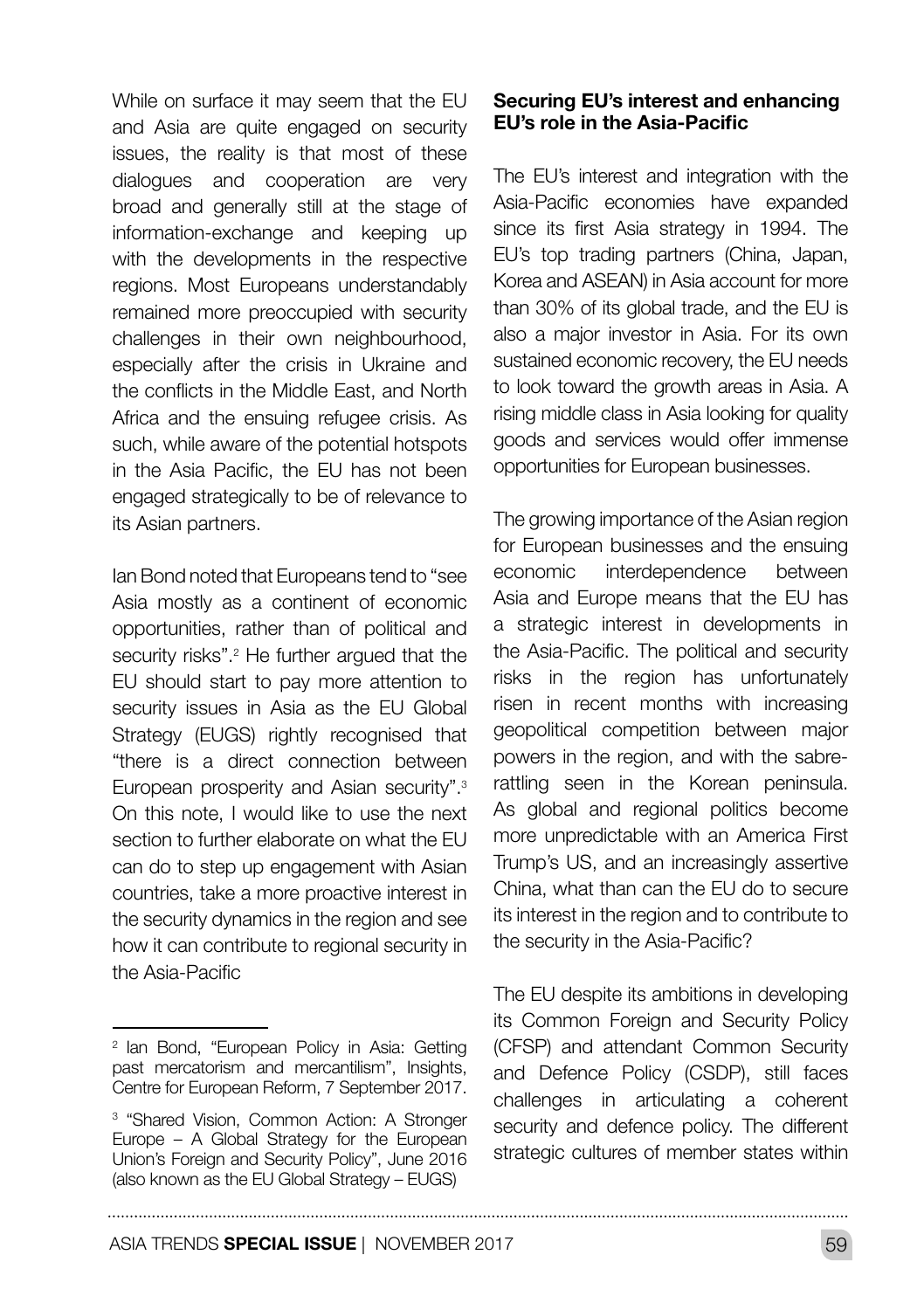the EU, different threat perceptions and worldviews, and the inter-governmental structure of decision making in this policy area, make it difficult for the EU to reach a consensus on its foreign policy and relations with external partners.

The EU's defence is also closely intertwined with NATO as 22 out of the current EU 28 members are NATO members. Faced with Brexit, the EU also stands to lose one of its strongest security and defence actors. The United Kingdom, as one of the permanent member of the UN Security Council, contributes to 25% of the EU "defence" budget, and is the most military-capable for the projection of power. However, at the same time, the unreliability of Trump and Brexit have pushed the EU towards taking its own security and defence integration more seriously. Political rhetoric and ideas on how to improve the EU's defense setup have flourished. In November 2016, the EU defence and foreign ministers agreed on a new level of ambition for security and defence which focuses on three priorities: "enabling the EU to respond more comprehensively, rapidly and effectively to crises, helping to make our partners stronger when it comes to their security and defence and strengthening the EU's capacity to protect its citizens".4

The EU also adopted a European Defence Action Plan calling on Europe to invest in its strategic capabilities.<sup>5</sup> The Defence Action

<sup>5</sup> European Defence Action Plan, [https://eeas.](https://eeas.europa.eu/sites/eeas/files/com_2016_950_f1_communication_from_commission_to_inst_en_v5_)

Plan noted that collectively, the EU is the world's second largest military spender but unfortunately suffers from inefficiency in spending due to duplications, a lack of inter-operability and technological gaps. Hence it calls for the launch of a European Defence Fund to finance collaborative defence research projects and to develop joint defence capabilities agreed on by Member states.

Big member states such as France and Germany have also begun to talk more openly of deeper integration in defence, and the possibility of a European army. As a first step, a new military planning office has been set up in Brussels to help better coordinate the EU's CSDP missions.

However, despite these efforts, it is also clear that the EU's defence and security priorities are in its own neighbourhood. It did not articulate clearly a security role in the Asia Pacific and in fact, in the EU Global Strategy, reiterated that the EU's strength in Asia lies primarily on its economic prowess. It was in an earlier paper on EU's relations with ASEAN, "Partnership with a Strategic Purpose" that the EU envisaged working with ASEAN as a way to contribute towards security in the Asia-Pacific.

Working through various ASEAN-led security architecture such as the ARF is indeed one of the main avenues for the EU to become more comprehensively engaged with Asia, and for the EU to step up security cooperation.

<sup>4</sup> EU Security and Defence Package, [https://](https://eeas.europa.eu/headquarters/headquarters-homepage_en/16693/EU%20Security%20and%20Defence%20p) [eeas.europa.eu/headquarters/headquarters](https://eeas.europa.eu/headquarters/headquarters-homepage_en/16693/EU%20Security%20and%20Defence%20p)[homepage\\_en/16693/EU%20Security%20](https://eeas.europa.eu/headquarters/headquarters-homepage_en/16693/EU%20Security%20and%20Defence%20p) [and%20Defence%20package](https://eeas.europa.eu/headquarters/headquarters-homepage_en/16693/EU%20Security%20and%20Defence%20p).

[europa.eu/sites/eeas/files/com\\_2016\\_950\\_f1\\_](https://eeas.europa.eu/sites/eeas/files/com_2016_950_f1_communication_from_commission_to_inst_en_v5_) communication\_from\_commission\_to\_inst\_en [v5\\_p1\\_869631.pdf](https://eeas.europa.eu/sites/eeas/files/com_2016_950_f1_communication_from_commission_to_inst_en_v5_).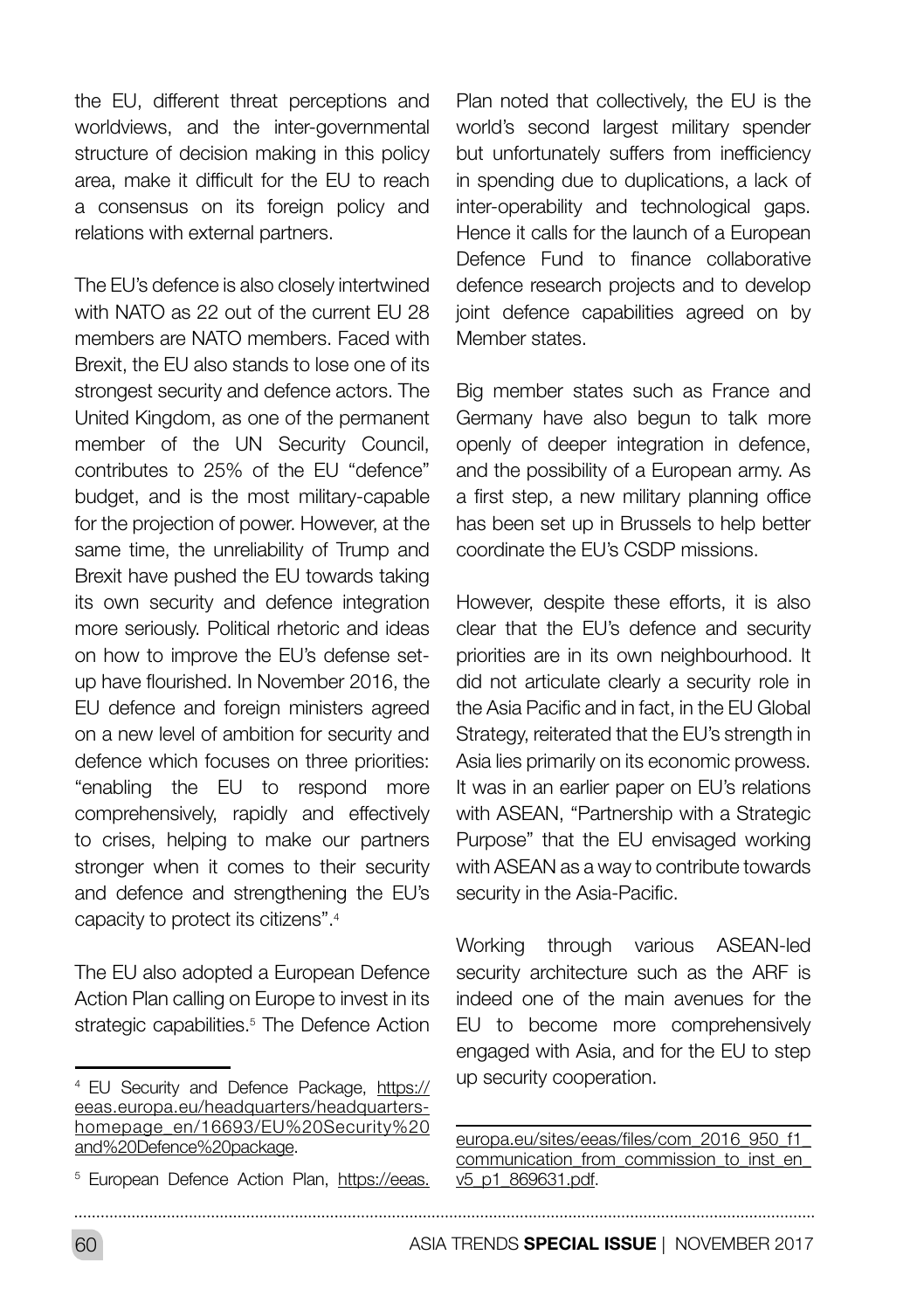ASEAN is in an unenviable position – indeed like the EU it is facing a set of challenges threatening its internal unity and cohesiveness. The geopolitical tensions arising from China's challenge to the US primacy in Southeast and East Asia, and the overlapping territorial claims in South China Sea and East China Sea has threatened to divide ASEAN. The EU, however, has been a steadfast partner in building capacities in ASEAN towards deeper integration and greater coherence. The EU should continue its efforts to build a more institutionalized ASEAN that can be an effective convenor in bringing all the key players in the Asia Pacific to craft a more predictable regional order. As the EU itself has acknowledged in the 2015 Joint Communication, "A strong, cohesive and self-confident ASEAN proceeding with its own integration is good for regional stability, prosperity and security and creates new opportunities for cooperation on regional and global challenges".<sup>6</sup>

Beyond this broad remit, there are more specific actions that the EU should actively pursue to contribute to security and development in the region that would in turn secure the trade and investment links crucial to the prosperity of both regions.

• The EU should proactively engage with the ASEAN Institute of Peace and Reconciliation to address ethnic and religious conflicts in Southeast Asia, and build up an early warning system together with a set of preventive diplomacy tools to prevent the further spread of extremism that allows terrorist groups such as the Islamic State to gain a foothold in the region

- Through the EU-ASEAN dialogue, the EU should focus on issues of maritime piracy and security. Bringing its experience from Operation Atalanta to tackle piracy and provide navigational safety in the Gulf of Aden, the EU can share with ASEAN its comprehensive toolbox in addressing piracy, which is also becoming increasingly intertwined with terrorism.
- The EU should use its diplomatic experience from crafting the Iranian nuclear deal and draw lessons from its participation in the now defunct Korean Peninsula Energy Development Organisation (KEDO) to engage the North Koreans at the ARF, and through its member states with diplomatic representation in Pyongyang, to help the North Koreans understand the risks of miscalculations and the need for dialogue.
- Through the Asia-Europe Meeting (ASEM), the EU can work with different partners to help China multilateralise its Belt and Road initiative and link it to the goal of ASEM Connectivity, setting up working groups to ascertain the impact, sustainability and feasibility of projects in ASEM countries.
- Until the EU defence integration plans can bear fruit, the EU should continue to focus on the soft security issues in which

<sup>&</sup>lt;sup>6</sup> Joint Communication to the European Parliament and the Council, "The EU and ASEAN: A partnership with a strategic purpose", JOIN (2015), 22 final, Brussels, 18 May 2015.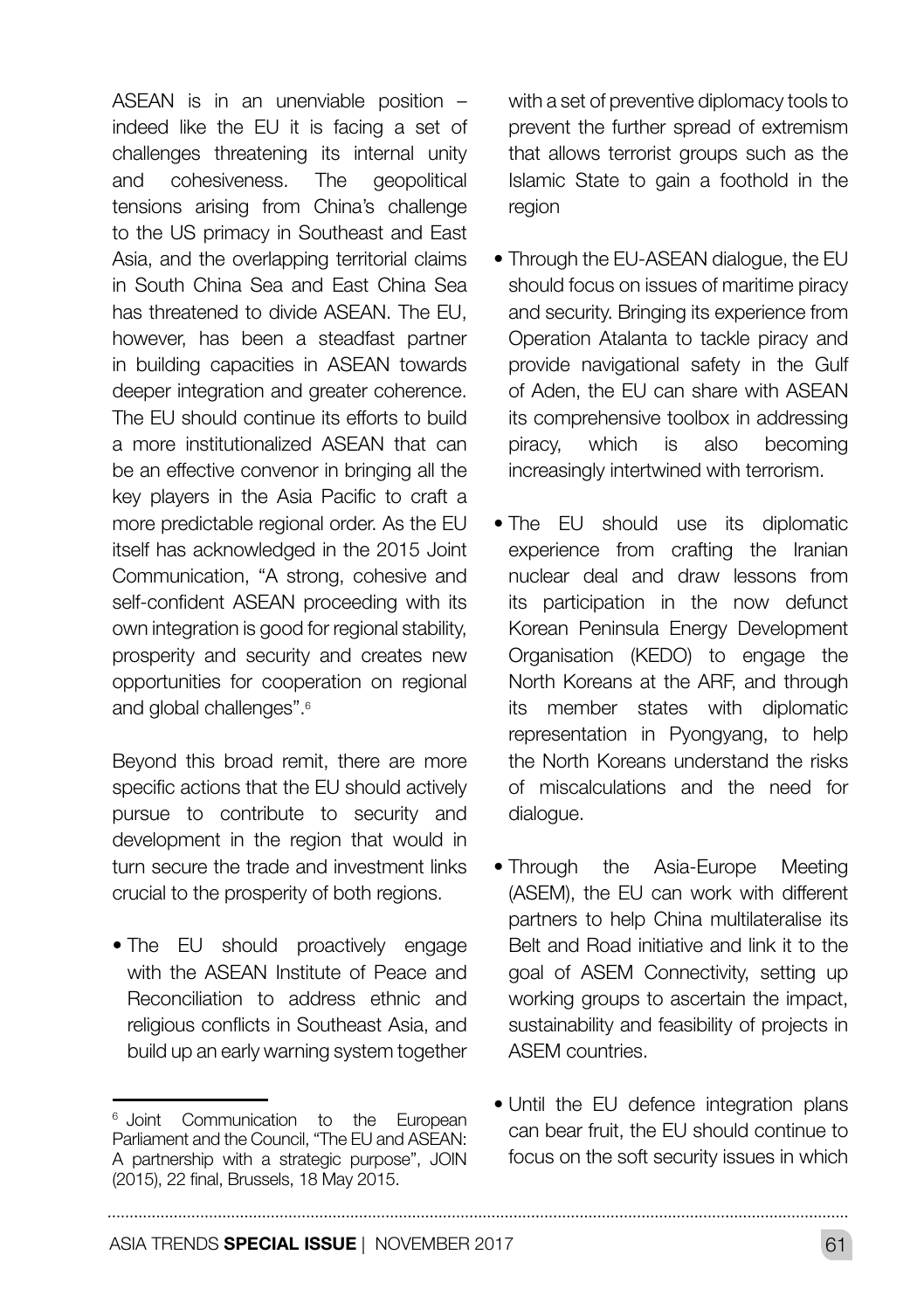it does best. The EU should also find ways to embrace and support the initiatives of key EU member states such as France in their bilateral efforts to ensure a balance of power in the Asia-Pacific region. For instance, at the 2016 Shangri-la Dialogue, then French defence minister proposed that "European navies ensure a presence that is as regular and visible as possible in the maritime areas in Asia". The EU could help to coordinate such a presence with those member states that are willing and able to deploy their navies to the South China Sea and beyond. Keeping the sea lanes of communication open in South China Sea and the Malacca Straits is of key importance since so much of the EU's trade with Asia passes through these waters.

#### Conclusion

The EU has to realize that it can have significant influence in the region through the strong economic ties it has with many of the Asian countries. With its economic growth tied to the continued peace and stability in the Asia-Pacific region, the EU needs to become more active in its engagement with key Asian partners to help shape perspectives on important security issues and if possible, also shaping the policy responses to these issues. Working closely with ASEAN, increasing the latter's capability would be an important contribution to strengthening the ASEANled regional architectures. The EU needs to be creative and flexible in working with ASEAN and its member states through the different forums to amplify its role in the Asia-Pacific. Understanding the intentions,

interest and priorities of other major players in the region – whether it is India, China, Japan or the US – would also require the EU to become more strategic in its approach to the region. The EU would also need greater coordinationwith its own member states to craft policies in the region that are multi-layered and multi-faceted, utilizing the different strengths and instruments that the EU and its member states possess.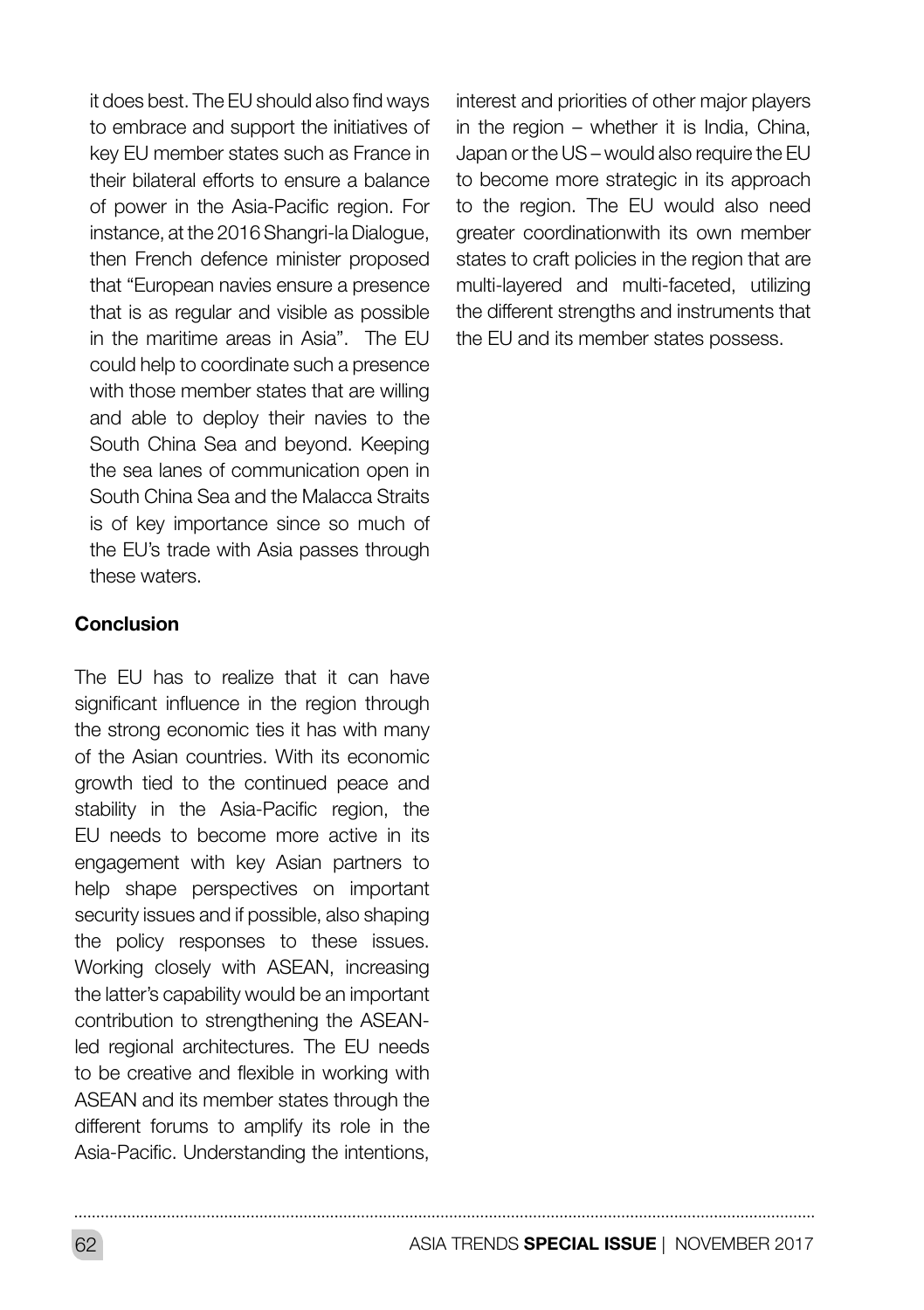## *LIST OF CONTRIBUTORS*

#### JEAN-PIERRE CABESTAN

Jean-Pierre Cabestan is Director of Research at the French National Centre for Scientific Research (CNRS), Associate Researcher at Asia Centre (Paris) and at the French Centre for Research on Contemporary China (Hong Kong). He has also been Professor and Head of the Department of Government and International Studies at Hong Kong Baptist University since 2007. From 2003 to 2007, he was Senior Researcher at the French National Centre for Scientific Research (Centre national de la recherche scientifique), attached to Institute of Comparative Law of the University of Paris 1.

#### ÉRIC FRÉCON

Eric Frécon, who is now based in Singapore, is Assistant Professor at the French Naval Academy. He is also Coordinator of the Observatory on Southeast Asia within the Asia Centre, in Paris, and a member of the EU Committee of the Council for Security Cooperation in the Asia Pacific (CSCAP). In 2011- 2012, he was Deputy Chief Editor of the bimonthly policy and international politics magazine.Diplomatie. Previously, he served as a post-doctoral fellow within Ecole Normale Supérieure (ENS) in Lyon, and as a research fellow within the Indonesia Programme of the S. Rajaratnam School of International Studies (Singapore), where he stayed for three years.

#### BENOÎT DE TRÉGLODÉ

Benoît de Tréglodé is Director of Research at the Institute for Strategic Research Paris (IRSEM) and at the Center of Asian Studies (EHESS-CNRS, Paris). He was formally Director of the Research Institute on Contemporary Southeast Asia (IRASEC) in Bangkok. He has also published several books on Vietnam, including *Heroes and Revolution in Vietnam* (NUS Press, Singapore, 2012); *Viet Nam Contemporary* (co -dir S. Dovert , Les Indes Savantes, Paris, 2009); and *Birth of a party state, Vietnam since 1945* (co -dir . C. Goscha , Les Indes Savantes, Paris, 2004).

#### CAMILLE LIFFRAN

Camille Liffran is the Editor of *Asia Trends*. She is a Researcher at Asia Centre and coordinator of the China Observatory Program. Specialising in Chinese politics, she worked for the Chinese Culture University of Taiwan and for the Chinese-French Research Center of Tsinghua University in Beijing (affiliated to the French Center for Research on Contemporary China in Hong Kong).

#### YVES-HENG LIM

Yves-Heng Lim is a lecturer at the Department of Security Studies and Criminology, Macquarie University. He is the author of China's Naval Power: An Offensive Realist Approach (Ashgate, 2014).

#### ISABELLE SAINT-MÉZARD

Isabelle Saint-Mézard is Senior Lecturer at the FrenchInstitute of Geopolitics, University of Paris 8 Vincennes–St-Denis. She also collaborates with Asia Centre, Paris. Her research interests focus on India's external relations and defence policies.

#### **ASHLEY TOWNSHEND**

Ashley Townshend is Acting Director, Foreign Policy, Defence and Strategy at the United States Studies Centre at the University of Sydney. He works on international security and strategic affairs with a focus on the Asia-Pacific, including maritime security, alliance politics, and US, Chinese, and Australian foreign policy. A frequent contributor to the Australian and international media, Ashley's research has been widely published in think tank, policy, and academic outlets.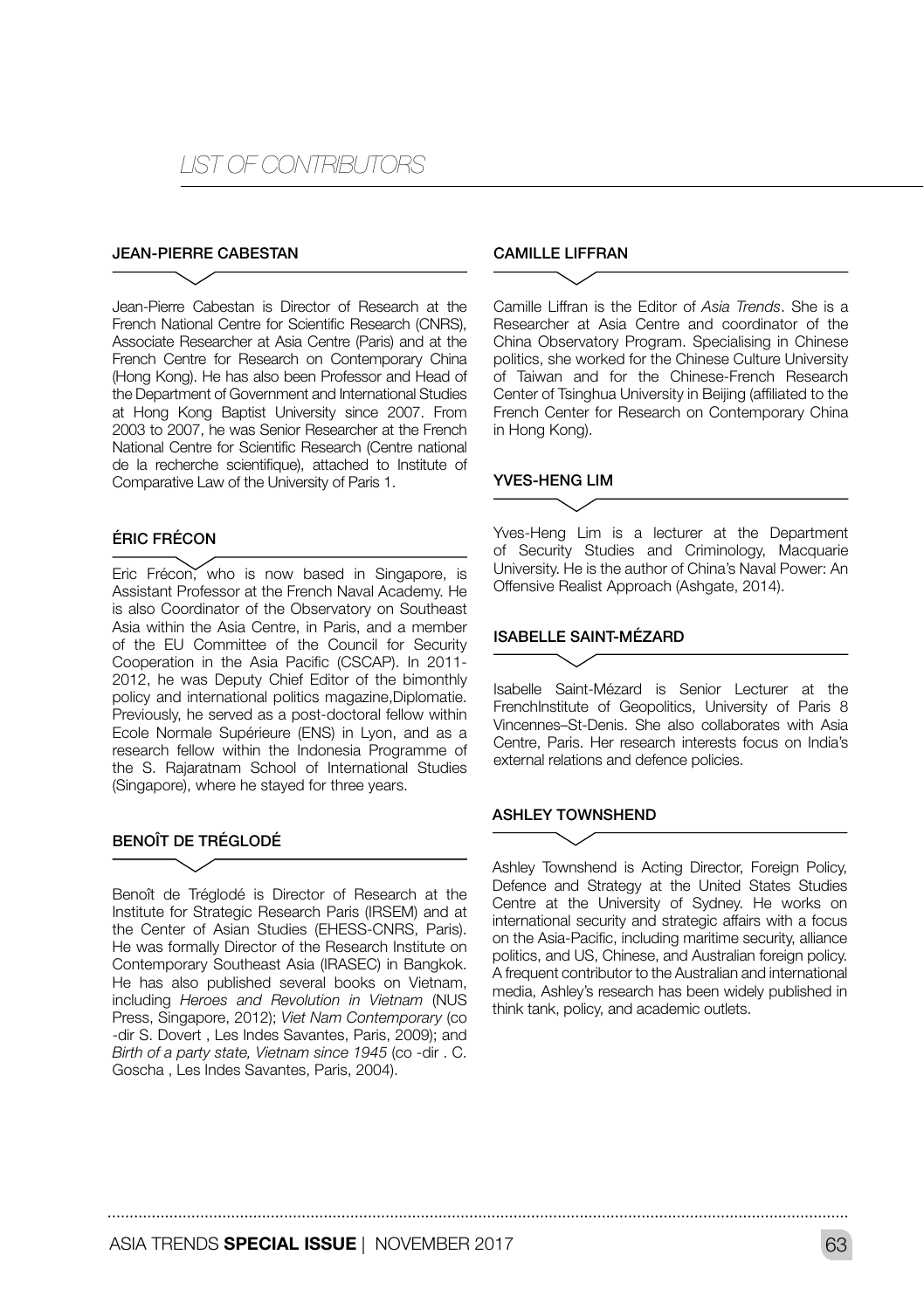#### CANDICE TRAN DAI

Candice Tran Dai is the Vice-President and Head of the Cyberspace Program at Asia Center. She is also a senior consultant in strategy, risk management and international business development.Working both for the public and the private sectors, she is specialised in the Asia-Pacific region, especially China and Southeast Asia, and has focused her work on ICT, the digital economy, and the cyber domain.

#### LAY HWEE YEO

YEO Lay Hwee is Director of the European UnionCentre in Singapore. She is also Council Secretary and Senior Research Fellow at the Singapore Institute of International Affairs (SIIA), and Adjunct Fellow at the S Rajaratnam School of International Studies (RSIS). An international relations expert, her research interests revolve around comparative regionalism, principles of multilateralism and governance networks, and on EU-Asia / EU-ASEAN relations."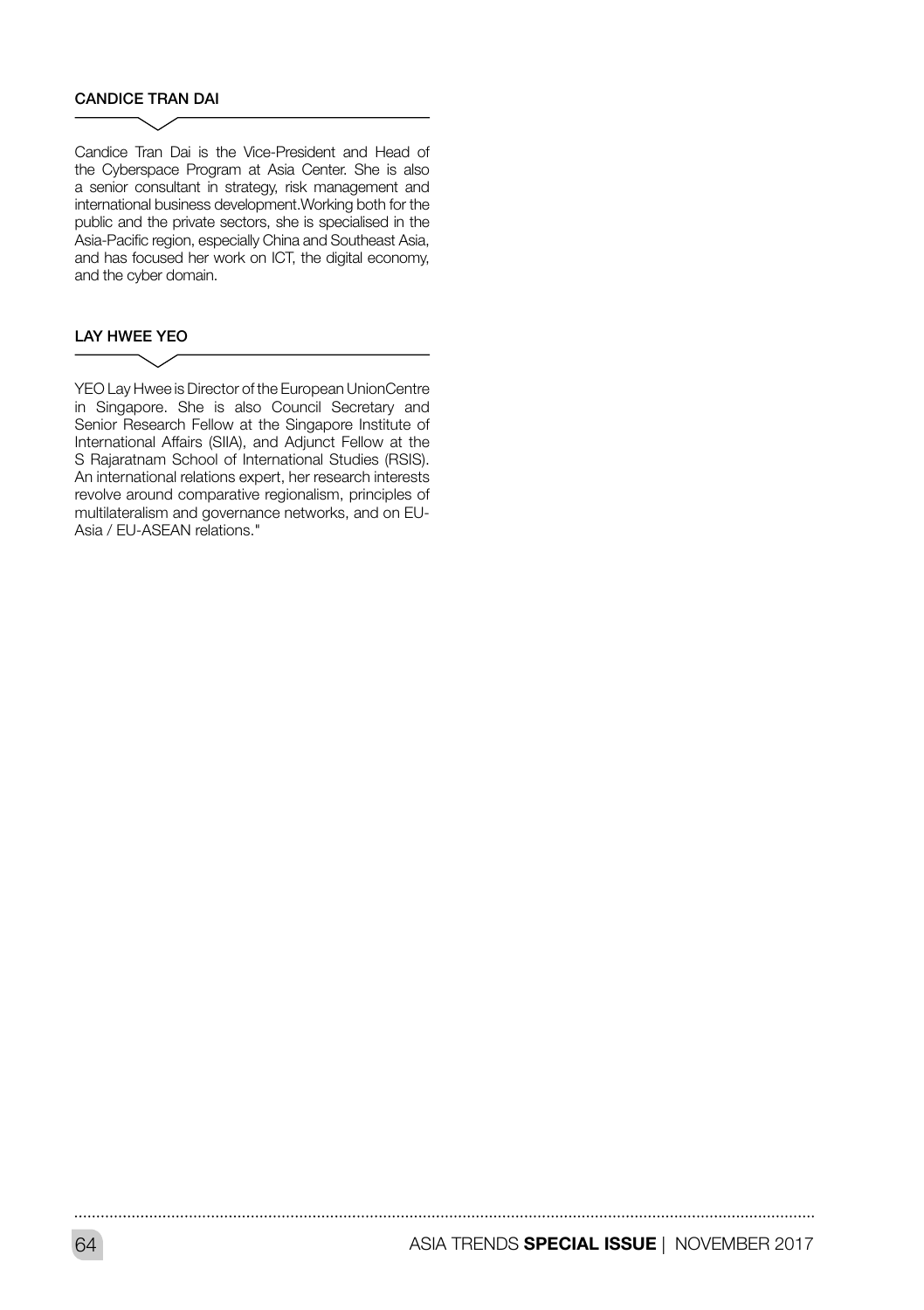Asia Trends: L'Asie à la Source est ouvert aux chercheurs, experts et praticiens de tout ou partie de l'Asie désireux de présenter une analyse originale. Le calibrage des articles doit être de l'ordre de 2500 mots pour les Articles Transversaux portant sur les grands enjeux thématiques, et de 1500 mots pour les Analyses Locales d'actualité avec de préférence une courte traduction et une chronologie des pays d'Asie concernés. Toutes les contributions sont la propriété unique et exclusive d'Asia Trends et doivent être communiquées par mail avec un court résumé de l'article et une biographie de l'auteur à l'attention du comité de rédaction : contact@centreasia.eu

*Asia Trends: Key Insights and Analysis accepts contributions from researchers, experts and practitioners of all or part of Asia willing to develop an original analysis. Articles typically run from 2,500 to 3,500 words for Cross-cutting Articles on key challenges in Asia and 1,500 to 2,500 words for Local Analysis on current debates in Asia - preferably with a short local source translation and timeline for the latter. All submissions shall become the sole and exclusive property of Asia Trends. If you wish to contribute, please send an abstract together with a biography to the editorial board: contact@centreasia.eu*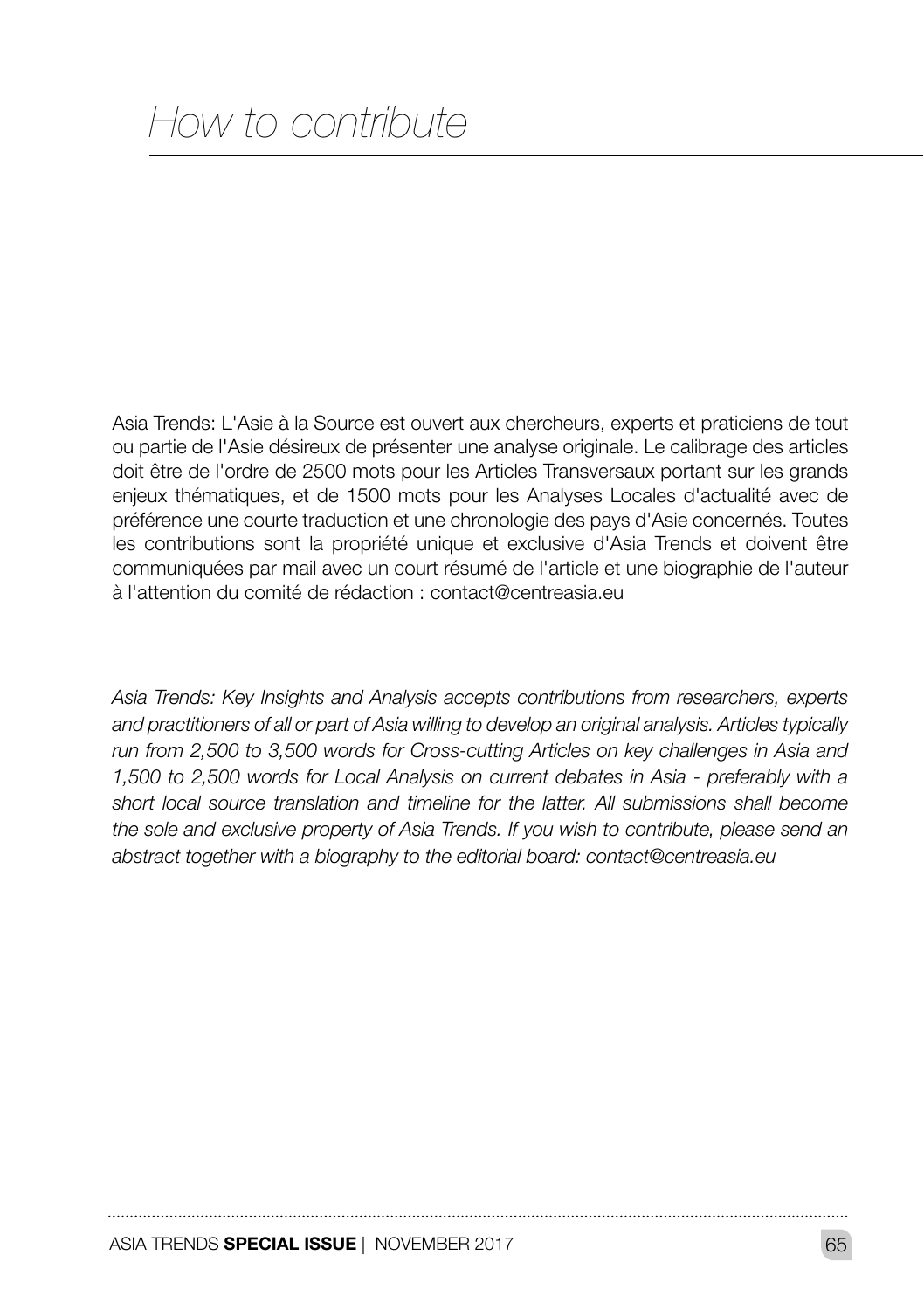Printed in Vietnam in November 2017 ISSN 2555-6444 Layout: Atelier de Sia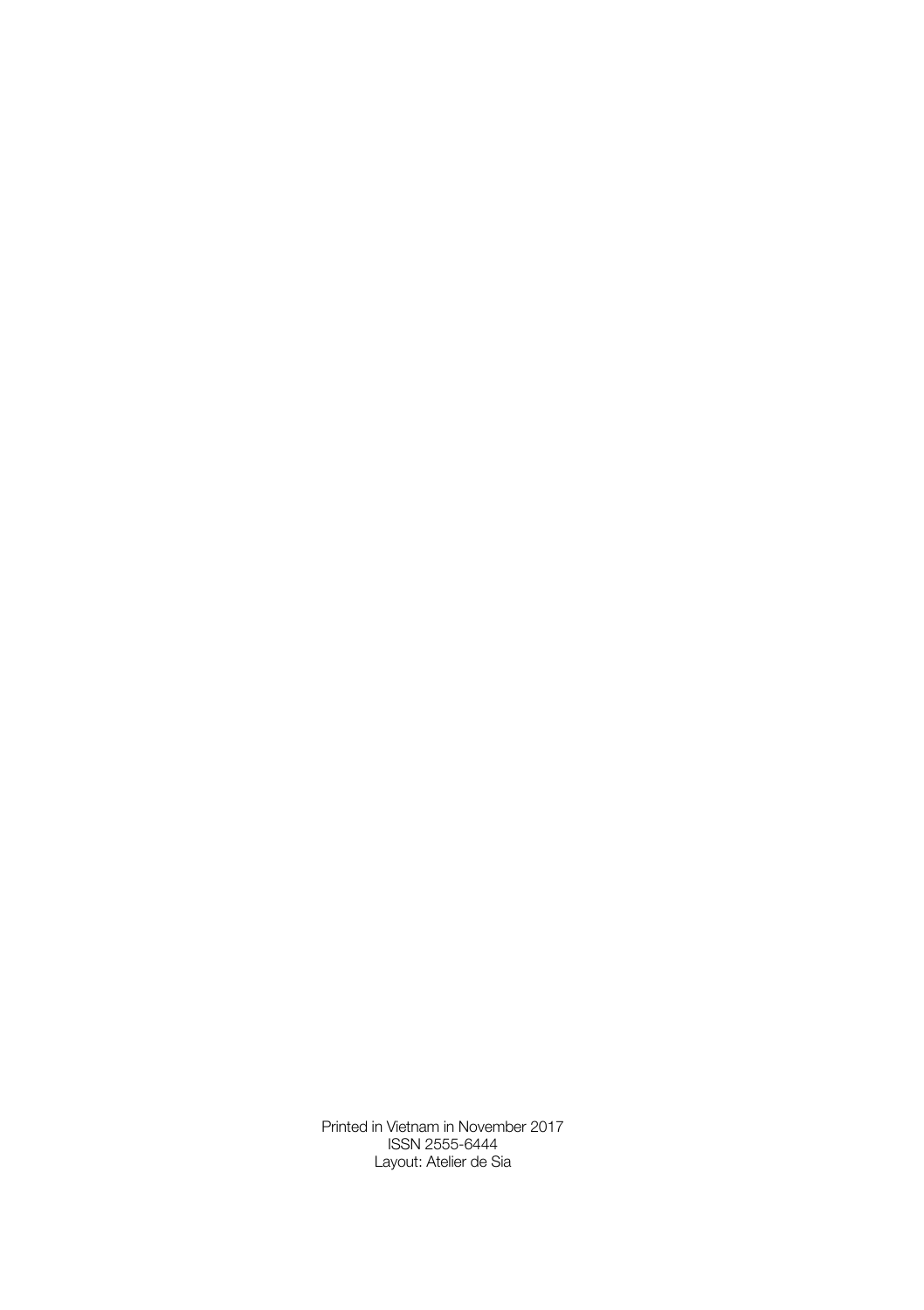



#### ASIA TRENDS

#### Director of publication: Jean-François Di Meglio

Chief Editor: Camille Liffran

Editors: Jean-Paul Honegger, Claudio Rebuzzi

Editorial Manager: Héloïse Poras

Editorial Board: Florence Biot, Jean-Pierre Cabestan, Jean-Luc Racine, Candice Tran Dai

Special collaboration with Florence Geoffroy and Trung Dung Vo

#### CONSEIL D'ORIENTATION / *ADVISORY BOARD*

- Stéphanie Balme *(Sciences Po)*
- Pascale Beracha *(Ministère de l'Economie)*
- Florence Biot *(Asia Centre)*
- **Laurent Bigorgne** *(Institut Montaigne)*
- Antoine Bondaz *(FRS)*
- Olivier de Boysson *(Société Générale)*
- Jean-Pierre Cabestan *(CNRS / HKBU / Asia Centre)*
- Olivier Caron *(CSFRS)*
- Paul Caussat *(ESCP/Asia Centre)*
- Philippe Chalmin *(Université Dauphine / Cyclope)*
- Jean-Yves Colin *(Asia Centre)*
- Anne-Marie Descôtes *(MEAE)*
- Evrard Didier *(Lloyd George)*
- Jean-François Di Meglio *(Asia Centre)*
- Manuelle Franck *(Inalco)*
- Jean-François Huchet *(Inalco)*
- Christian Lechervy *(MEAE)*
- Sebastien Lechevalier *(EHESS / GIS Asie)*
- Emmanuel Lenain *(MEAE)*
- Claude Martin *(Ambassadeur de France)*
- Jean-Luc Racine
- *(Asia Centre / EHESS)*
- Nicolas Regaud *(MinDef)*
- Candice Tran Dai *(Asia Centre)*
- Justin Vaïsse *(MEAE)*